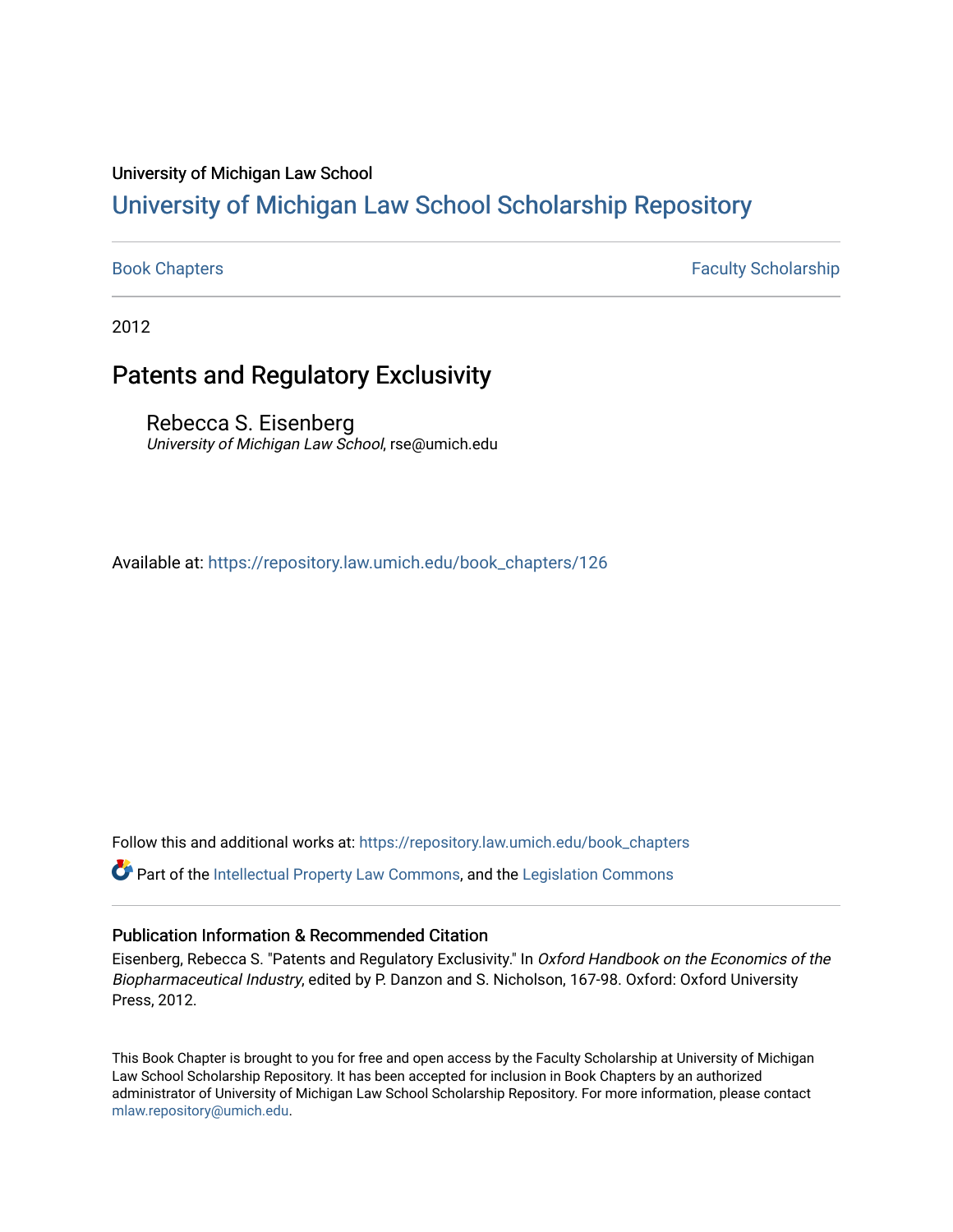Rebecca S. Eisenberg

The Oxford Handbook of the Economics of the Biopharmaceutical Industry *Edited by Patricia M. Danzon and Sean Nicholson*

Print Publication Date: Apr 2012 Subject: Economics and Finance, Health, Education, and Welfare, Public Economics and Policy **Patents and Regulatory Exclusivity**<br> **Patents and Regulatory Exclusivity**<br>
Rebecca S. Eisenberg<br>
The Oxford Handbook of the Economics of the Biopharmaceutical Ind<br> *Edited by Patricia M. Danzon and Sean Nicholson*<br>
Print

# **Abstract and Keywords**

This article reexamines the sources of exclusivity for drugs, considers their limitations, and evaluates exclusivity under the new biologics legislation in light of these limitations. The current overlapping legal protections for exclusivity in the pharmaceutical marketplace reflect a series of political compromises, repeatedly renegotiated to correct for unintended consequences in the previous version of the rules. Patents and patent challenges play a central role in this system of protection, and many of the patents at stake are ultimately held invalid in litigation. It is not easy to untangle a complex legal regime that allocates billions of dollars of profits. But it makes little sense for lawmakers and trade negotiators to extend this Byzantine system into new legal regimes, either by duplicating the Hatch–Waxman Act for biosimilars or by binding US trading partners to adopt similar systems in their national laws. A simpler and more effective legal regime would rely less on patent protection and more on well-designed regulatory exclusivity to support incentives for new drug development.

Keywords: drug exclusivity, patents, patent challenges, Hatch–Waxman Act, drug policy, biosimilars, regulation

Pharmaceutical research and development (R&D) involves both the creation of new products and the production of information about their effects through preclinical research and clinical trials. Firms might underinvest in this costly, risky, and timeconsuming R&D in the absence of subsidies, rewards, or protection from competition. This chapter examines and critiques the patent and regulatory regimes that offer drug developers temporary shelter from competition. The principal focus is on US law, with some attention to different rules that prevail in the European Union (EU).

The patent system works in tandem with drug regulation to defer market entry by competitors, thereby preserving profitable exclusivity in the market for a new drug more effectively than patents could do without the regulatory assist (Eisenberg 2007). Under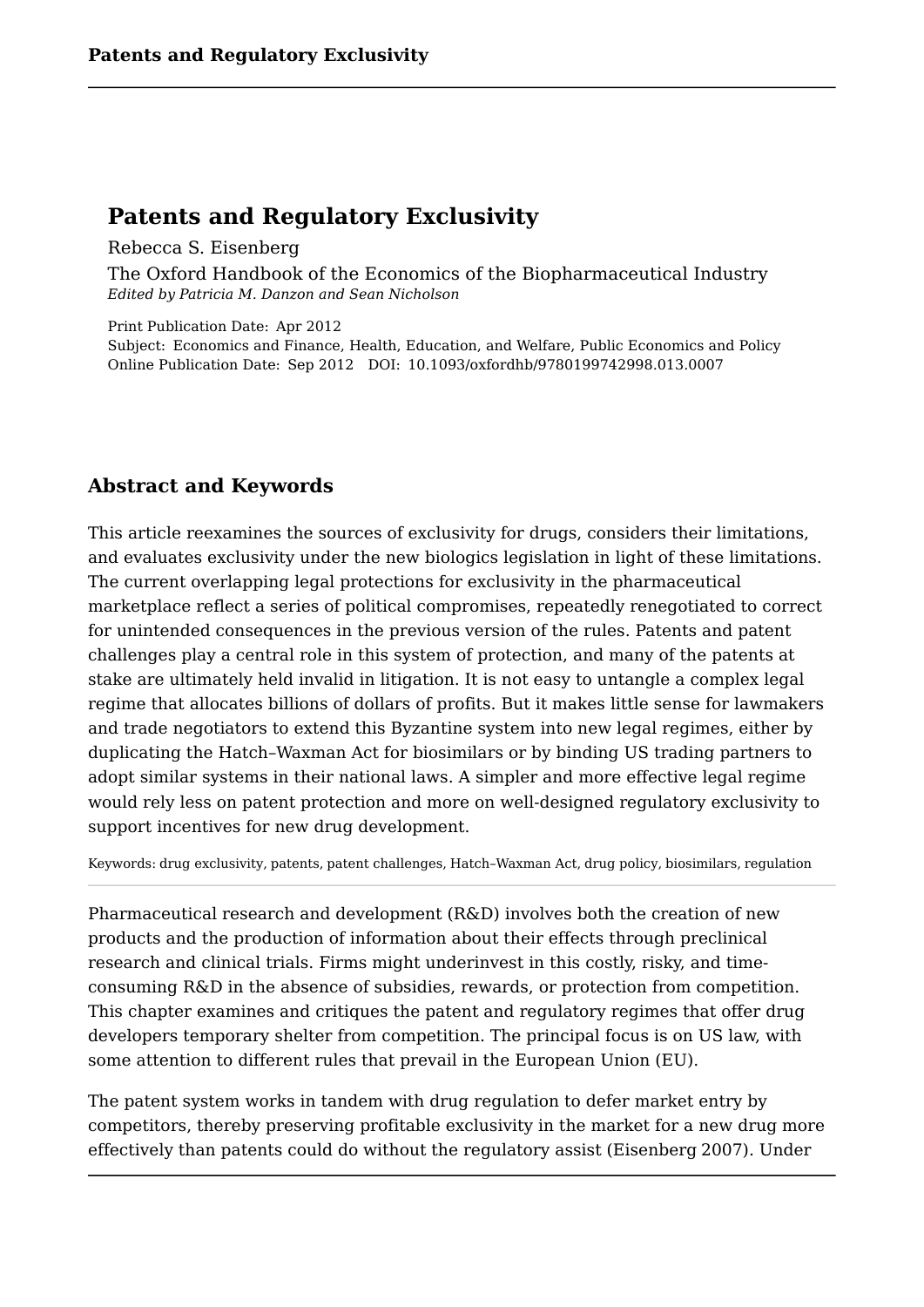the Federal Food, Drug, & Cosmetic Act (FDCA), $^1$  the US Food and Drug Administration (FDA) requires the submission of data showing safety and efficacy before it approves new drugs for sale. This entry barrier both adds to the costs of drug development and protects drug developers from competition. At least since passage of the Orphan Drug Act of  $1983^2$  and the Drug Price Competition and Patent Term Restoration Act of  $1984$ (commonly known as the Hatch-Waxman Act), $^3$  Congress has deliberately deployed regulatory entry  $\left( p. \ 168\right)$  barriers to shelter research performers from competition. The Hatch-Waxman Act charged the FDA with administering periods of regulatory exclusivity before it allows generic competitors to use a less costly Abbreviated New Drug Application (ANDA). These periods turn in part on the terms of any relevant patents, and patent terms turn in part on extensions to compensate for regulatory lags in product approval. Patents and drug regulation are pervasively intertwined in the Hatch-Waxman scheme, creating considerable complexity and uncertainty.

The regulatory regime governing most biotechnology products until quite recently has been different. The FDA generally regulates these products as "biologics" under the Public Health Service Act (PHSA) $^4$  rather than as drugs under the FDCA. $^5$  The  $\,$ biotechnology industry was in its infancy when the Hatch-Waxman Act was passed in 1984, and that Act did not create a corresponding abbreviated approval pathway for biologics under the PHSA. Generics manufacturers had only limited success in using the Hatch-Waxman provisions to gain approval for generic versions of biologic products (Dinh 2007). Twenty-six years after the Hatch-Waxman Act, the U.S. Congress enacted an abbreviated approval process for products that are "biosimilar" to previously approved biologic products, on somewhat different terms than those available for generic drugs under the Hatch-Waxman Act.  $6\overline{6}$ 

This chapter reexamines the sources of exclusivity for drugs, considers their limitations, and evaluates exclusivity under the new biologics legislation in light of these limitations.

# **Patent Protection for Pharmaceutical Products and Methods**

Although biopharmaceutical innovation is often counted as a success story for the patent system (Bessen and Meurer 2008), many of the patents that drug companies rely on for exclusivity ultimately prove vulnerable to validity challenges brought by generic competitors. Such challenges have become increasingly common and  $(p. 169)$  arise ever earlier in the commercial life of pharmaceutical products as firms have responded to incentives in the Hatch-Waxman Act (Grabowski and Kyle 2007), triggering judicial scrutiny that many patents have been unable to withstand. The vulnerability of so many pharmaceutical patents to validity challenges calls into question how well patent doctrine works in this particular context (Roin 2009).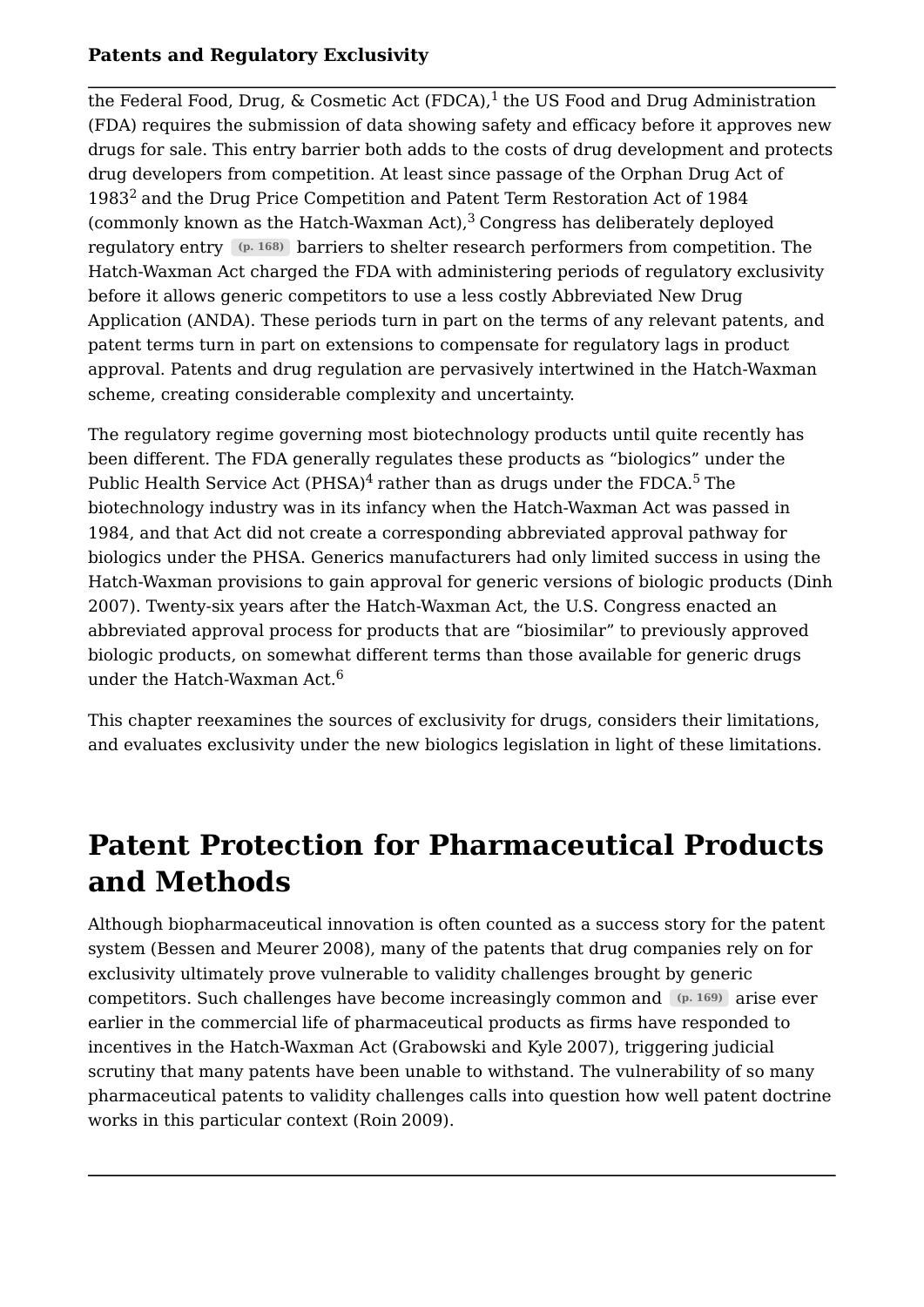# **The Asynchrony of Patents and Drug Development**

Under U.S. law,<sup>7</sup> in order to be patentable an invention must be new,<sup>8</sup> useful,<sup>9</sup> and nonobvious. $^{10}\rm$  The inventor must file a patent application that provides a written description of the invention and enables a person skilled in the field to make and use it.<sup>11</sup> Failure to satisfy these requirements may lead to rejection of a patent application $^{12}$  or to later invalidation of an issued patent.<sup>13</sup> Regulatory Exclusivity<br>
Tim order to be patentable an invention must be new,<sup>8</sup> useful,<sup>9</sup> and<br>
The inventor must file a patent application that provides a written<br>
the invention and enables a person skilled in the field 11 13

The patent claims that are most effective at securing exclusivity are those that cover the drug molecule as a new composition of matter. But the invention of new molecules occurs at an early stage in the course of drug development, before therapeutic value is validated in clinical trials. Patent law promotes early filing on these inventions to minimize the risk that publication or public use will make them ineligible for patenting, but at that stage much work remains to be done before the molecules may be approved for commercial sale. The FDA estimates that it takes on average 8½ years to study and test a new drug before the FDA can approve it for sale to the public (FDA 2006); industry estimates are even higher, ranging from 10 to 15 years (Pharmaceutical Research & Manufacturers of America [PhRMA] 2007). This time lag can pose challenges for patent seekers. In the early stages of  $(p. \ 170)$  drug development, researchers may not know enough about new molecules to meet requirements for patent protection. Moreover, patents with early filing dates have early expiration dates. Later-filed patents, on the other hand, are more constrained by prior art and thus more likely to be either invalid or too narrow to provide meaningful exclusionary rights.

# **Patenting in the Early Stages of R&D**

There are many reasons for innovating firms to seek patent protection as early as possible. The issuance of a patent promises future protection against competitors, making it easier to profit from developing inventions into commercial products. Without this promise, firms are usually unwilling to incur the costs of clinical trials. Firms evaluate drug candidates for patentability early and drop candidates that they cannot patent. New firms may be unable to attract investment capital to pursue clinical trials without patent protection (Roin 2009).

Patent law promotes early filing on new inventions because patentability depends on how an invention compares to the "prior art," including publications, patents, and public knowledge or use.<sup>14</sup> If the prior art discloses an invention or makes it obvious, it may not be patented. The later a patent application is filed, the more extensive the prior art. An inventor's own publications, published patent applications, or public use constitute prior art that may prevent later patenting of the disclosed work or of obvious variations. $^{15}$  It may become necessary to claim an invention narrowly in order to distinguish it from the prior art. For example, if the prior art discloses one form of the active ingredient in a drug, that disclosure will make it impossible to obtain a broad patent claim that would cover many variations on that active ingredient (such as different salt forms or hydrates). A narrower claim limited to a newly identified variation, use, or formulation might still be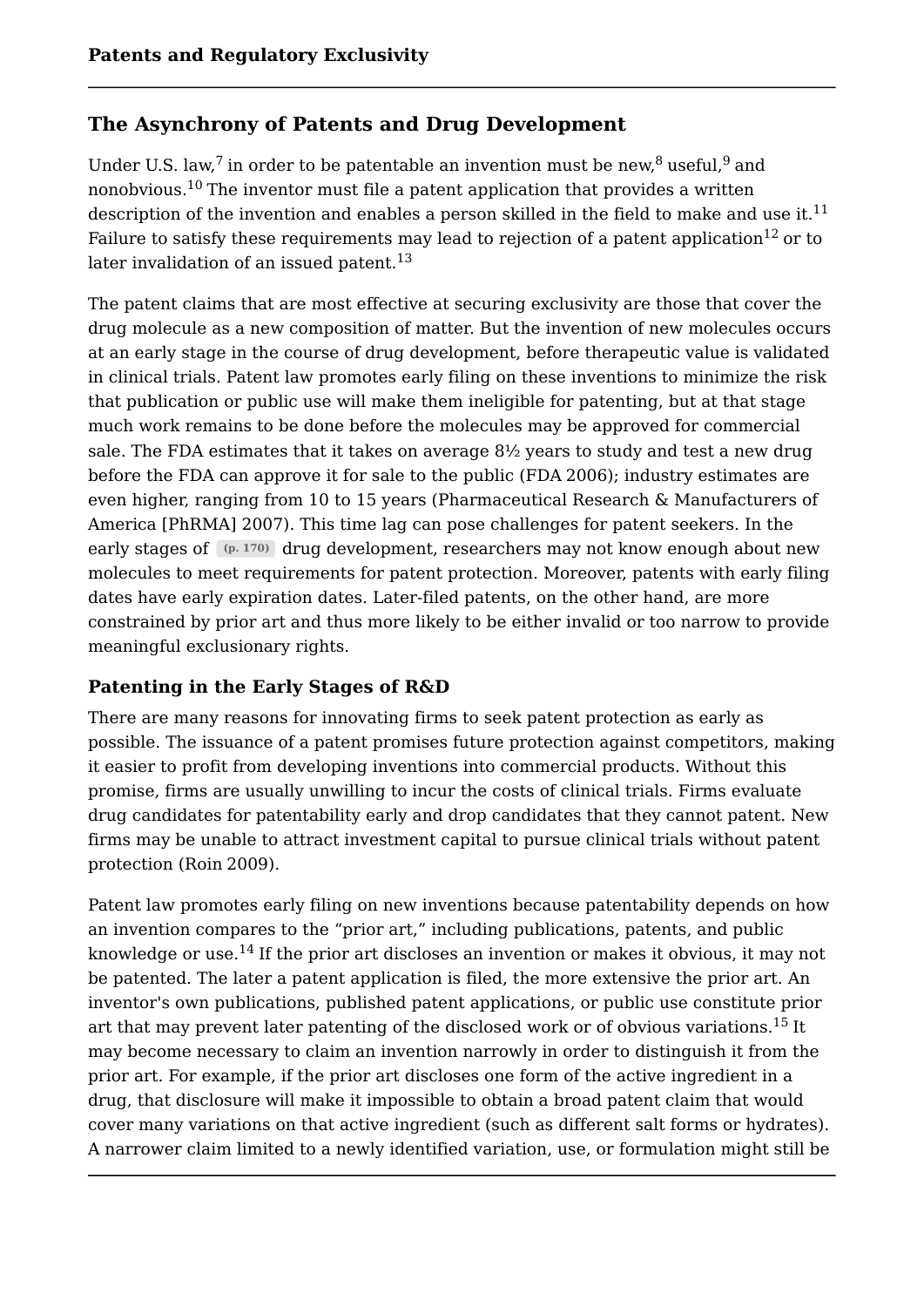allowable if it is not obvious in light of the prior art. But these narrower patents, even if valid, may be easier for competitors to avoid infringing. Earlier filed patent applications, because they face less prior art, qualify for broader claims and therefore offer more effective protection against competition.

Despite the commercial and doctrinal advantages of early filing, the time lag between the discovery of a new molecule and the development of information necessary to use that molecule as a drug may make early filing difficult.

First, without some research into the properties of a molecule, it may be difficult to satisfy the "utility" and "enabling disclosure" requirements. The patent (p. 171) statute limits protection to inventions that are "useful," $^{16}$  and requires patent applicants to disclose their inventions "in such full, clear, concise, and exact terms as to enable any person skilled in the art ... to make and use the same."<sup>17</sup> The US Supreme Court has held that it is not enough to show that as of the filing date the invention is an object of "usetesting."<sup>18</sup> Subsequent lower court decisions have generally found promising in vitro test results adequate to demonstrate patentable utility, $^{19}$  but in some cases courts have required clinical testing to support controversial claims of therapeutic utility.<sup>20</sup> Delays in patent filing to gather data to establish utility may lead to future rejection for lack of novelty if, in the interim, the molecule itself has been published or otherwise disclosed. For example, if an early patent application that discloses a new molecule is published 18 months after its filing date, $^{21}$  it becomes prior art even if the application is rejected for failure to meet the utility requirement (Roin 2009). Once the molecule is in the prior art, an inventor who later finds a use for it may no longer patent the molecule itself, although it may be possible to get a narrower patent on a method of use. But a patent that claims only a method of use is of limited value because it will not prevent others from making, using, or selling the same molecule for other uses.

Second, if a new drug is structurally similar to a prior art molecule, further research may be necessary to satisfy the nonobviousness requirement. The courts and the Patent and Trademark Office (PTO) have developed a distinct approach for evaluating the nonobviousness of chemicals created by making small changes in prior art molecules.<sup>22</sup> Under this approach the existence of a structurally similar molecule in the prior art makes the new variation *prima facie* obvious. The patent applicant may rebut *prima facie* obviousness with evidence of surprising properties (or particularly advantageous properties) not present in the prior art. $^{23}$  To make this showing, it may be necessary to perform tests on both the new chemical and the prior art chemical. If the obviousness challenge does not arise until after the product has been thoroughly tested, the patent holder may use studies performed after the patent filing to show surprising or advantageous methele unity requires that the most the proper state is since the most in the proper state. In the proper patter than  $\mu$  the proper patter than an erbor of the application at the proper patter. It is a set *prima facie* obviousness, the need to develop rebuttal evidence may cause delays. Meanwhile, firms might hesitate to invest in costly testing without the promise of patentability. 22 advantageous properties.<sup>24</sup> But if the  $(p. 172)$  PTO rejects the application at the outset for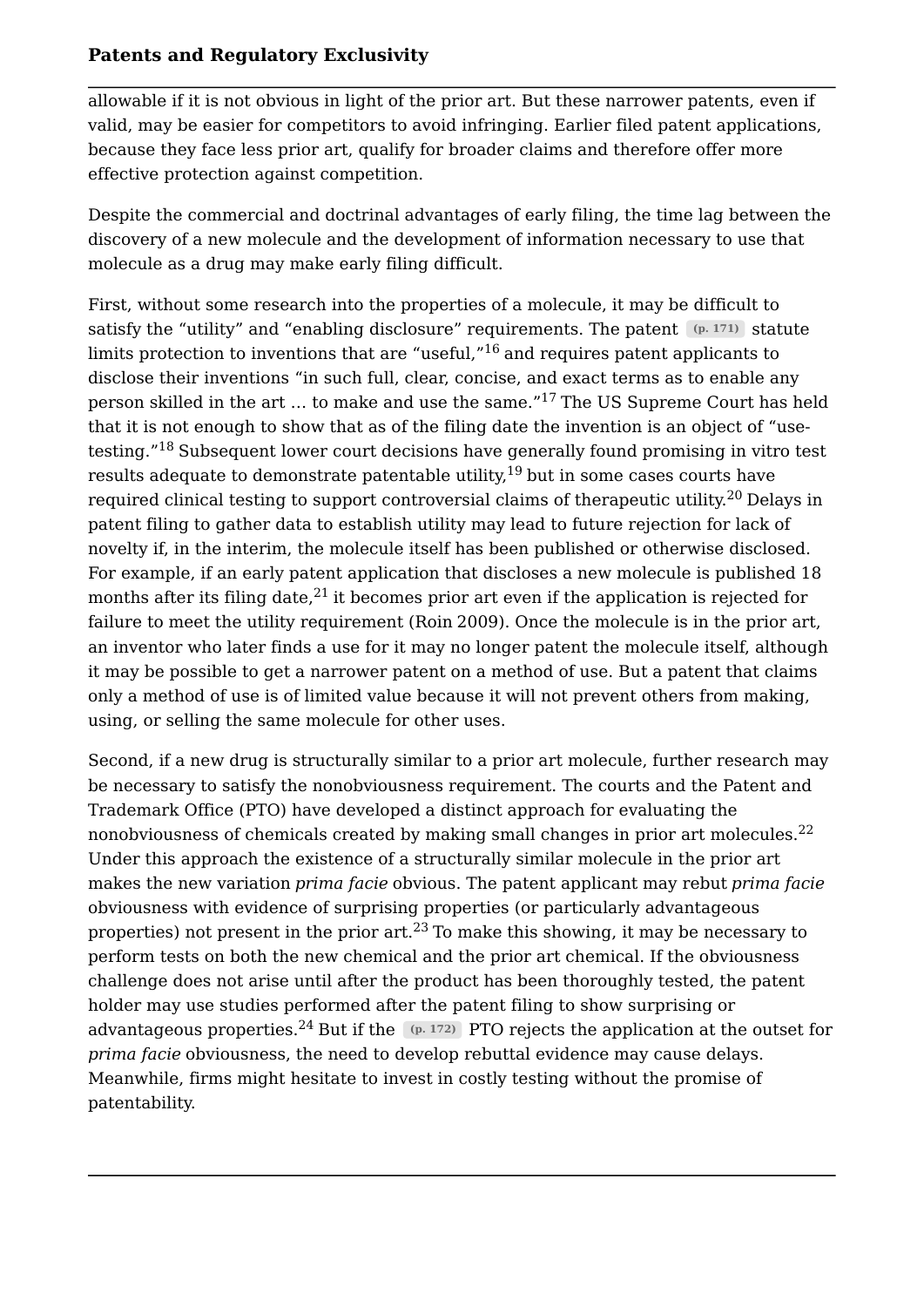The "surprising properties" narrative aligns poorly with the nature and timing of risk taking in drug development. Some surprising properties of new chemicals are immediately apparent upon synthesis. But the most important properties of drugs—safety and efficacy for therapeutic purposes—require validation through testing and observation over time. Drug development involves focused searches for desirable properties more often than serendipitous surprises. Firms typically select for further testing those molecules that they most expect to succeed, although most molecules ultimately disappoint early expectations. In the face of high hopes, surprising properties are more likely to be bad news than good news; in that case patentability may be a dubious consolation prize rather than a valuable incentive. A rule that promises patent protection only after testing reveals surprising properties may thus fail to motivate investments in clinical trials of promising candidates to confirm hoped-for properties.

When patentability is delayed by the need to do studies to prove utility or to show surprising properties, investments in drug development become more risky. Intervening prior art may force patent applicants to abandon or, more likely, to narrow their claims, making it easier for competitors to enter the market in the future if the product is successful. If commercially effective patent protection seems fraught with uncertainty, a firm may drop a product from further development.

The effects of uncertain patent rights may be mitigated somewhat by the increasing presence in early-stage biopharmaceutical R&D of biotechnology firms that have a higher tolerance for risk than traditional pharmaceutical firms. These firms may be willing to continue pursuing early-stage research projects that risk-averse pharmaceutical firms would abandon (Lou and deRond 2006), making it less likely that valuable products will die on the vine. Later, after further research reduces the risk that these products will fail, pharmaceutical firms might be willing to in-license the products to shepherd them through clinical trials and market launch (Mayhew 2010). Weakness in the patent position supporting these products will diminish their value to licensees or other investors, but perhaps further research will have yielded additional patents.

# **Limitations on Patents Available in Later Stages of R&D**

Successful drugs are typically covered by multiple patents, with new applications filed throughout the product life cycle (Furrow 2008). Firms have tried different patent strategies to prolong exclusivity in a successful drug, including patenting drug metabolites, patenting a single enantiomer isolated from a racemic mixture (Agranat and Wainschtein 2010), and patenting new dosage forms or combination products. Many of these patents have been challenged by generic competitors, often successfully. The most significant obstacles to patenting follow-on inventions are novelty and nonobviousness.

Follow-on patents violate the novelty standard if they cover products and **(p. 173)** methods that are in the prior art, either explicitly or inherently. This rule makes broad patent claims in follow-on patents invalid. For example, in *Schering v Geneva,*<sup>25</sup> the patent at issue claimed descarboethoxyloratadine (DCL), a metabolite of loratadine. The prior art included an expired patent on loratadine. Schering sought to enforce the DCL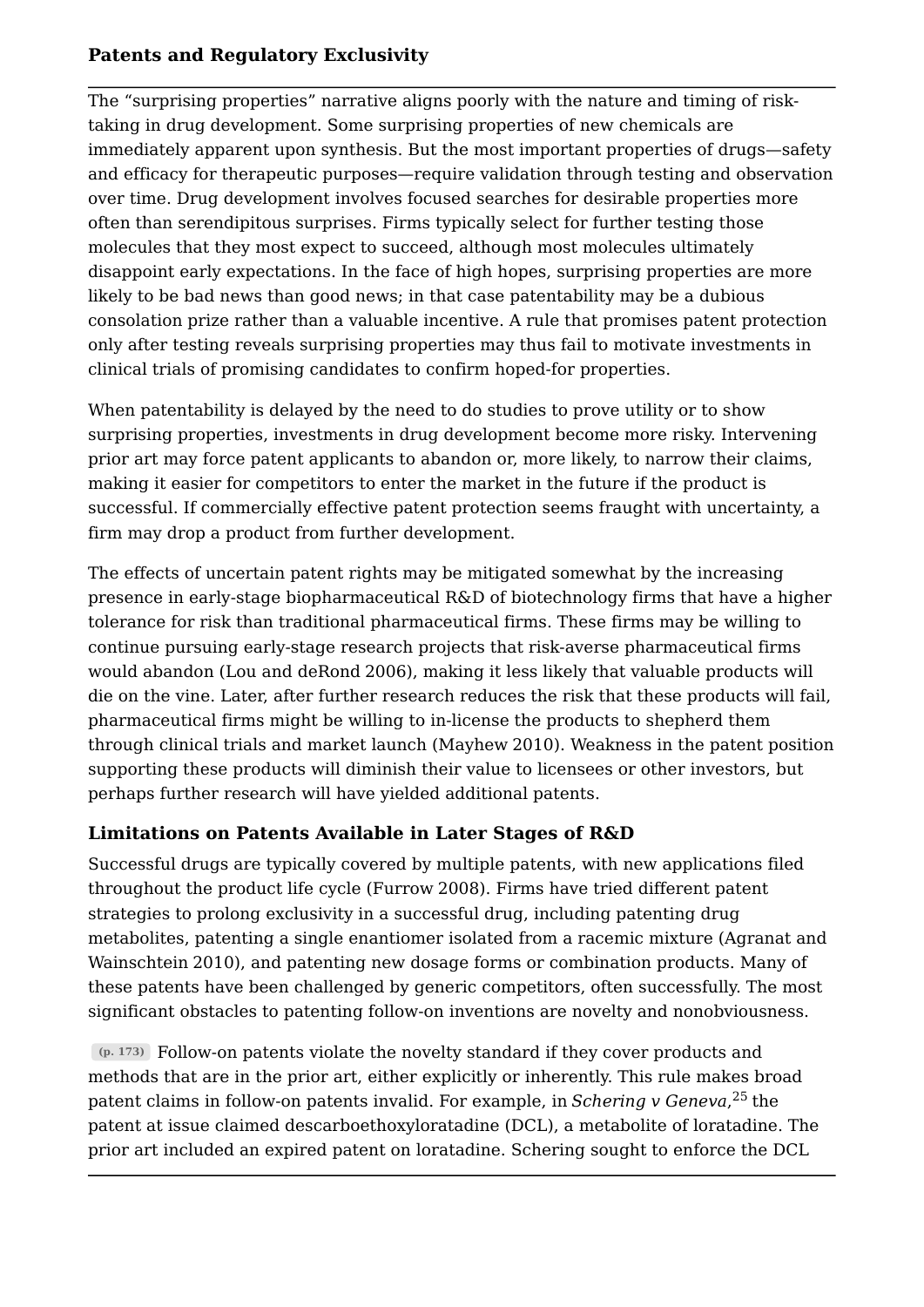patent against the sale of generic loratadine by arguing that patients who ingested loratadine would necessarily produce DCL in their guts, thereby infringing the DCL patent. The court held the DCL patent invalid, reasoning that if, as both parties agreed, administering loratadine to patients inherently causes the production of DCL, DCL became prior art when the earlier loratadine patent disclosed administering loratadine to patients. A narrower claim to the metabolite in isolated form might have survived this challenge, but such a claim would not preclude competitors from selling loratadine.

Patents claiming modest changes that are sufficient to avoid a novelty challenge have often been held invalid for obviousness, including claims to new dosages, $^{26}$  new  $\,$ formulations, $^{27}$  combination products that package the drug with another familiar ingredient in a single capsule, $^{28}$  and single enantiomers or diastereomers isolated from a racemate or other mixture of stereoisomers. $^{\rm 29}$  To avoid invalidation for obviousness, the patent holder must show either that a person working in the field would not have found the modification obvious or that the modified version has surprising properties not present in the prior art. This has proved to be a significant obstacle for many follow-on patents (Eisenberg 2008).

# **Patent Duration and Term Extension**

The term of a patent aligns poorly with the economic life cycle of a drug. Although firms file for patents in the early stages of drug development, patents confer little competitive advantage before a product is on the market. Most uses of drugs during the premarket stage fall within the Hatch-Waxman exemption from infringement for the use of a patented drug "solely for uses reasonably related to the submission of information under a Federal law which regulates the manufacture, use or sale (p. 174)of drugs. …"<sup>30</sup> The US Supreme Court has interpreted this exemption to cover not only clinical trials and bioequivalence studies but also preclinical laboratory research.<sup>31</sup> This leaves little room for enforcement of patents against competitors in the premarket stage.

By the time a drug gets to market, some early-filed patents may have little remaining life. Today, most patents expire 20 years after their filing date. $^{32}$  This term has long been  $\,$ standard throughout the world, but the United States did not adopt a 20-year patent term until 1994, $^{33}$  when it amended its patent laws to comply with the multilateral Agreement on Trade-Related Aspects of Intellectual Property Rights, known as the TRIPS Agreement. $^{34}$  Before that time, US patents expired 17 years after the date of issuance, and patents issued on US applications filed before June 8, 1995 still get the benefit of this expiration date if it is later than 20 years after the filing date. $^{35}$  The 17-year term is advantageous for patent applications that are pending for longer than three years; the longer the pendency, the greater the advantage.

Patent applicants who filed before the 1995 transition date can potentially gain commercial advantage by using continuations $^{36}$  and prosecution delays to keep their applications pending for years, relying on early filing dates to limit exposure to prior art while deferring their patent terms until they need protection from competition. Although the number of patents that can take advantage of this transitional provision is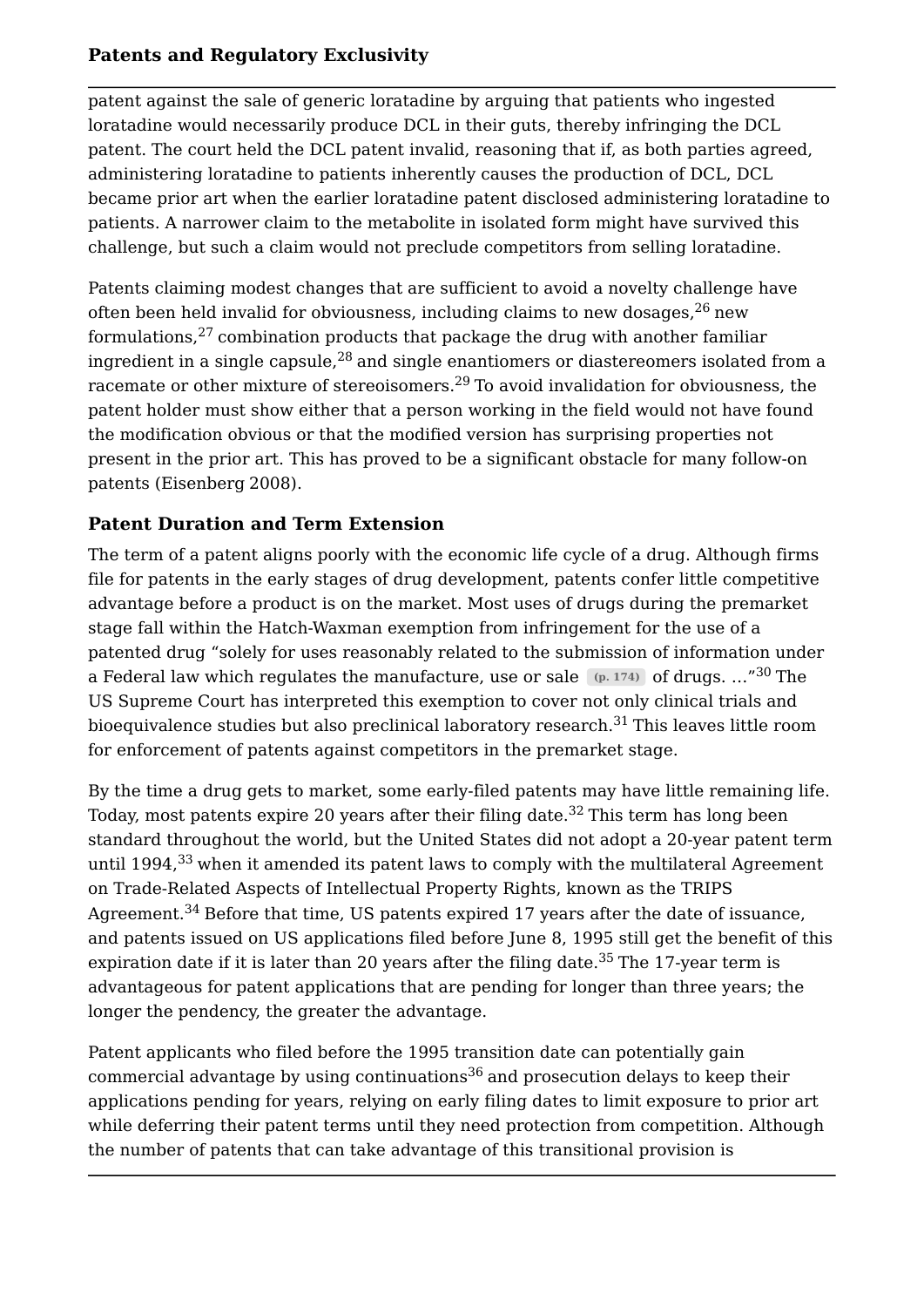diminishing, some patent applicants continue to use it. $^{37}$  An important limitation on this strategy is the judicial doctrine of "double-patenting," which prevents an applicant from obtaining multiple successive patent terms on (p. 175) the same invention or on obvious variations thereon.<sup>38</sup> If the second patent is not "patentably distinct" from the first, it requires a "terminal disclaimer" that causes it to expire at the same time as the first patent.<sup>39</sup> This complex doctrine should diminish in importance with the gradual disappearance of patent filings eligible for the 17-year term, but because of the substantial values at stake it continues to be the focus of considerable litigation in the pharmaceutical industry. 40

A patent on an FDA-approved drug may be entitled to a term extension of up to five years to compensate for some of the time lost during clinical trials and regulatory review.<sup>41</sup> The remaining patent life after extension may not exceed 14 years beyond the date of FDA approval. $^{42}$  The period of extension includes one-half of the time spent in clinical trials and all of the time between submission and approval of the NDA. $^{43}$  Both periods are reduced by any time attributable to an applicant's lack of diligence.<sup>44</sup> Only the first approval of a new active ingredient qualifies for a patent term extension, and only one patent may be extended per new active ingredient.<sup>45</sup> The patent to be extended must be in force on the date of approval $^{46}$  and must cover either the product, a method of using the product, or a method of manufacturing the product. $47$ 47

These provisions present a firm with a strategic dilemma: should it extend an early-filed patent that expires sooner but is more likely to survive a validity challenge, or a follow-on patent that potentially confers more years of exclusivity but is narrower and more vulnerable to patent-defeating prior art? Sometimes follow-on patents are all that remain.<sup>48</sup> With generic firms racing to challenge vulnerable patents, the risks and stakes are high.

# **Patents and the Timing of Generic Approval (p. 176)**

The Hatch-Waxman Act fundamentally altered drug patent enforcement in the United States. Before Hatch-Waxman, generic versions of previously approved drugs faced two major entry barriers: first, the FDA approval process, which generally required the same showing of safety and efficacy for a generic product as for a pioneering drug,<sup>49</sup> and second, patents, which private owners could enforce through infringement actions in the courts. $^{50}$  The FDA entry barrier was usually sufficient to defer generic entry long after relevant patents had expired, because the costs of clinical trials were prohibitive for generic products that would be sold at competitive prices (Mossinghoff 1999). The Hatch-Waxman Act lowered the regulatory entry barrier considerably by allowing approval of a generic product that is "bioequivalent" to a previously approved product under an ANDA, without requiring duplication of safety and efficacy trials. $^{\rm 51}$  At the same time, it fortified the patent entry barrier by creating a system within the FDA for tracking drug patents and deferring the availability of ANDAs during the patent term. The Hatch-Waxman Act set up a complex process, fraught with unintended consequences, to divert disputed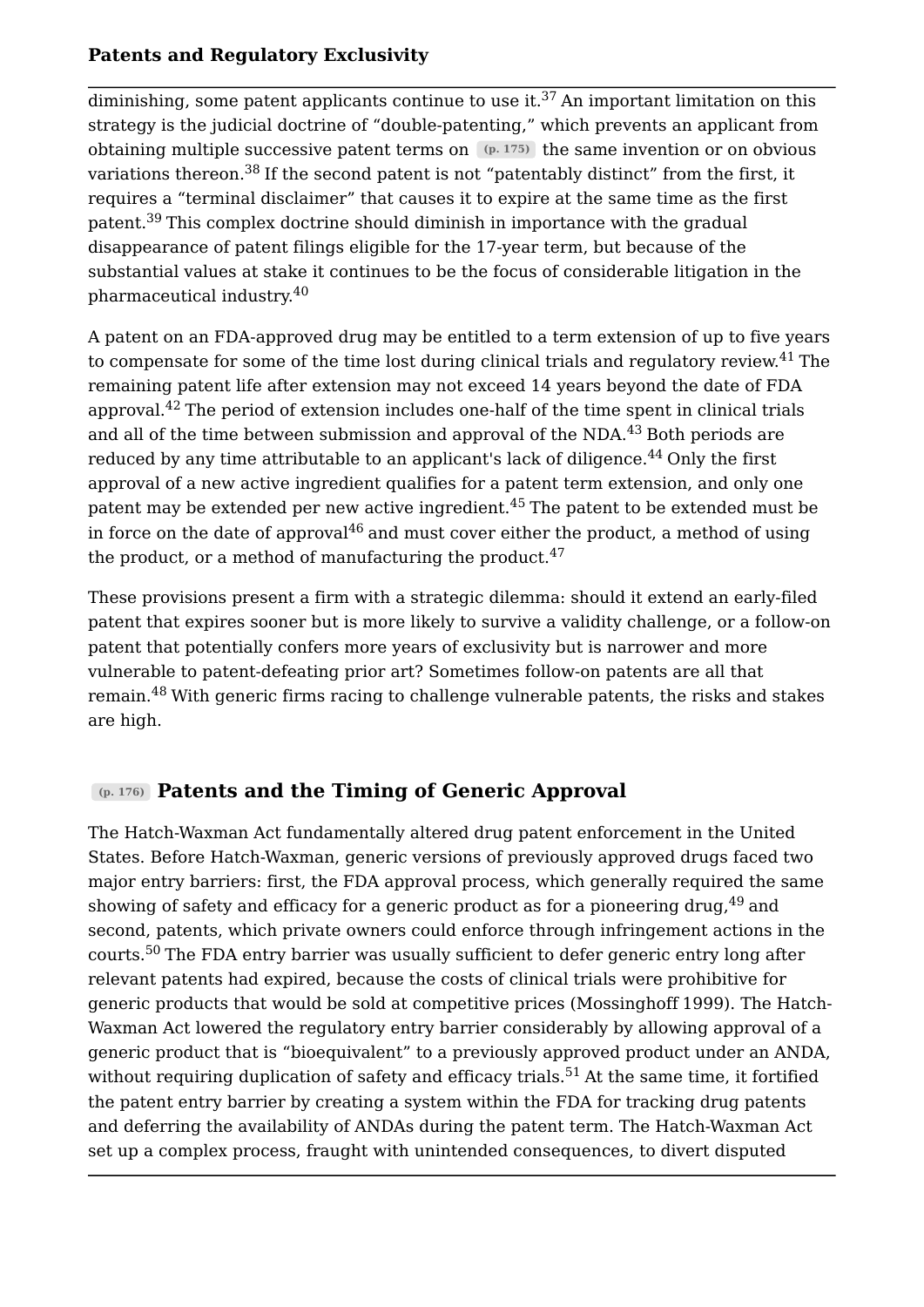patent issues to the courts and to motivate potential competitors to challenge the validity of patents. Patent challenges have become increasingly common and are frequently successful, exposing weaknesses in the patent system for drugs.

# **Patents at the FDA**

The FDCA requires that an NDA disclose any patent that claims the drug or a method of using the drug "with respect to which a claim of patent infringement could reasonably be asserted if a person not licensed by the owner engaged in the manufacture, use, or sale of **Patents and Regulatory Exclusivity**<br>patent issues to the courts and to motivate potential competitors to challenge the validity<br>of patents. Patent challenges have become increasingly common and are frequently<br>successful, updated to include later patents, in a publication called "the Orange Book," which is available on the FDA website.<sup>53</sup> This information determines the timing of FDA approval of ANDAs under an intricate set of rules. the drug."<sup>52</sup> On approval of the NDA, the FDA  $(p. 177)$  publishes this information,

The statute requires that an ANDA include one of four prescribed "certifications" with respect to each patent in the Orange Book for the previously approved "listed drug" $^{54}\!$ : a "paragraph I certification" indicating that no patent information has been filed; a "paragraph II certification" indicating that the patent has expired; a "paragraph III certification" indicating the date on which the patent will expire; or a "paragraph IV certification" indicating "that such patent is invalid or will not be infringed by the manufacture, use, or sale of the new drug for which the application is submitted."<sup>55</sup> If there are no relevant patents still in force, the ANDA may be approved without further delay,<sup>56</sup> assuming it is otherwise approvable.<sup>57</sup> If a patent is still in force, the ANDA may be approved upon its expiration date.<sup>58</sup> The consequences of a paragraph IV certification are complex.

An applicant making a paragraph IV certification must give notice within 20 days to each owner of the patent and to the holder of the approved NDA including "a detailed statement of the factual and legal basis of the opinion of the applicant that the patent is invalid or will not be infringed."<sup>59</sup> The ANDA may then be approved immediately, unless an action for patent infringement is brought within 45 days. The filing of a patent infringement action triggers a 30-month stay of approval of the ANDA, subject to adjustment by the court. $^{60}$  The first firm to file an ANDA with a paragraph IV certification for a listed drug gets a 180-day head start before the FDA will approve another ANDA with a paragraph IV certification for the same product.<sup>61</sup> These provisions have been litigated extensively as firms have explored their strategic implications.

One effect of the Hatch-Waxman Act has been to shift some of the burden of patent enforcement from patent owners to the FDA by directing the FDA to refrain from approving ANDAs during the patent term. In the absence of a paragraph IV certification, the FDA will use its gatekeeper role to exclude competitors until (p. 178) the patents listed in the Orange Book expire, without the need for infringement litigation. Patent holders need not monitor competitors to detect infringement; the burden is on firms seeking to enter the market to address infringement of listed patents when they file ANDAs. Even when an ANDA filer challenges the patent in a paragraph IV certification, a patent holder who brings an infringement action gets an automatic 30-month stay of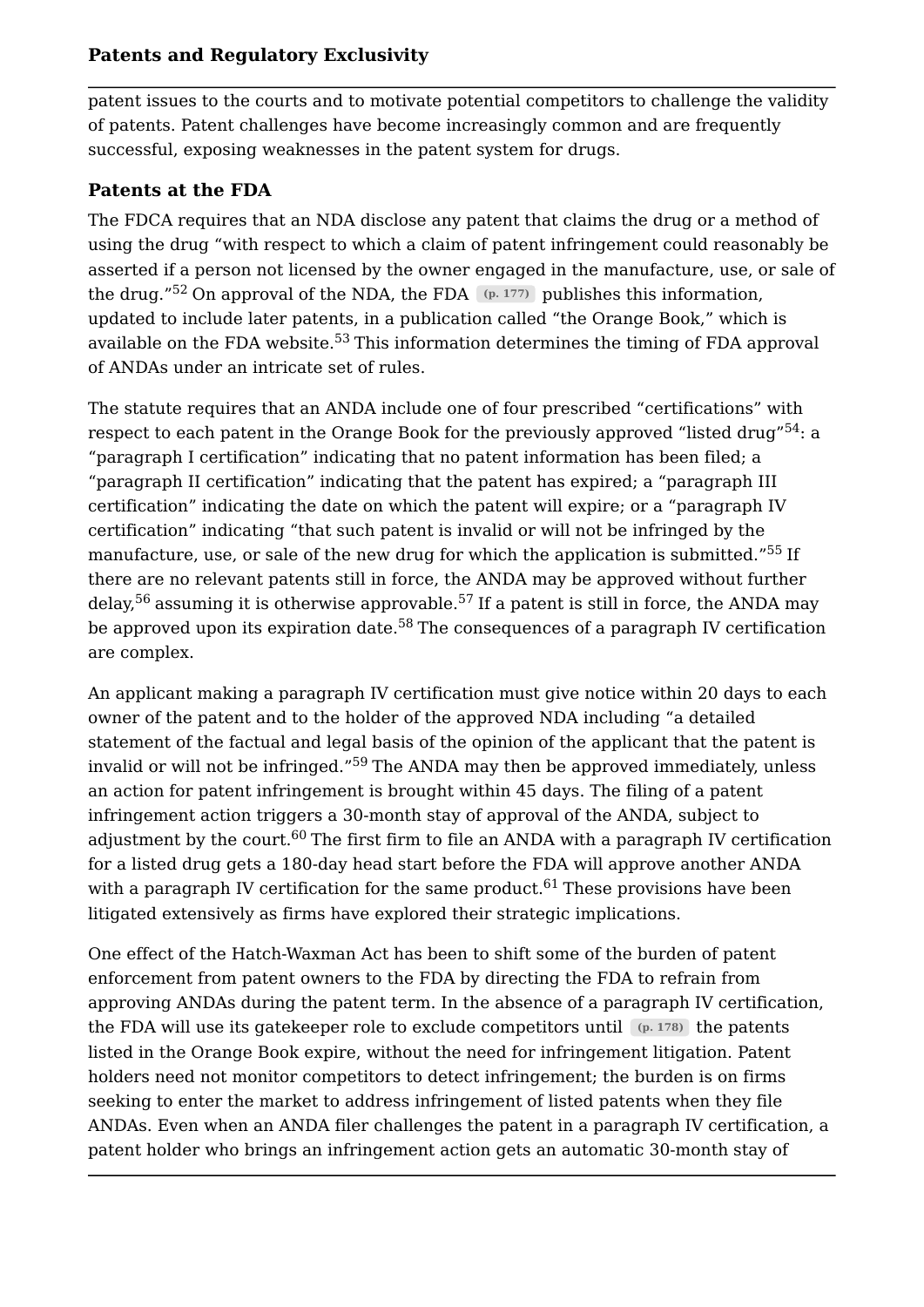approval of the ANDA, without having to meet judicial standards for a preliminary injunction. $\rm ^{62}$  These features of the statute fortify the exclusionary effect of patents outside the courts through the use of heightened regulatory entry barriers during the patent term.

To be sure, these provisions only defer the use of ANDAs; they do not prevent a competitor willing to conduct its own clinical trials from submitting a full NDA, nor do they prevent the FDA from approving such an NDA, even during the patent term. So long as NDA requirements are cost-prohibitive for generics, however, the FDA-administered remedy of deferring the use of ANDAs is at least as effective in deferring competition as judicial remedies for patent infringement.

A distinct advantage for patent holders of the FDA-administered remedies is that, unlike a court, the FDA makes no effort to determine whether patents listed in the Orange Book are valid and infringed, or even whether they claim the listed drug or its use. FDA relies on the NDA sponsor to identify which patents are appropriate for listing in the Orange Book, and if anyone disputes the accuracy of the patent information or the propriety of listing a particular patent, the FDA relies on the sponsor to decide whether to change the listing or to leave it as is. $^{63}$  FDA does not itself consider the merits of paragraph IV certifications but simply defers approval of ANDAs for 30 months pending further instructions from the courts. All listed patents get the same administrative treatment regardless of their validity or scope.

For a while, 30-month stays appeared to be a potentially never-ending source of exclusivity for NDA holders, so long as they could continually refresh their stock of patents in the Orange Book and obtain additional 30-month stays for each new patent (Federal Trade Commission [FTC] 2002). After the FTC documented this emerging practice in a 2002 report, the FDA implemented a rule that  $\left(\mathbb{p}.~179\right)$  had the practical effect of limiting NDA holders to one 30-month stay per ANDA, regardless of the number of listed patents and paragraph IV certifications (FDA 2003b). Congress promptly endorsed this administrative policy with a somewhat different limitation as part of the Medicare Prescription Drug, Improvement and Modernization Act of 2003,<sup>64</sup> excluding stays for patents added to the Orange Book after the ANDA filing date.<sup>65</sup> Either way, the effect is to limit the duration of the stay to a single period of 30 months.

The new statutory limitation makes it advantageous to file ANDAs with paragraph IV certifications as soon as possible $^{66}$  to run out the clock on the 30-month stay. The Hatch-Waxman Act also encourages prompt filing of paragraph IV certifications by rewarding the first firm to file an ANDA with a paragraph IV certification for a listed drug with a 180-day period of "generic exclusivity" before FDA may approve another ANDA with a paragraph IV certification for the same product.<sup>67</sup> The result has been a race to file ANDAs with paragraph IV certifications $^{68}\,$ and an explosion of patent infringement litigation at the ANDA stage.

# **ANDA Infringement Litigation**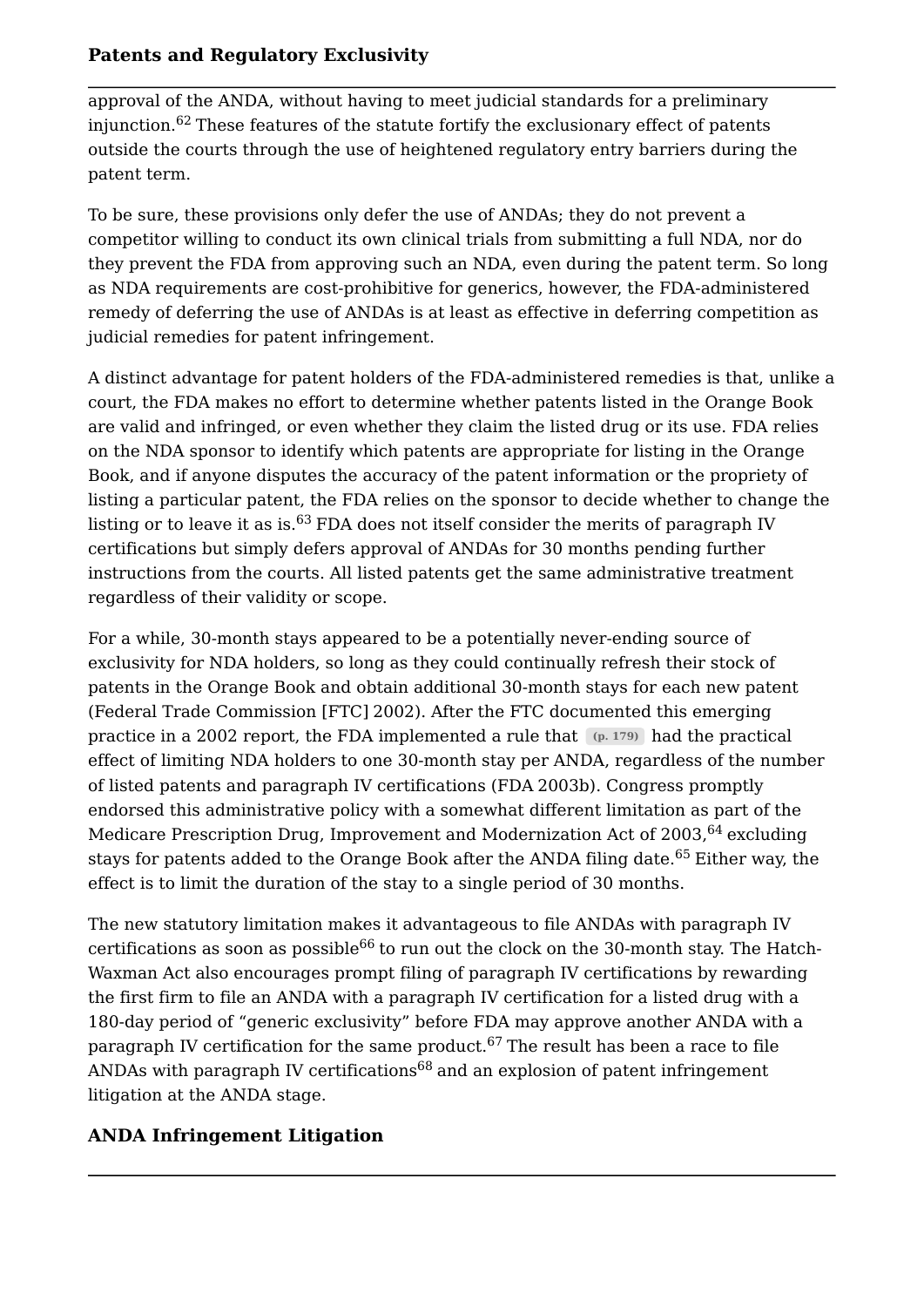ANDA infringement litigation allows the courts to resolve disputes about patent validity and infringement prior to generic entry. It differs from ordinary infringement litigation in ways that give the generic challenger greater control. Although the patent holder is formally the plaintiff, it is the generic challenger that decides whether to provoke the lawsuit by filing a paragraph IV certification. If the patent holder fails to file an infringement action within 45 days, it forfeits the 30-month stay of approval of the ANDA, risking immediate loss of market share to generic competition. Moreover, the generic challenger may bring a declaratory judgment action to establish that the patent is invalid or will not be infringed by the generic product.<sup>69</sup> The generic challenger can also set the terms of the litigation, both by selecting the patents to challenge and by defining the accused product and method of treatment for which it seeks approval in its ANDA.

The Hatch-Waxman Act altered the statutory definition of patent infringement to **(p. 180)** allow both bioequivalence studies of generic drugs and adjudication of patent disputes to occur before generic entry. $^{70}$  Under the new definition, the filing of an ANDA "for a drug claimed in a patent or the use of which is claimed in a patent" is itself an act of infringement, subjecting the ANDA filer to injunctive relief (but not damages) prior to the sale of a commercial product.<sup>71</sup> The focus of ANDA infringement analysis is the *proposed* product and use for which the applicant seeks approval, rather than an *actual* commercial product or use. The generic challenger may thus avoid liability by drafting the ANDA to specify a composition that falls outside the scope of the patent claims $^{72}$  or by limiting the uses for which it seeks approval to avoid method of use claims. $^{73}$  If the generic product becomes commercially available during the patent term, $^{74}$  the patent holder may bring another infringement action for damages and injunction against the actual commercial product, even if the hypothetical product for which the same firm sought approval in the ANDA was held not to infringe in the course of the ANDA infringement action.<sup>75</sup> Litigating patent disputes prior to generic entry benefits holders of valid patents by forestalling competition, but it also minimizes risks for generic challengers by allowing them to challenge patents before they expose themselves to liability for money damages by launching an infringing commercial product.<sup>76</sup> (p. 181) Deferral of FDA approval is the most significant remedy at stake in ANDA litigation. 75 77

NDA holder decides to launch its own competing "authorized generic" during the generic Typically the patent holder has much more at stake in ANDA litigation than the generic challenger. If the patent holder prevails, the court will likely direct the FDA to defer approval of the ANDA until the end of the patent term. Assuming no other ANDA filer successfully challenges the patent, $^{78}$  the patent holder could remain the sole source of the drug for the remaining patent life, an outcome that could be worth billions of dollars in the case of a blockbuster product. If the generic challenger prevails, its ANDA will be approved, and if it was the first ANDA with a paragraph IV certification for that product, it may be the only ANDA-approved generic on the market for 180 days. Because the first generic competitor in the market for a drug typically charges higher prices and captures a larger market share until a second generic competitor enters the market, this period of generic exclusivity has significant value (Congressional Budget Office 1998). The value of generic exclusivity is diminished if multiple ANDA filers share the exclusivity $^{79}$  or if the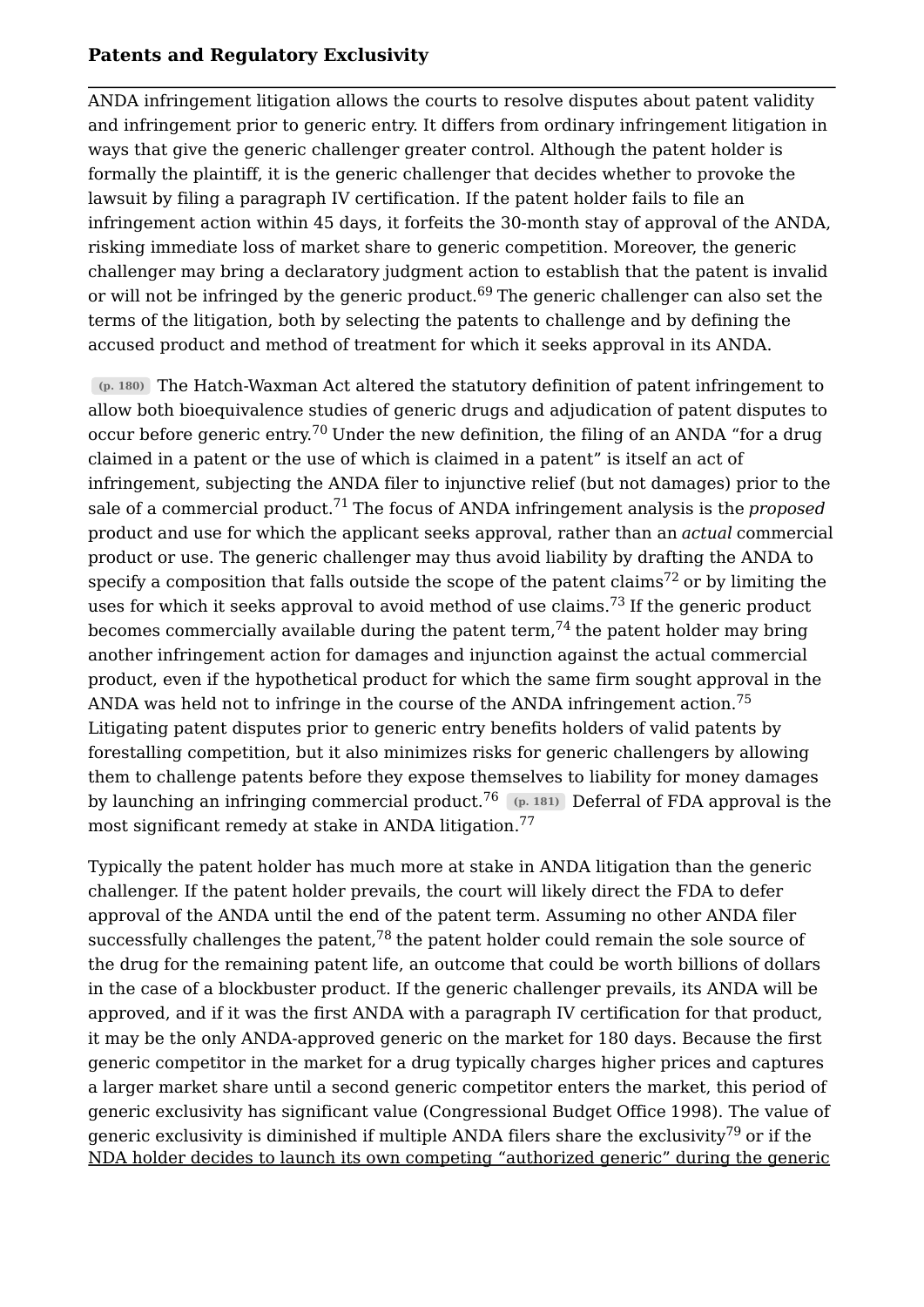exclusivity period (Thomas 2006). $^{80}$  A 2009 FTC report on authorized generics stated that, on average, expenditures at wholesale prices of a generic during the 180-day exclusivity period equal 61 percent of expenditures on the brand name product during a comparable period before generic entry (FTC 2009a). Once the generic exclusivity period expires (p. 182) and more generic competitors enter, price competition is likely to reduce profits considerably. Even with generic exclusivity, the profits that a generic challenger hopes to gain in the patent challenge are likely to be a fraction of the profits the patent holder hopes to preserve.

Given uncertainty as to the outcome and litigation costs, this gap between the value and risks to the patent holder and to the generic challenger makes it tempting to try to reach a settlement. Some settlement agreements have provoked antitrust scrutiny by providing for "reverse payments" from the patent holder to the generic challenger in exchange for agreement by the challenger to defer market entry (Hemphill 2009; FTC 2010). Before the 2003 statutory amendments, these agreements could potentially preclude all generic entry so long as any patents remained in the Orange Book for the listed drug. This is because, under previous statutory provisions, the FDA could not approve subsequent ANDAs with paragraph IV certifications until 180 days after either (1) the first commercial marketing of the product by the first ANDA filer or (2) a court decision holding the challenged patents invalid or not infringed (FTC 2002). Settlements could prevent either of these triggers from occurring, thus postponing indefinitely the time when competing ANDAs could be approved. The revised statute addressed this problem with several different patches.<sup>81</sup> 81

The FTC, with the support of a number of antitrust scholars, sees most settlements that involve reverse payments to defer generic entry as agreements in restraint of trade in violation of the antitrust laws (Hovenkamp et al. 2003, 2004; O'Rourke and Brodley 2003; Hovenkamp 2004; Leffler and Leffler 2004; FTC 2010). Although owners of valid patents are entitled to exclude competitors from the market until the end of the patent term, antitrust authorities may suspect that settlements with reverse payments signal weak patent claims.<sup>82</sup> But in the ANDA litigation context, the inference of a weak patent is not as compelling as might first appear. Even a victorious patent holder could not recover damages from a defendant that is not yet selling a product, and even an optimistic patent holder would presumably give up some portion of expected profits in settlement to reduce the risk of a litigation loss. One might therefore expect settlement of even strong patent infringement claims to involve reverse payments. So far, most courts considering **(p. 183)** the issue have rejected the antitrust claims, $^{83}$  with the support of another group of antitrust scholars (Crane 2002, 2004; Schildkraut 2004).

Congress has implemented reforms suggested by the FTC to minimize anticompetitive abuses, including revisions to the 180-day exclusivity period, $^{84}$  and has ensured continuing antitrust oversight by requiring that ANDA litigation settlement agreements be filed with the FTC and the Justice Department within 10 days of execution.<sup>85</sup> The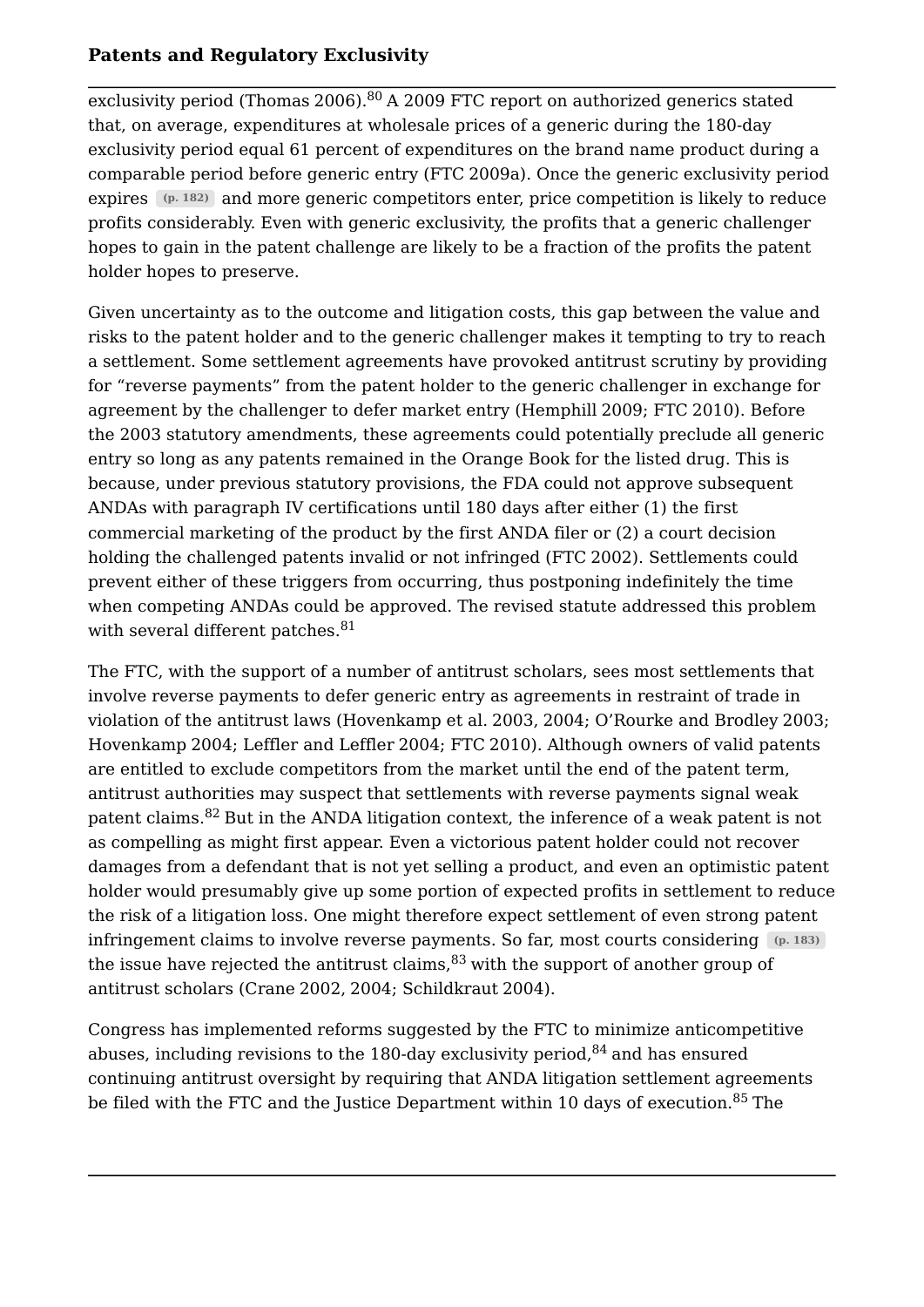prospect of antitrust enforcement presumably reduces the expected value of settlements and prolongs litigation.

This complex regime is clearly far from optimal. Current law reflects repeated compromises to rebalance the interests of innovators and generic competitors as Congress seeks to block abuses, with each legislative patch inevitably introducing a new set of unintended consequences. It is complex and provokes costly litigation with unpredictable results. An interesting side effect is that this system shines a bright judicial spotlight on the patent portfolios of the pharmaceutical industry to reveal an uncomfortable truth: many of the patents are invalid.

# **Regulatory Exclusivity for Drugs**

Congress has repeatedly provided exclusive rights for pharmaceutical innovators outside the patent system by controlling the timing of regulatory entry barriers. These rights promote certain forms of R&D, such as the development of orphan drugs or new chemical entities (NCEs) or the testing of approved drugs for new uses or for use in children. The terms of protection vary. Sometimes regulatory exclusivity runs concurrently with patent protection, and sometimes it extends beyond the patent term. Although shorter in duration than patents, most forms of regulatory exclusivity are better synchronized than patents at the front end with the timeline of drug development, deferring generic entry while the product  $(p. 184)$  is earning money rather than running the meter before product launch. When patent validity and infringement are contested and uncertain, regulatory exclusivity provides a minimum period of exclusivity that is less vulnerable than patent protection to challenge. Moreover, legislators enjoy greater latitude in designing regulatory exclusivity provisions to meet the needs of the pharmaceutical marketplace, unconstrained by the strictures of a one-size-fits-all patent system that applies essentially the same rules to all fields of technology.

# **Orphan Drugs: Market Exclusivity**

The Orphan Drug Act of 1983 $^{86}$  is an early example of regulatory exclusivity, directing the FDA to grant seven years of market exclusivity for products to treat rare diseases and conditions affecting fewer than 200,000 patients in the United States.<sup>87</sup> Available for both drugs and biologics, Orphan Drug exclusivity does not merely defer the use of an ANDA. It entirely prohibits approval of another application "for such drug for such disease or condition" for seven years after the initial product approval, even if the later applicant conducts its own clinical trials. It does not, however, preclude approval of either (1) another drug for the same disease or condition, or (2) the same drug for another disease or condition.<sup>88</sup> The FDA has interpreted the statute to permit approval of a "clinically superior" product that uses the "same active moiety."<sup>89</sup>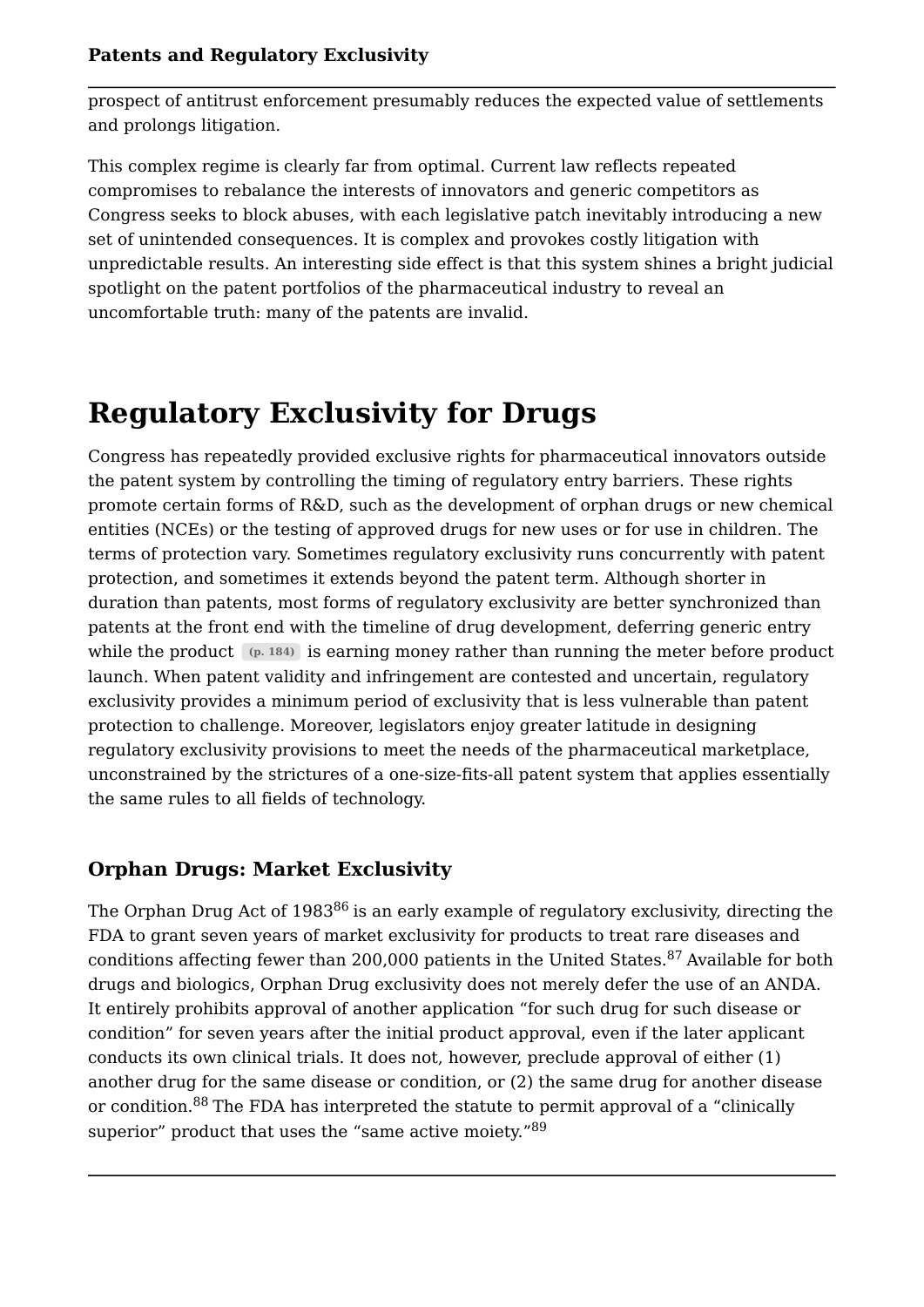Market exclusivity under the Orphan Drug Act is similar to a patent on a particular use of a drug, enforced by FDA, with the drug narrowly defined to exclude "clinically superior" formulations. Although one might expect orphan drugs to have markets too small to be lucrative, many products qualifying for Orphan Drug exclusivity have had large and profitable markets (Pulsinelli 1999). The Orphan Drug Act may provide protection for new uses of old drugs that were taken off the market and for which early patents have expired, such as thalidomide (Perri and Hsu 2003). But because Orphan Drug exclusivity does not extend to other uses for the same product, it is of little value for products that competitors are free to sell for other previously approved indications. 90

# **Hatch-Waxman: Data Exclusivity (p. 185)**

In 1984 Congress added two more provisions for regulatory exclusivity in the Hatch-Waxman Act, providing five years of data exclusivity for NCEs not previously approved by the FDA $\rm ^{91}$  and three years of data exclusivity for changes in a previously approved product requiring new clinical trials to win supplemental NDA approval.<sup>92</sup> In contrast to the Orphan Drug Act provisions, these Hatch-Waxman Act provisions merely prevent competitors from using an ANDA. They do not prevent a competitor willing to conduct its own clinical trials from obtaining approval of its own NDA. In this sense, they resemble FDA-administered proprietary rights in regulatory data, deferring the time when competitors may rely on the innovator's prior showing of safety and efficacy, although the practical effect is to defer generic competition. Sometimes the term "data exclusivity" refers to periods of delay before an abbreviated approval pathway may be used, whereas "market exclusivity" refers to a more robust form of exclusion such as that available under the Orphan Drug Act; however, usage is not entirely consistent.

# **NCE Exclusivity**

The period of exclusivity for an NCE begins with first market approval and therefore often runs concurrently with patent protection, although in some cases it may last longer (Junod 2004). Although it is sometimes referred to as "five-year exclusivity," the effective period of protection is usually longer than five years. During the statutory period, one may not even submit an ANDA to the FDA; it takes an average of 19.2 months after submission of an ANDA for the FDA to approve the drug for marketing, extending the time before generic entry (FDA 2007). If the ANDA includes a paragraph IV certification, it may be submitted as early as four years after approval of the NCE, but if the patent holder brings an infringement action within the next year, the 30-month stay is extended to give a total of 7½ years from initial NDA approval to the time of ANDA approval. $^{93}$ With these qualifications, in practice the period of exclusivity from first approval of the NCE until approval of an ANDA is likely to range from a minimum of 5½ years (if an ANDA with a paragraph IV certification is filed after four years, no infringement action is filed, and the FDA takes  $1\frac{1}{2}$  years to approve the ANDA) to a maximum of  $7\frac{1}{2}$  years (if an infringement action is filed and the 30-month stay is extended in accordance with the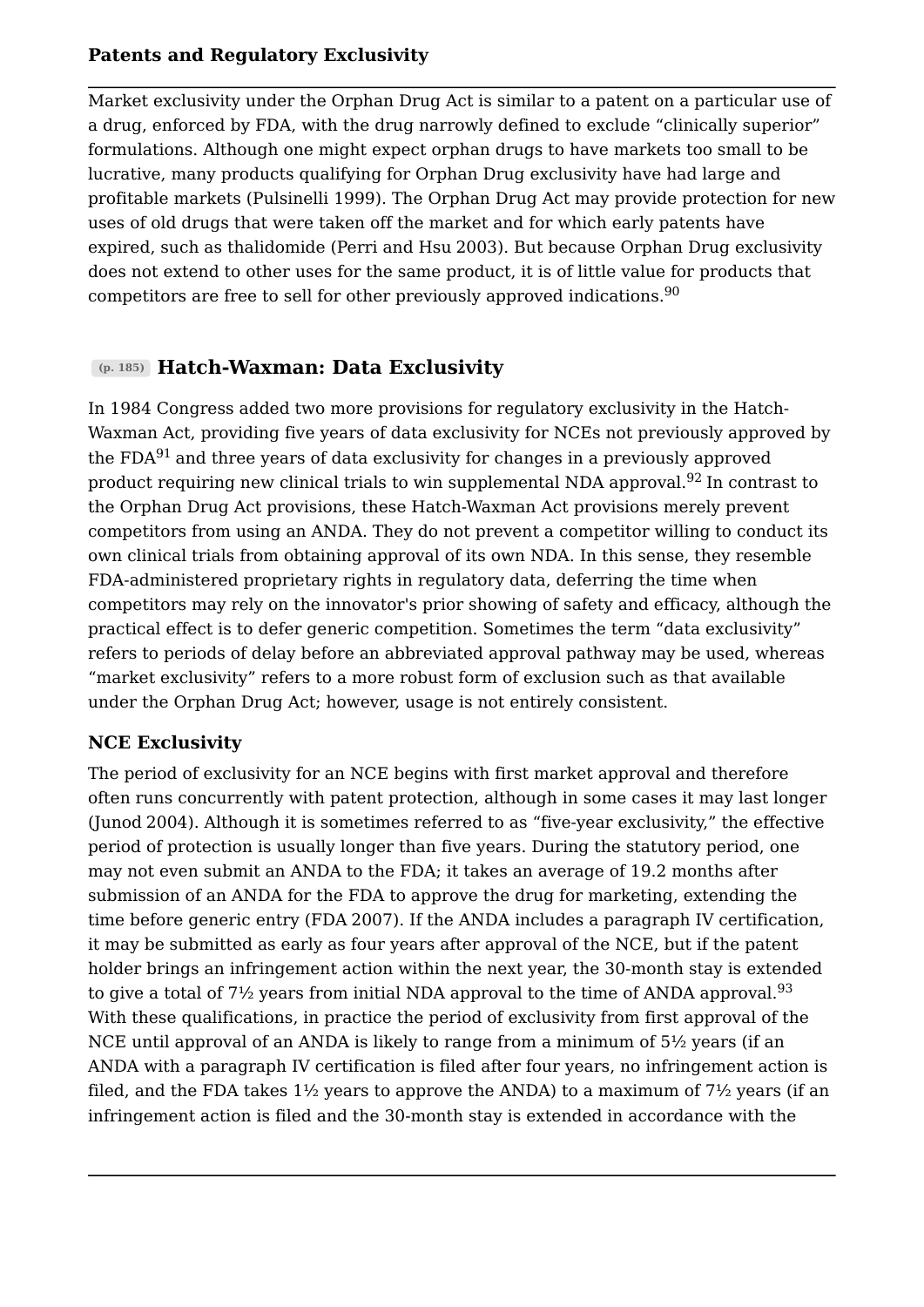statute), although approval times vary, and a court might lengthen or shorten the stay. In the absence of patents, the period of exclusivity is five years plus approval time, or approximately 6½ years.

Relatively few NDAs do not involve patents, but some involve invalid patents. NCE exclusivity provides four years before such a product might face a  $(p.~186)$  patent challenge and 7½ years before a patent challenger can enter the market under an ANDA.

#### **Supplemental NDA Exclusivity**

So-called "three-year exclusivity" arises when the FDA approves a supplement to a previously approved NDA that required further clinical trials for approval.<sup>94</sup> Supplemental NDAs are necessary to market a drug for a new indication, or in a different dosage form or formulation, or to sell the drug over the counter (OTC) rather than by prescription only. The three-year period begins with approval of the supplemental application, making it advantageous to defer filing a supplemental NDA until other forms of exclusivity are at an end in order to prolong the total period of exclusivity. As a product approaches the end of its patent life, a firm might seek approval to switch from prescription to OTC sales, thereby gaining three years before it faces generic competition in the OTC market. The three-year period ends with ANDA approval, not with submission. The FDA may not approve an ANDA for the same change during the exclusivity period, but it may receive and review applications and grant tentative approval that becomes effective when the exclusivity expires. The additional years of exclusivity are available only if additional clinical trials were necessary to get the supplement approved.<sup>95</sup> 94 95

The exclusivity thereby gained is limited to the terms of the supplemental approval and will not prevent a competitor from using an ANDA to get approval to sell the product as previously approved. This is a significant limitation on the exclusive rights conferred by a supplemental NDA to market a drug for a new indication.<sup>96</sup> Three-year exclusivity does not stop a generic competitor from getting approval to sell its product for the original indication. Once the generic version is on the market, physicians are free to prescribe it off-label for the new indication, and pharmacists may substitute the generic version unless physicians expressly require that the originator brand be used. Indeed, unless the new indication involves a different formulation of the product, state generic substitution laws may require substitution of the cheaper generic product at the pharmacy (Grabowski and Vernon 1979). A similar problem limits the value of both Orphan Drug exclusivity and method-of-use patents for products with multiple therapeutic uses.

Three-year exclusivity remains commercially valuable in circumstances in which generic substitution is unlikely, such as a prescription to OTC switch. If the branded product becomes available OTC and the generic product is available only by prescription, patients may switch to buying the branded product directly at the [(p. 187)] pharmacy rather than seeing a doctor for a prescription. Three years of exclusivity in the OTC market may give the branded product a dominant position with consumers that persists even after generic entry in the OTC market (Mahecha 2006).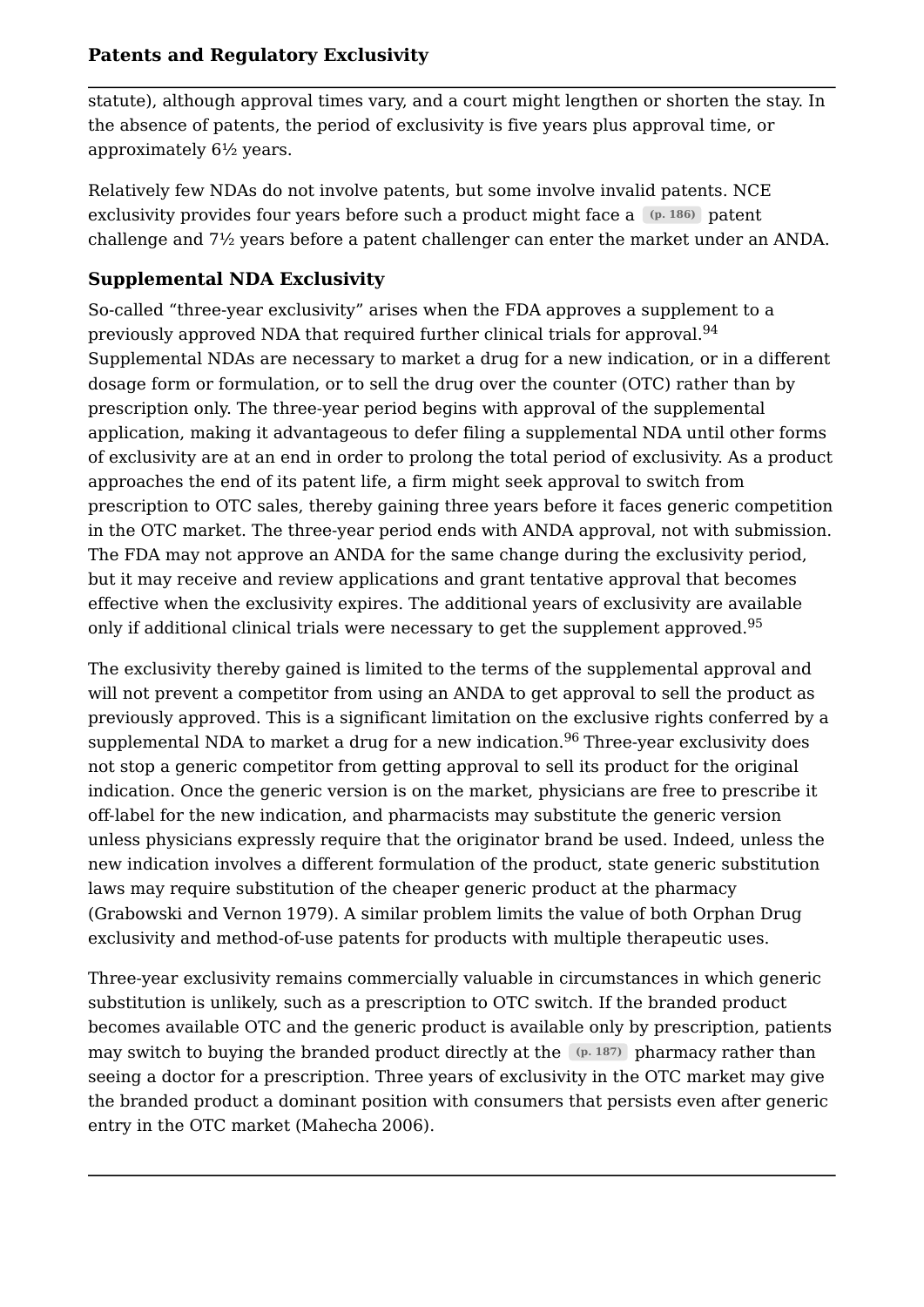A design flaw in three-year exclusivity is that, because it begins with approval of the supplemental NDA, it is advantageous for firms to defer filing such supplements until they are about to lose other exclusivity. Otherwise, the three-year period would run concurrently with other protection without further deferring competition. The result may be to lead firms to defer incremental innovation that could have occurred earlier.

# **Pediatric Exclusivity: Prolonging Existing Rights**

The Food and Drug Administration Modernization Act of 1997 added six months of exclusivity as a reward for conducting pediatric trials of drugs.<sup>97</sup> This six-month period of "pediatric exclusivity" is not contingent on approval of the drug for use in children and is not limited to such use. The only requirements are that the FDA must request the pediatric studies, and they must be completed and submitted within the timeframe specified by the FDA.

In contrast to the Hatch-Waxman Act and Orphan Drug Act exclusivities, the six-month pediatric exclusivity does not start running immediately on FDA approval. It simply extends by six months the end dates of any existing forms of exclusivity held by the submitter, whether under a patent, the Orphan Drug Act, or Hatch-Waxman Act provisions,<sup>98</sup> further deferring the time when the FDA might approve a competing generic product. It does not run concurrently with other forms of exclusivity, and there is no advantage to be gained by deferring pediatric trials. The provision is currently set to expire in 2012, $^{99}$  but Congress has repeatedly extended it and may do so again, although in prior legislative debates some legislators suggested that six months of exclusivity is an excessive reward for rather modest expenditures on pediatric trials (Steinbrook 2002).

# **Regulatory Exclusivities in Other Countries (p. 188)**

Longer periods of regulatory exclusivity are available in the EU, dating back to a time when some members of the EU did not allow patents on pharmaceuticals (Junod 2004).<sup>100</sup> The European regime currently provides for eight years of exclusivity before authorization for a generic may be submitted and two further years before it may be approved; each of these dates is extended by an additional year if, during the first eight years, the holder of the authorization obtains further authorization for one or more new therapeutic indications for the product. $^{101}$  By disentangling the duration of exclusivity from the timing of supplemental approval, the European approach encourages the testing and submission for approval of new indications earlier in the life cycle of a drug relative to the US approach. 100

The pharmaceutical industry has sought to establish regulatory exclusivity regimes throughout the world in the terms of trade agreements, with mixed success (Reichman 2009; Fellmeth 2004). The multilateral TRIPS Agreement, in lieu of a proposed requirement for a minimum of five years of regulatory exclusivity, ambiguously requires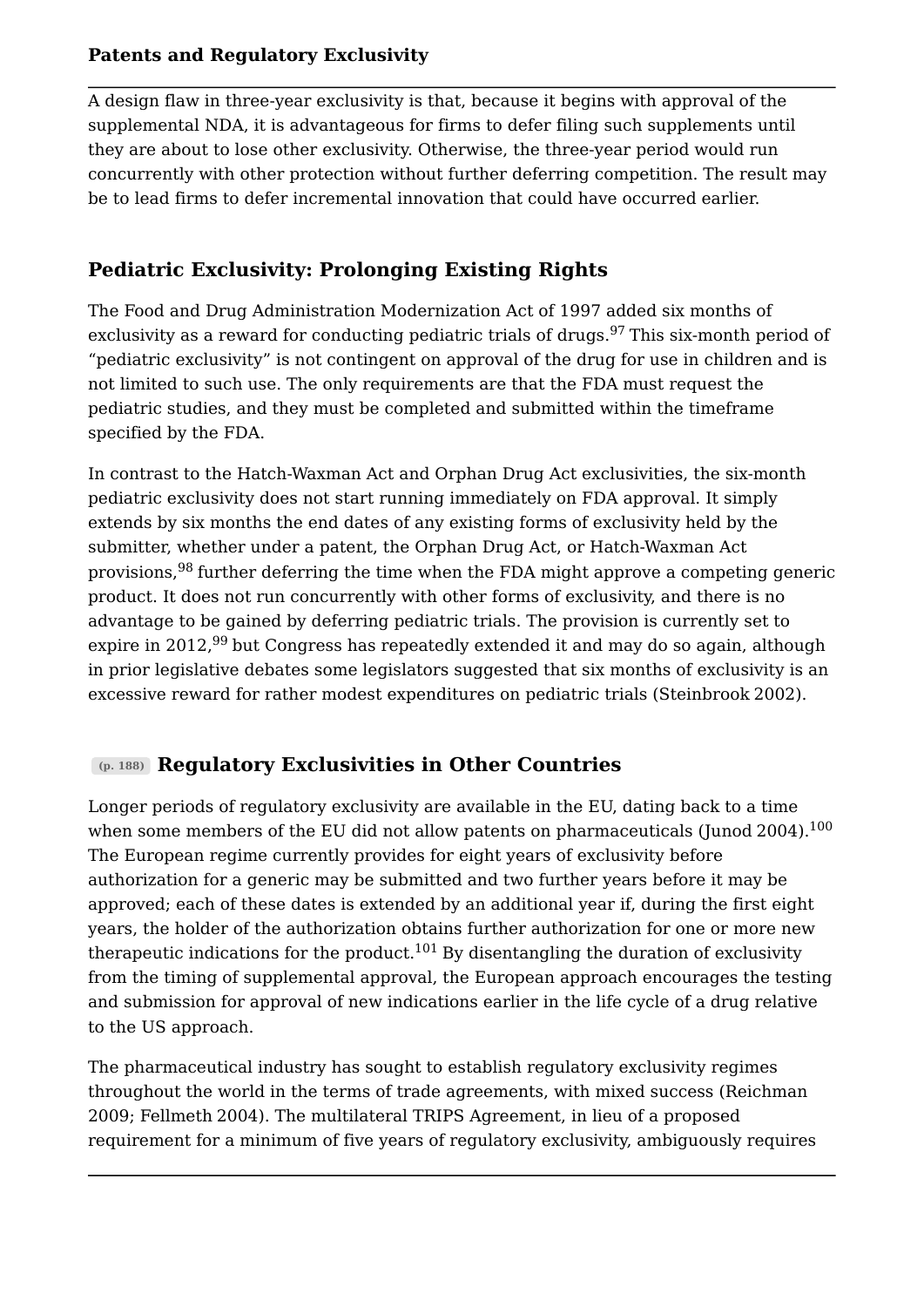members of the World Trade Organization to protect undisclosed data against "unfair commercial use" and against "disclosure, except where necessary to protect the public."<sup>102</sup> Subsequent regional and bilateral free trade agreements more clearly specify time periods during which national regulators may not approve generic drugs on the basis of bioequivalence or otherwise rely on data provided by the originator (Reichman).

# **Regulatory Exclusivity for Biosimilars**

The growing importance of regulatory exclusivity to the biopharmaceutical industry is apparent from its role in legislation for the regulation of follow-on biologic products (Higgins and Graham 2009; Schacht and Thomas2009). A generation ago, Congress provided for periods of regulatory exclusivity ranging from 4 to 7½ years in the Hatch-Waxman Act. Today, the biopharmaceutical industry has persuaded Congress to confer 12 years of regulatory exclusivity before the FDA can (p. 189) approve products that are biosimilar to previously approved biologic products, $^{103}\,$ a period that may extend beyond the expiration of relevant patents.

The United States in 2010 enacted a new regulatory approval pathway for biologic products that are "biosimilar" to or "interchangeable" with previously licensed biologic products, after a 12-year period of regulatory exclusivity for the reference products. Some critics have argued that the 12-year period of exclusivity is excessive (Engelberg et al. 2009; FTC 2009b). Others contend that it is necessary to compensate for deficiencies in patents (Higgins and Graham 2009) and have argued for even longer periods (Grabowski 2008). This section sets aside the complex empirical question of the proper duration of exclusivity and focuses on the structure of the statutory regime, evaluating its provisions in light of the analysis of prior regulatory exclusivity regimes set forth previously.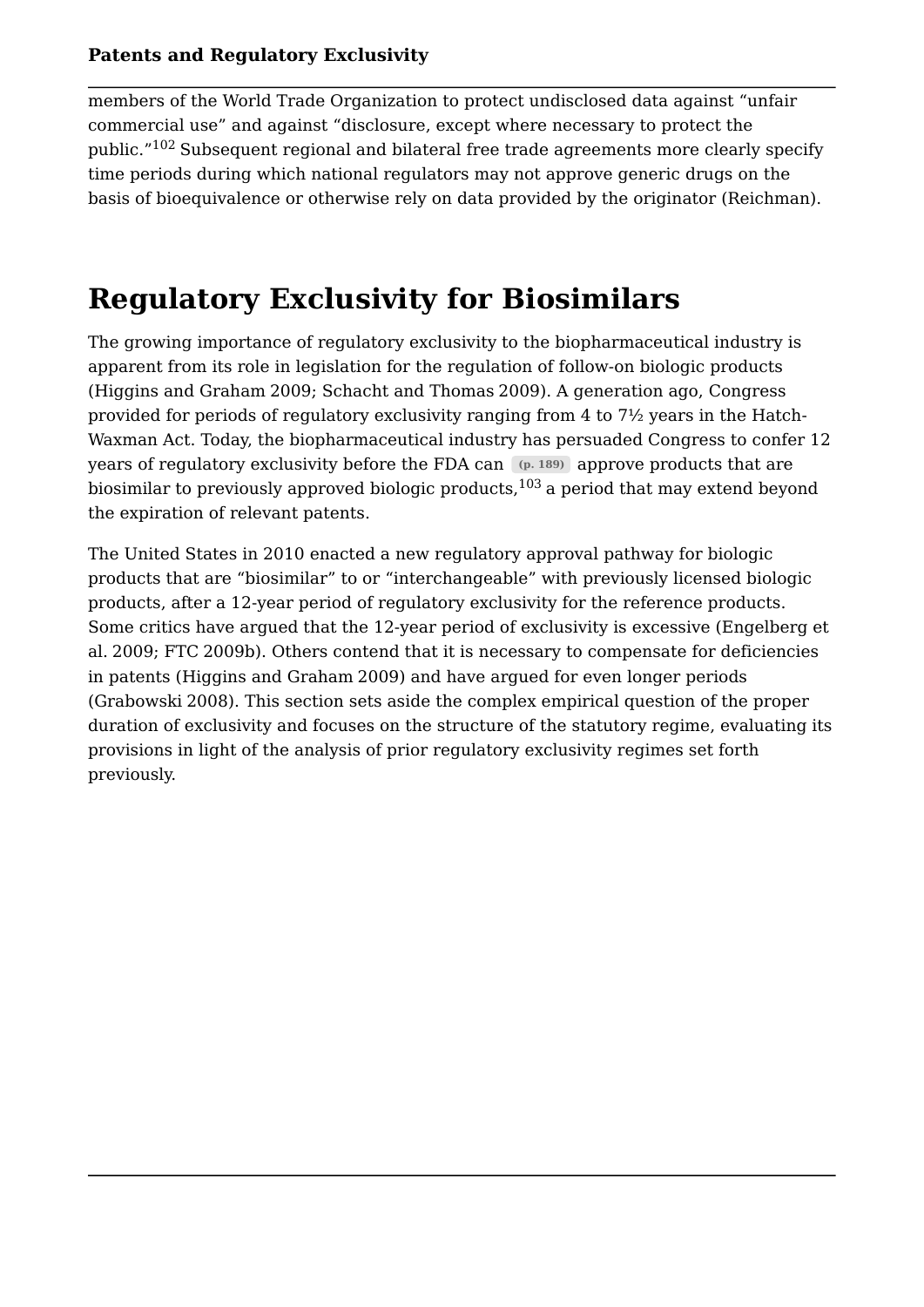# **Disentangling Regulatory Exclusivity From Patent Protection**

A significant improvement over the Hatch-Waxman regime in the biosimilars legislation is that it goes far toward disentangling regulatory exclusivity from patent protection. Whereas under the Hatch-Waxman Act the dates when an ANDA may be filed or approved turn in part on the expiration dates of patents listed in the Orange Book for the listed product and on the status of litigation between the parties regarding those patents, these dates are fixed for biosimilars: irrespective of patents, an application for a biosimilar license may not be filed for four years, and its approval may not be made effective for 12 years, after the first licensing of the reference product.<sup>104</sup> The FDA is not charged with maintaining an archive of relevant patents in the Orange Book. Instead, a complex set of provisions direct the parties to exchange confidential information relevant to potential patent infringement litigation directly with each other and to negotiate over the scope of such litigation. $^{105}$  The FDA receives notice and a copy of the complaint in any patent infringement action and publishes such notice in the *Federal Register,*  $^{106}$  but there is no provision for the FDA to enter a stay of regulatory approval of the biosimilar license pending resolution of the litigation. Instead, the biosimilar applicant must give notice to the reference product sponsor 180 days before first commercial marketing of its product, allowing the reference product sponsor to seek relief from the court in an infringement action.<sup>107</sup> 107

This approach has a number of advantages over the Hatch-Waxman regime. It **(p. 190)** does not put the FDA in the role of patent enforcer but leaves this task to the courts. Innovators thus have no incentive to list dubious patents in the Orange Book to obtain a 30-month stay of regulatory approval from an agency that is unwilling to evaluate patent claims. Remedies for infringement follow adjudication in the courts rather than arising automatically at the outset based on the patent holder's allegations. The timing and duration of regulatory exclusivity are certain and do not depend on the vicissitudes of either infringement litigation or regulatory lag times (unless regulatory approval takes longer than the eight years between the date when an application may be filed and the date when its license may become effective).

# **Supplemental Exclusivity**

In contrast to the Hatch-Waxman Act, which affords three years of supplemental exclusivity after FDA approval of a supplement to an NDA that required further clinical trials, the biosimilars legislation does not offer additional periods of exclusivity for minor product changes requiring further clinical trials to obtain supplemental approval. An important exception is made for "a modification to the structure of the biological product" that results "in a change in safety, purity, or potency." $^{108}$  Such a modification gets its own full 12-year period of regulatory exclusivity. Moreover, the legislation adds six months of "pediatric exclusivity" both to the four-year period before an application for a biosimilar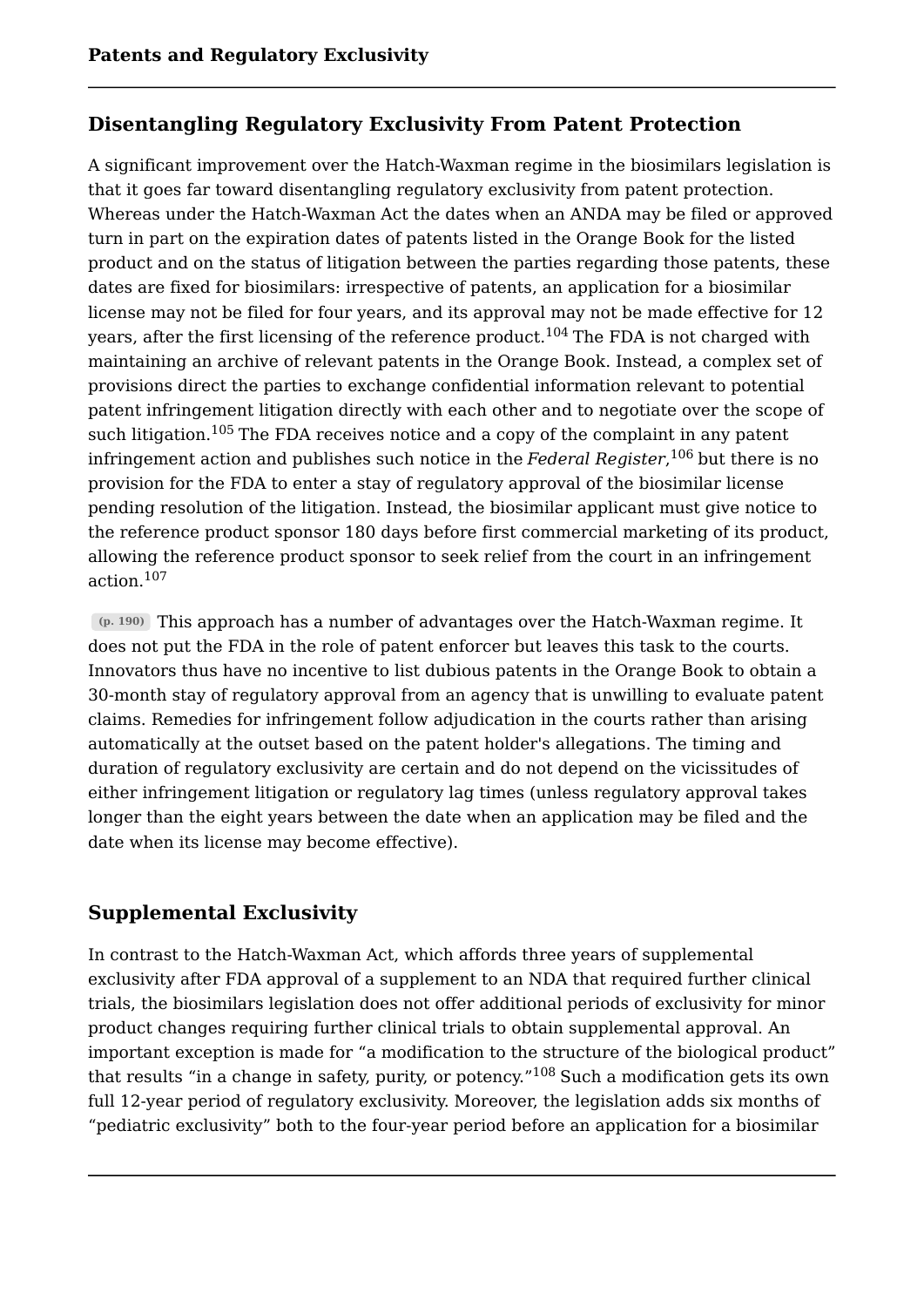license may be filed and to the 12-year period before the license may become effective, under the same conditions applicable to pediatric exclusivity for drugs.<sup>109</sup> 109

The different approach to supplemental exclusivity in biosimilars legislation may reflect the limited value that biopharmaceutical innovators have found in the supplemental exclusivity conferred under the Hatch-Waxman Act.<sup>110</sup> Although that Act nominally awards three years of additional exclusivity for supplemental approvals for changes such as new indications, the terms of exclusivity are limited to the terms of the supplemental approval, allowing approval of competing products for the old indications. If supplemental exclusivity does not defer FDA approval of the same product for other indications, the generic product will inevitably be substituted when the reference product is prescribed for the new indication. Perhaps there are no comparable rights in the new legislation because nobody bothered to ask for them.

On the other hand, if the supplemental approval is for a structural change to the product that changes its safety, purity, or potency, generic substitution is unlikely, and additional exclusivity is likely to be valuable. In these circumstances,  $(p. 191)$  the new legislation not only provides exclusivity but expands it to the full 12-year term given for new products.

This approach may both overreward structural changes and undermotivate other changes that require investments in clinical trials. A better approach might be to emulate the European system by conferring an additional period of exclusivity for conducting trials of new indications of a product after initial market approval. Such trials provide better information to guide the use of existing products, rather than distorting innovation incentives in favor of structural changes. Regrettably, the US biosimilars legislation does nothing to promote this valuable form of incremental innovation.

# **Limits of Abbreviation in Approval Pathway for Biosimilars**

The biosimilars legislation does less to lower the regulatory entry barrier to follow-on competition for biologics than the Hatch-Waxman Act did for generic versions of smallmolecule drugs. Although an applicant need not make the showing required for an ANDA that the active ingredient is "the same" as that of the listed drug, it must demonstrate that its product is "biosimilar to a reference product" based on data derived from analytical studies, animal studies, and one or more clinical studies "that are sufficient to demonstrate safety, purity, and potency" in a use for which the reference product is licensed, unless the FDA determines that one of these elements is unnecessary.<sup>111</sup> 111

Although a showing of "biosimilarity" is sufficient to obtain a biologics license for the follow-on product, a more extensive showing is necessary to get an agency determination that the biosimilar product is "interchangeable" with the reference product. $^{112}\,\mathrm{A}$ determination of interchangeability requires information showing that the biosimilar product "can be expected to produce the same clinical result as the reference product in any given patient" and, for products administered more than once, that "the risk in terms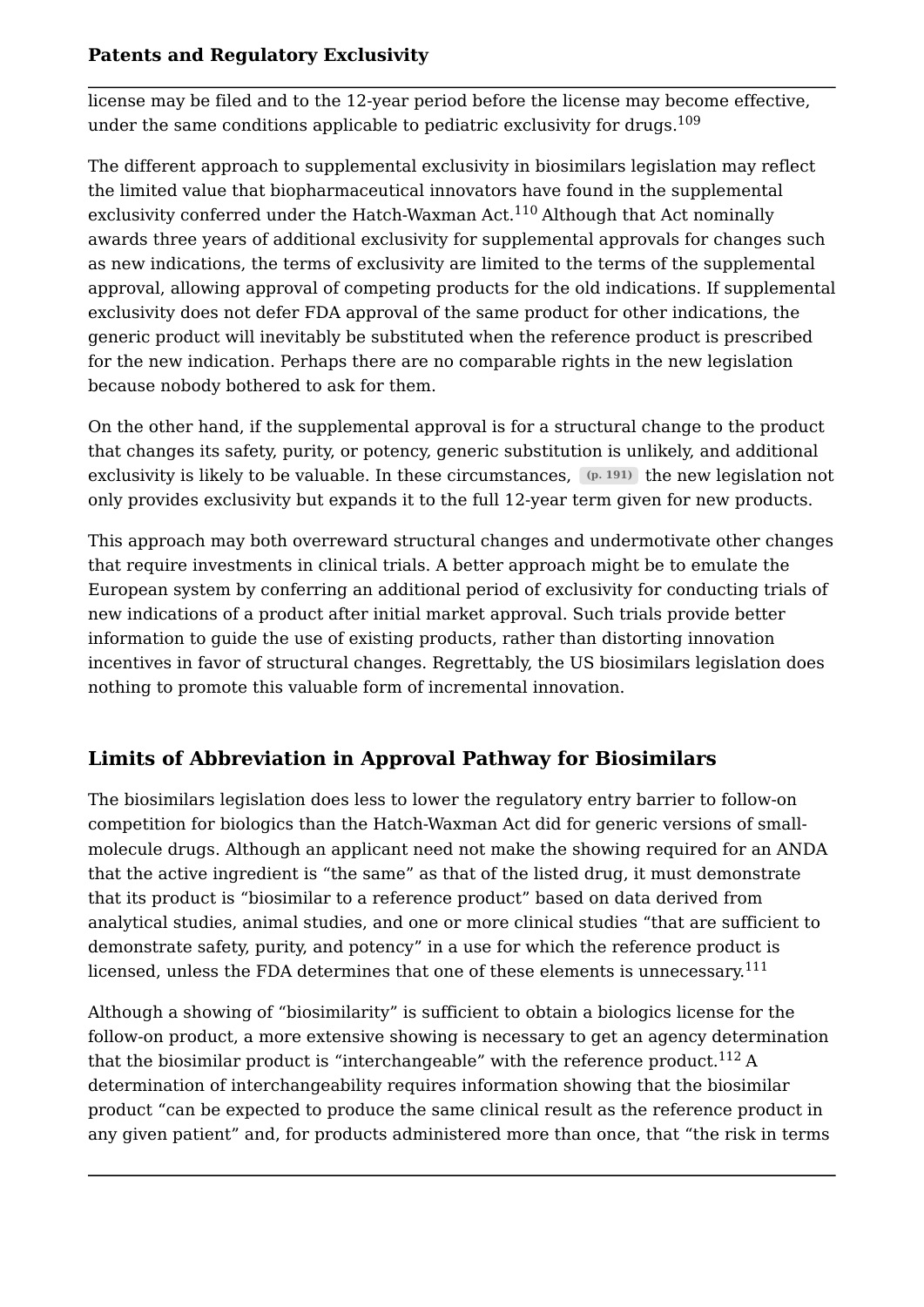of safety or diminished efficacy of alternating or switching between use of the biologic product and the reference product is not greater than the risk of using the reference product without such alternation or switch." 113

Without a determination of interchangeability, investments in marketing may be necessary to get physicians and pharmacists to switch their patients from the reference product to the biosimilar product. Moreover, products that are merely "biosimilar" but not "interchangeable" might not trigger generic substitution by pharmacists under state laws (Grabowski and Vernon 1979). By contrast, a determi (p. 192) nation of "bioequivalence" for a generic drug under an ANDA is enough to permit or even compel pharmacists to substitute the less expensive generic version unless the physician directs otherwise (Engelberg et al. 2009). Because most biologics are infusions that are dispensed by physicians in their offices, rather than by pharmacists, substitution of biosimilars will depend more on incentives and decisions of physicians than on those of pharmacists.

It is unclear at this point how much it will cost to show biosimilarity and interchangeability to the satisfaction of the FDA, but informed observers expect that the costs will be considerably higher than what is incurred to show bioequivalence in an ANDA. An FTC report estimates that it will take 8 to 10 years to develop a follow-on biologic, at a cost between \$100 million and \$200 million, compared with three to five years at a cost of \$1 million to \$5 million to develop a generic small-molecule drug (FTC 2009b). PhRMA estimated the cost of developing a biosimilar at a more modest \$10 to \$40 million (Wheadon 2010). Either way, it is clear that the regulatory entry barrier for follow-on biologics will remain much higher than that facing manufacturers of generic drugs. Moreover, further marketing costs may be necessary to persuade physicians, pharmacists, and payers to switch to these products. This may in part be an inevitable consequence of differences between drugs and biologics, but it is also now in part a function of deliberate legislative policy.

# **Exclusivity for Follow-on Products**

The first follow-on product to receive a determination of interchangeability is entitled to a period of exclusivity before the FDA will make a determination of interchangeability for a competing product. $^{114}$  A biosimilarity determination is not enough to trigger exclusivity for the follow-on product, and exclusivity for the first product determined to be interchangeable with a reference product does not preclude licensure of a competing product that is determined to be merely biosimilar to the reference product but not interchangeable with it. Follow-on exclusivity ends at the earlier of one year after first commercial marketing, $^{115}$  18 months after a final court decision in a patent infringement action against the applicant or dismissal of such an action, $^{116}\,42$  months after approval if the applicant has been sued and the litigation is still ongoing, $^{117}$  or 18 months after approval if the applicant has not been sued. $^{118}$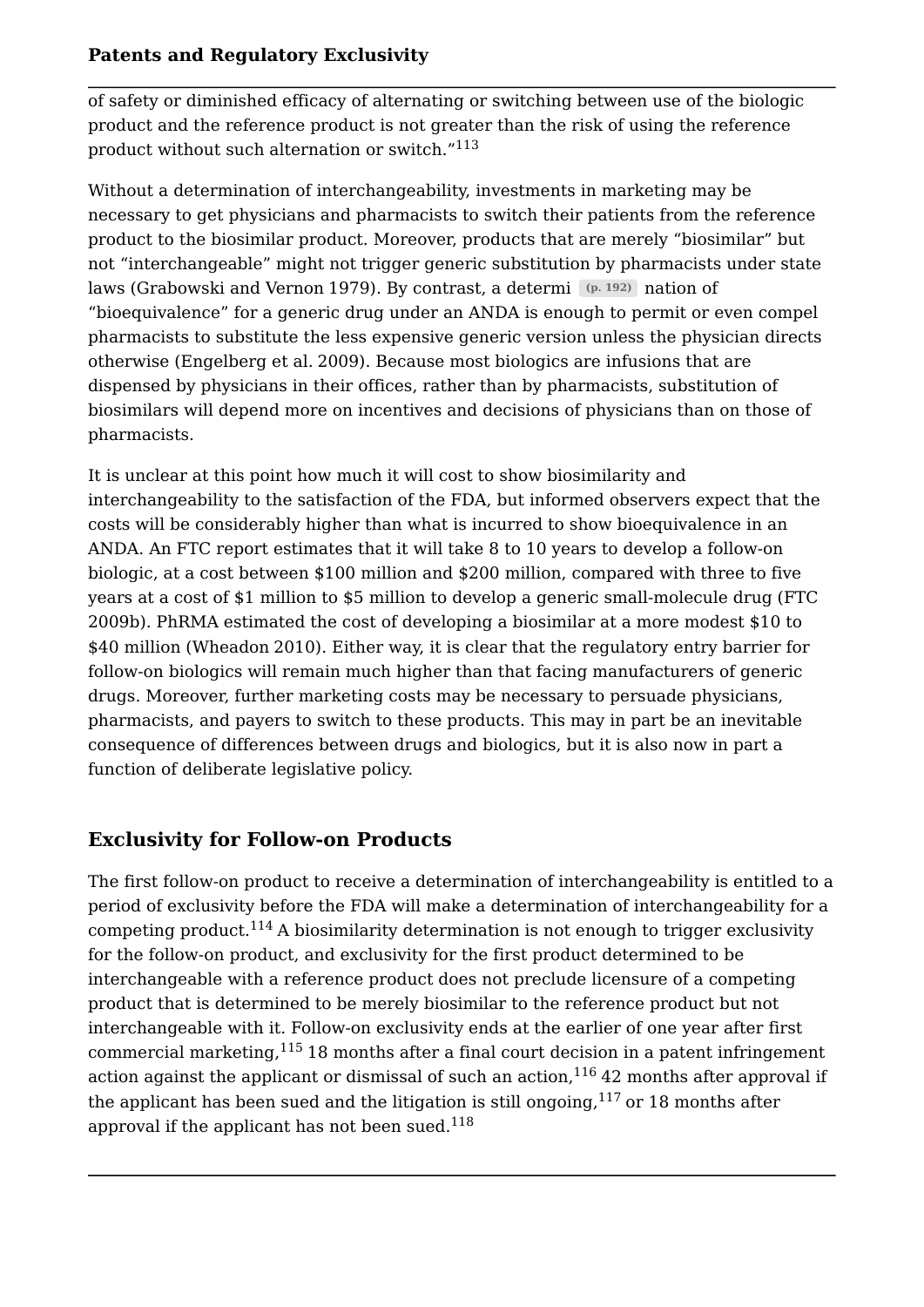This provision corrects some of the design flaws that have come to light in the provision for generic exclusivity in the Hatch-Waxman Act (some of which were  $(p. 193)$  fixed in subsequent amendments). Rather than encouraging litigation by rewarding the first applicant to challenge a patent, the proposal rewards the first applicant to receive a determination of interchangeability. This encourages applicants to make the more difficult showing of interchangeability in addition to biosimilarity, and it encourages alacrity in securing a license from the FDA rather than promising rights on the basis of application filing dates. Moreover, the proposal limits the duration of exclusivity in ways that may not be avoided by delays in marketing, litigation, or settlement agreements.

On the other hand, it remains to be seen whether the exclusivity for follow-on biologics will prove as valuable as Hatch-Waxman generic exclusivity. Although the periods of exclusivity appear longer under the biologics legislation than the 180 days provided under the Hatch-Waxman Act, other follow-on products may obtain licenses during the exclusivity period based on a showing of biosimilarity to the reference product, potentially eroding sales and profits for the first interchangeable product. As a result, incentives to introduce follow-on biologics may be limited.

# **Why Regulatory Exclusivity Rather than Patents?**

One might ask whether it makes sense to provide protection against competition in pharmaceutical markets through regulatory exclusivity rather than through patent law (Thomas 2010). Economic incentives for R&D are traditionally the province of the patent system and arguably outside the core competence of drug regulators in protecting health. If patents are failing to provide the exclusivity necessary to promote pharmaceutical R&D, might it make more sense to fix the patent system than to fortify regulatory exclusivity?

It is not easy to fix the patent system to meet the particular needs of any one industry. The patent system is a one-size-fits-all legal regime that applies essentially the same rules to inventions arising in biopharmaceutical research, automotive engineering, information technology, semiconductors, rocket science, and even business methods, although the needs of these fields for patent protection differ greatly (Cohen et al. 2000). It is difficult to fine-tune the patent laws to meet the needs of the pharmaceutical industry without upsetting the balance of protection and competition in other industries. $^{119}\, \mathrm{US}$  patent law has some industry-specific provisions, including the Hatch-Waxman patent term extension One might ask whether it makes sense to provide protection against competition in<br>pharmaceutical markets through regulatory exclusivity rather than through patent law<br>(Thomas 2010). Economic incentives for R&D are traditi put the United States in violation of the TRIPS Agreement, which requires signatories to provide patent protection "without discrimination as to the place of invention, *the field of technology* and whether products are imported or locally produced"<sup>121</sup> (Dinwoodie and Dreyfuss 2007). The patent law doctrines that have proved problematic for the pro  $(p. 194)$  visions.<sup>120</sup> But there are limits to how far these provisions can go before they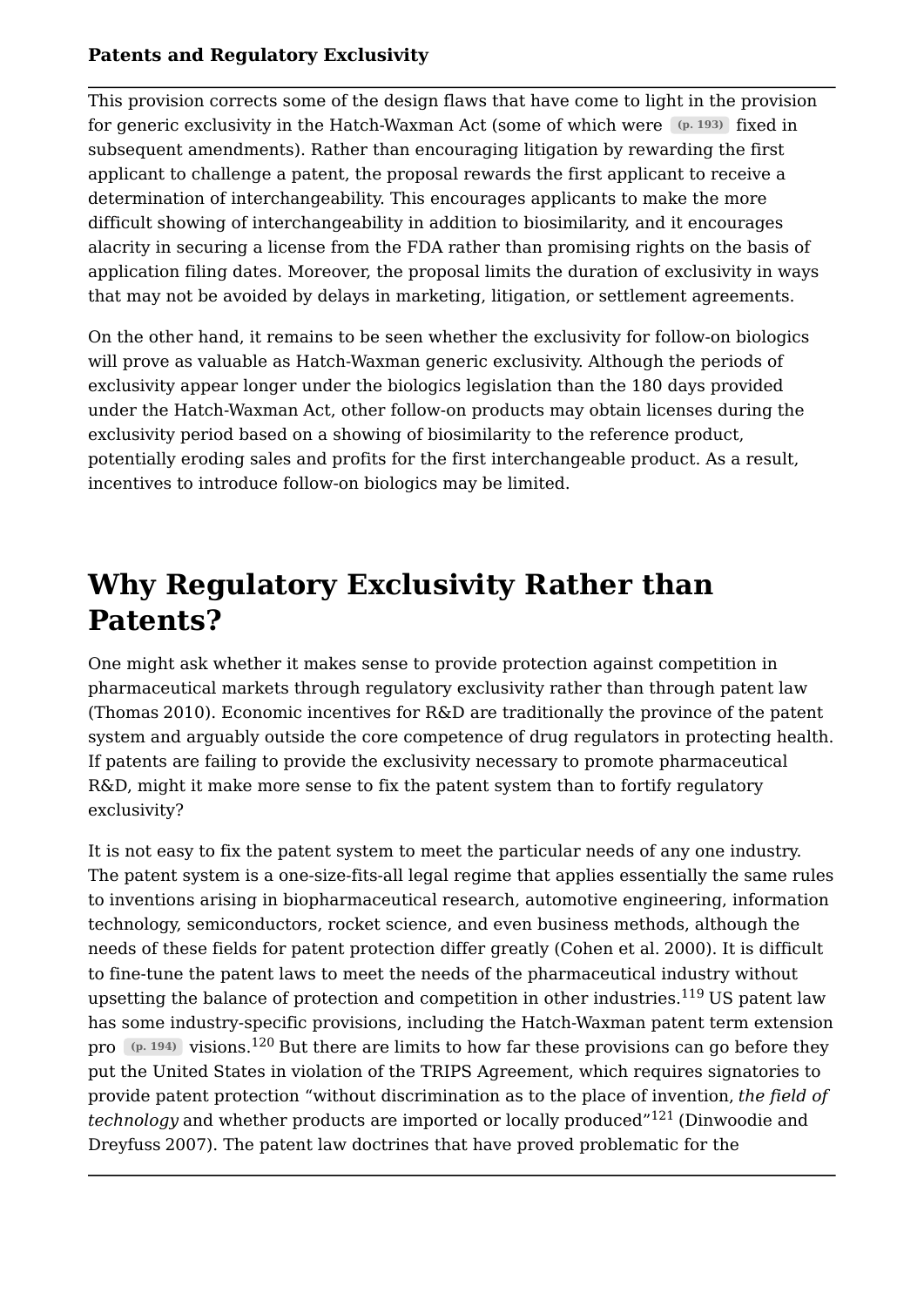pharmaceutical industry, such as the novelty and nonobviousness requirements, are not minor details but bedrock principles. The pharmaceutical industry favored the prohibition in the TRIPS Agreement against discrimination as to field of technology because it would require member states to eliminate national laws that weakened drug patents (such as compulsory licensing provisions) (Weissman 1996). But the treaty language seems to prohibit discrimination in favor of drug patents as well as against them. Regulatory exclusivity may offer a way around these legal and political problems.

Enhanced regulatory exclusivity offers other advantages over stronger patent protection. First, drug regulators enforce regulatory exclusivity without the need for owners to bring costly and risky infringement actions. This may be particularly advantageous in countries that do not have well-functioning institutions for patent enforcement, but even in the United States the costs and risks of infringement litigation are considerable. Second, regulatory exclusivity may rest on more solid legal ground than patent protection. The risks of invalidity are considerable for many drug patents, especially for follow-on patents that face considerable prior art. Third, apart from its more limited duration, regulatory exclusivity is a better temporal fit with the life cycle of a pharmaceutical product. Regulatory exclusivity periods typically do not begin until a product is on the market, whereas much or all of a patent term may run before that time. Finally, the scope of regulatory exclusivity generally corresponds better to relevant product markets than do patents. Regulatory exclusivity tracks the terms of regulatory product approvals, whereas patent claims, drafted to distinguish an invention from the prior art, may correspond less closely to any actual commercial product.

From a political economy perspective, it may be easier for interest groups to influence policy initiatives that focus narrowly on a particular industry (e.g., modifications in drug regulation) than to influence policy initiatives that have a broader impact (e.g., modifications in patent law), because the broader the implications of the policy, the more likely they are to encounter competition from other interest groups. The pharmaceutical industry has sometimes found itself in opposition to the financial services and information technology industries, for example, in legislative debates about patent law reform (Kahin 2007). On the other hand, the biopharmaceutical industry was quite successful in shaping the terms of recent biosimilars legislation to secure generous benefits for its members (Greenwood 2010). Perhaps an industry-specific approach increases the risk that policy makers will be  $(p.$  195) unduly influenced by industry rent-seeking to the detriment of other interests that are less vigorously represented in policy debates (Landes and Posner 2004).

On the other hand, the laws conferring regulatory exclusivity might prove to be less durable than the patent laws. It is politically and legally difficult to change the patent system, particularly in the post-TRIPS era, but there are many levers to push in the drug regulation system to either enhance or chip away at the regulatory exclusivity that supports drug prices. If legislatures and regulators have more latitude to change the rules governing regulatory exclusivity, those rules may be more vulnerable to shifting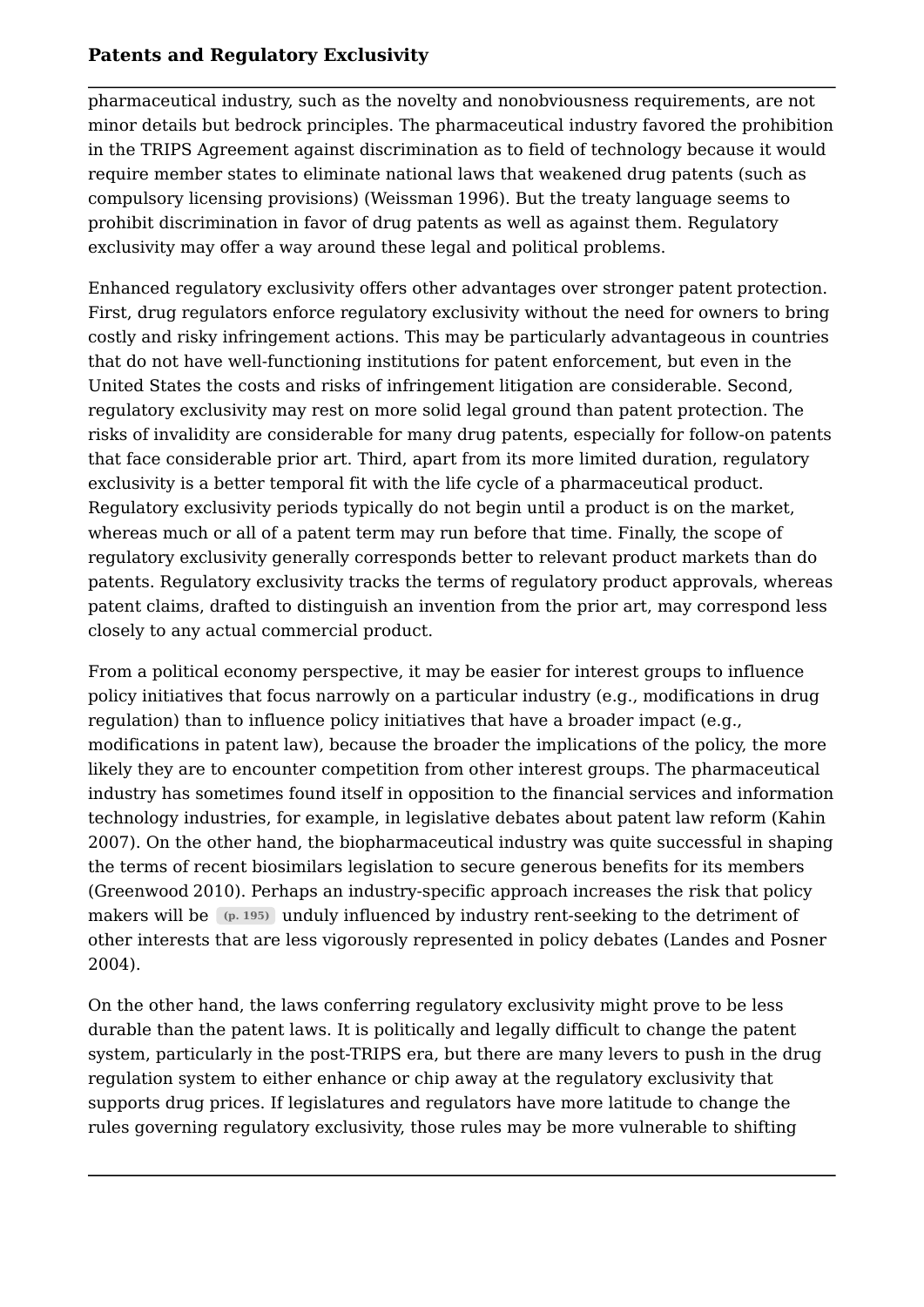political currents, leading to loss of protection when the public is more concerned with controlling the costs of drugs and to increased protection when industry has greater political influence.

# **Conclusion**

The current overlapping legal protections for exclusivity in the pharmaceutical marketplace reflect a series of political compromises, repeatedly renegotiated to correct for unintended consequences in the previous version of the rules. Patents and patent challenges play a central role in this system of protection, and many of the patents at stake are ultimately held invalid in litigation. It is not easy to untangle a complex legal regime that allocates billions of dollars of profits. But it makes little sense for lawmakers and trade negotiators to extend this Byzantine system into new legal regimes, either by duplicating the Hatch-Waxman Act for biosimilars or by binding US trading partners to adopt similar systems in their national laws. A simpler and more effective legal regime would rely less on patent protection and more on well-designed regulatory exclusivity to support incentives for new drug development. Recent biosimilars legislation in the United States, although controversial in specifics, corrects some problematic structural features of the Hatch-Waxman Act, disentangling regulatory exclusivity from patents and offering greater incentives to develop products that may be inadequately protected by a patent system that is often asynchronous with biopharmaceutical product development.

# **References**

Agranat, I., and S.R. Wainschtein. 2010. "The Strategy of Enantiomer Patents of Drugs." *Drug Discovery Today* 15:163–170.

Bessen, J., and Meurer, M.J. 2008. *Patent Failure: How Judges, Bureaucrats & Lawyers Put Innovators at Risk*. Princeton, NJ: Princeton University Press.

Burk, D.L., and M.A. Lemley. 2009. *The Patent Crisis and How the Courts Can Solve It*. Chicago: University of Chicago Press.

Cohen, W.M., R.R. Nelson, and J.P. Walsh. 2000. *Protecting Their Intellectual*  **(p. 196)** *Assets: Appropriability Conditions and Why U.S. Manufacturing Firms Patent (Or Not)*. NBER Working Paper 7552. Cambridge, MA: National Bureau of Economic Research.

Congressional Budget Office. 1998. *How Increased Competition from Generic Drugs Has Affected Prices in the Pharmaceutical Industry*. CBO Report. Washington, DC: CBO.

Crane, D.A. 2002. "Exit Payments in Settlement of Patent Infringement Lawsuits: Antitrust Rules and Economic Applications." *Florida Law Review* 54: 747–798.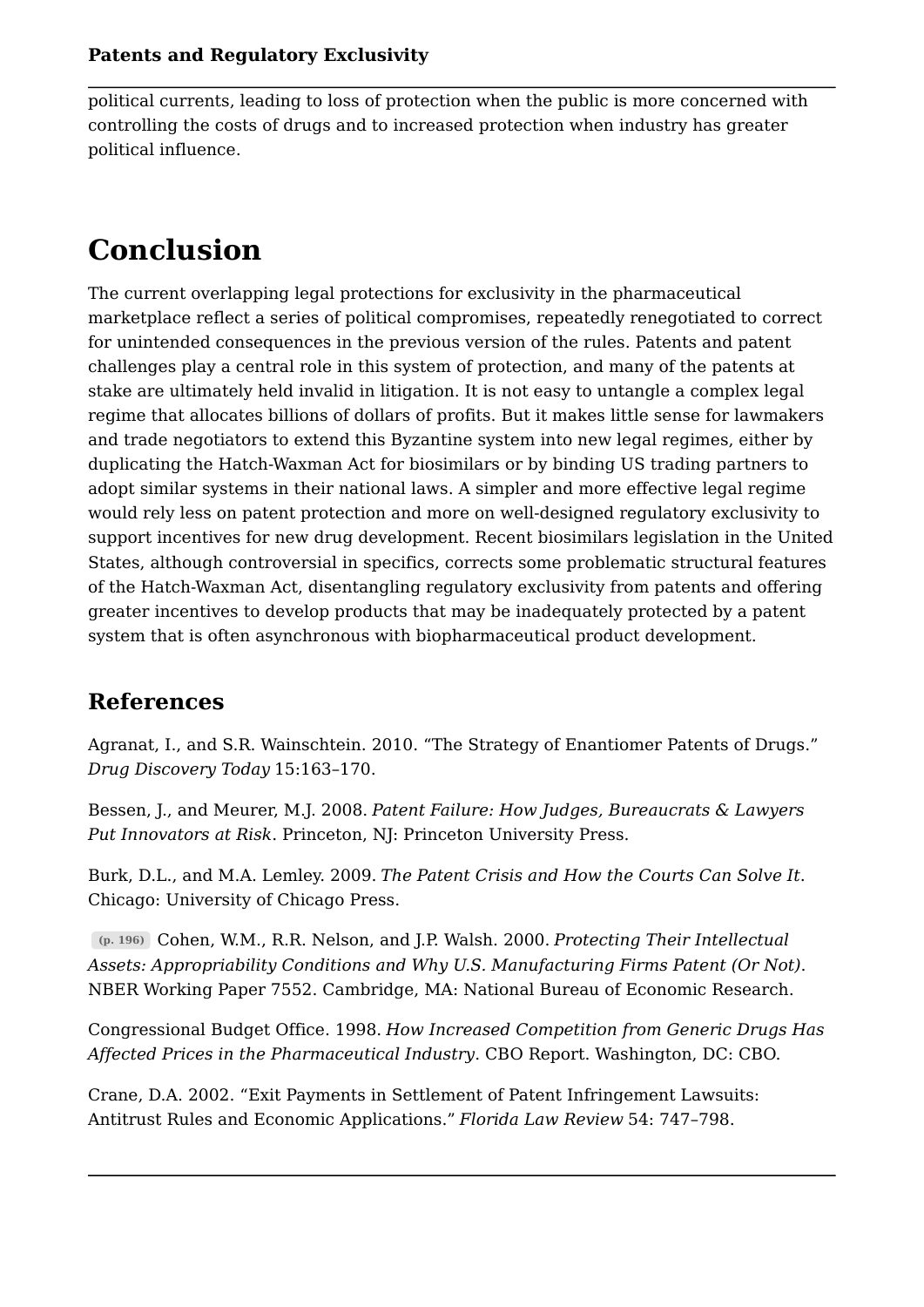Crane, D.A. 2004. "Ease Over Accuracy in Assessing Patent Settlements." *Minnesota Law Review* 88: 698–711.

Curtiss, F.R. 2008. "Perspectives on the 'Generic Cliff': Pushing and Falling." *Journal of Managed Care Pharmacy* 14: 318–321.

Dinh, T.Q. 2007. "Potential Pathways for Abbreviated Approval of Generic Biologics Under Existing Law and Proposed Reforms in the Law." *Food and Drug Law Journal* 62: 77–137.

Dinwoodie, G.B., and R.C. Dreyfuss. 2007. "Diversifying Without Discriminating: Complying with the Mandates of the TRIPS Agreement." *Michigan Telecommunications and Technology Law Review* 13: 445–456.

Eisenberg, R.S. 2007. "The Role of the FDA in Innovation Policy." *Michigan Telecommunications and Technology Law Review* 13: 345–388.

Eisenberg, R.S. 2008. "Pharma's Nononobvious Problem." *Lewis and Clark Law Review* 12: 375–430.

Engelberg, A.B. 1999. "Special Patent Provisions for Pharmaceuticals: Have They Outlived Their Usefulness? A Political, Legislative and Legal History of U.S. Law and Observations for the Future." *IDEA: Journal of Law and Technology* 39(3): 389–428.

Engelberg, A.B., A.S. Kesselheim, and J. Avorn. 2009. "Balancing Innovation, Access and Profits: Market Exclusivity for Biologics." *New England Journal of Medicine* 361: 1917– 1919.

Federal Trade Commission. 2002. *Generic Entry Prior to Patent Expiration: An FTC Study*. Washington, DC: FTC.

Federal Trade Commission. 2009a. *Authorized Generics: An Interim Report*. Available at **http://www.ftc.gov/os/2009/06/P062105authorizedgenericsreport.pdf** (accessed November 2011).

Federal Trade Commission. 2009b. *Emerging Health Care Issues: Follow-on Biologic Drug Competition*. Available at **http://www.biosimilars.com/** FTC FOBS biosimilars report.pdf (accessed November 2011).

Federal Trade Commission. 2010. *Pay-for-Delay: How Drug Company Pay-Offs Cost Consumers Billions*. Washington, DC: FTC. Available at **http://www.ftc.gov/os/ 2010/01/100112payfordelayrpt.pdf** (accessed November 2011).

Fellmeth, A.X. 2004. "Secrecy, Monopoly, and Access to Pharmaceuticals in International Trade Law: Protection of Marketing Approval Data Under the TRIPs Agreement." *Harvard International Law Journal* 45: 443–502.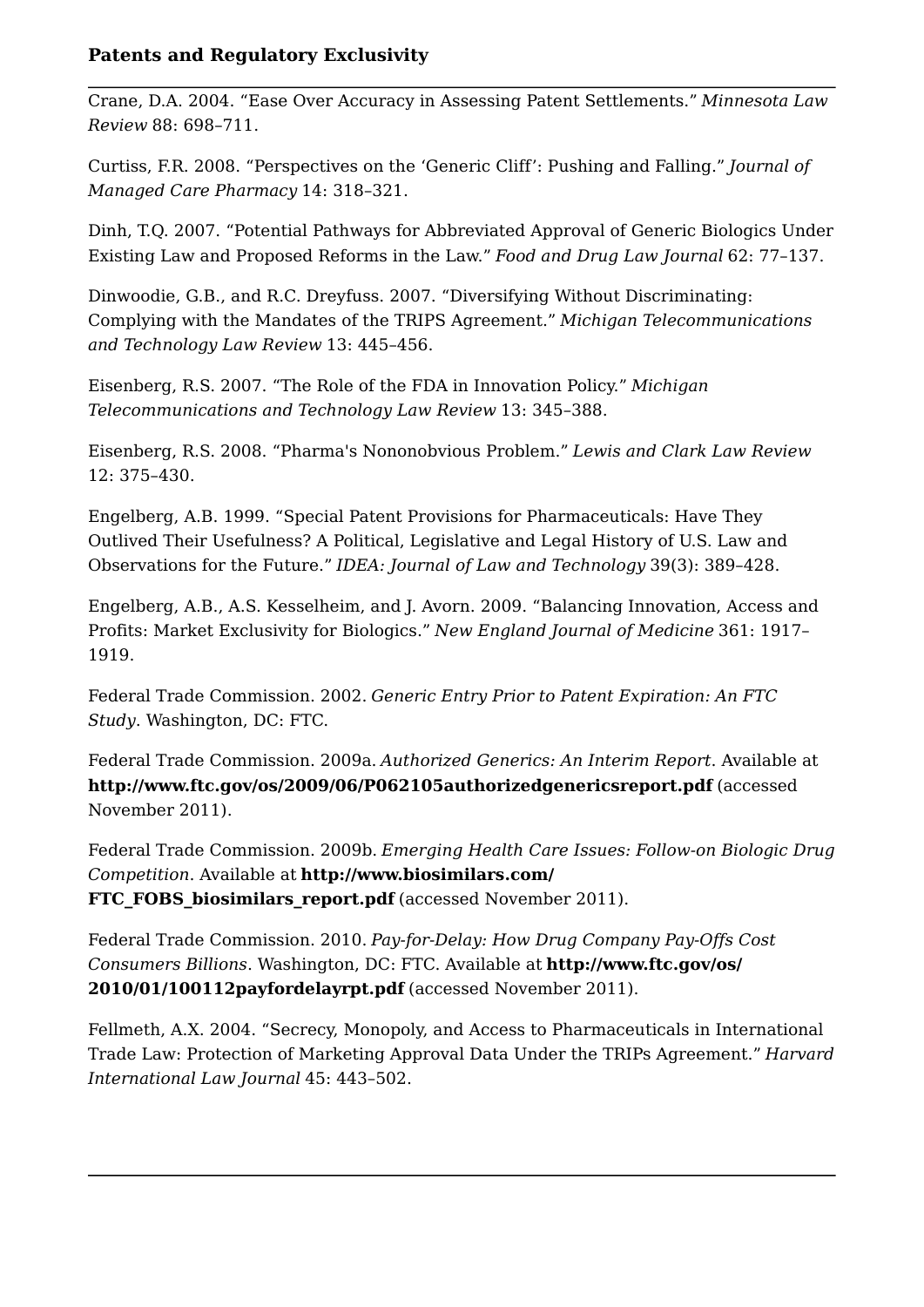Final Act Embodying the Results of the Uruguay Round of Multilateral Trade Negotiations, Annex 1C: Agreement on Trade-Related Aspects of Intellectual Property Rights, 33 I.L.M. 1197 (TRIPS Agreement). 1994. Available at **http://www.wto.org/ english/docs\_e/legal\_e/27-trips.pdf** (accessed November 2011).

Food and Drug Administration. 2003a. *FDA Center for Drug Evaluation: Guidance for Industry 180-Day Exclusivity When Multiple ANDAs Are Submitted on the Same Day*. Washington, DC: FDA.

Food and Drug Administration. 2003b. *Applications for FDA Approval to Market a*  **(p. 197)** *New Drug: Patent Submission and Listing Requirements and Application of 30-Month Stays on Approval of Abbreviated New Drug Applications Certifying That a Patent Claiming a Drug Is Invalid or Will Not Be Infringed*; Final Rule, 68 Fed. Reg. 36675 (June 18, 2003).

Food and Drug Administration. 2006. *From Test Tube to Patient: Protecting America's Health Through Human Drugs*, 4th ed. FDA 06-1524G. Available at **http://www.fda.gov/ downloads/Drugs/DevelopmentApprovalProcess/ HowDrugsareDevelopedandApproved/ApprovalApplications/ AbbreviatedNewDrugApplicationANDAGenerics/UCM154807.pdf** (accessed December 2011).

Food and Drug Administration. 2007. *2007 Center for Drug Evaluation and Research Update*. Available at **http://www.fda.gov/downloads/AboutFDA/CentersOffices/CDER/ WhatWeDo/UCM121704.pdf** (accessed November 2011).

Furrow, M.E. 2008. "Pharmaceutical Patent Life-Cycle Management after *KSR v Teleflex*." *Food and Drug Law Journal* 63: 275–320.

Grabowski, H.G. 2008. "Follow-on Biologics: Data Exclusivity and the Balance Between Innovation and Competition." *Nature Reviews Drug Discovery* 7: 479–488.

Grabowski, H.G., and M. Kyle. 2007. "Generic Competition and Market Exclusivity Periods in Pharmaceuticals." *Managerial and Decision Economics* 28: 491–502.

Grabowski, H.G., and J.M. Vernon. 1979. "Substitution Laws and Innovation in the Pharmaceutical Industry." *Law and Contemporary Problems* 43: 43–66.

Greenwood, J. 2010. "State of the Industry Address from 2010 BIO International Convention." Available at **http://biotech-now.org/2010/05/10/state-industry-addressfrom-2010-bio-international-convention** (accessed November 2011).

Hemphill, C.S. 2009. "An Aggregate Approach to Antitrust: Using New Data and Rulemaking to Preserve Drug Competition." *Columbia Law Review* 109: 629–688.

Higgins, M.J., and S.J.H. Graham. 2009. "Balancing Innovation and Access: Patent Challenges Tip the Scales." *Science* 326: 370–371.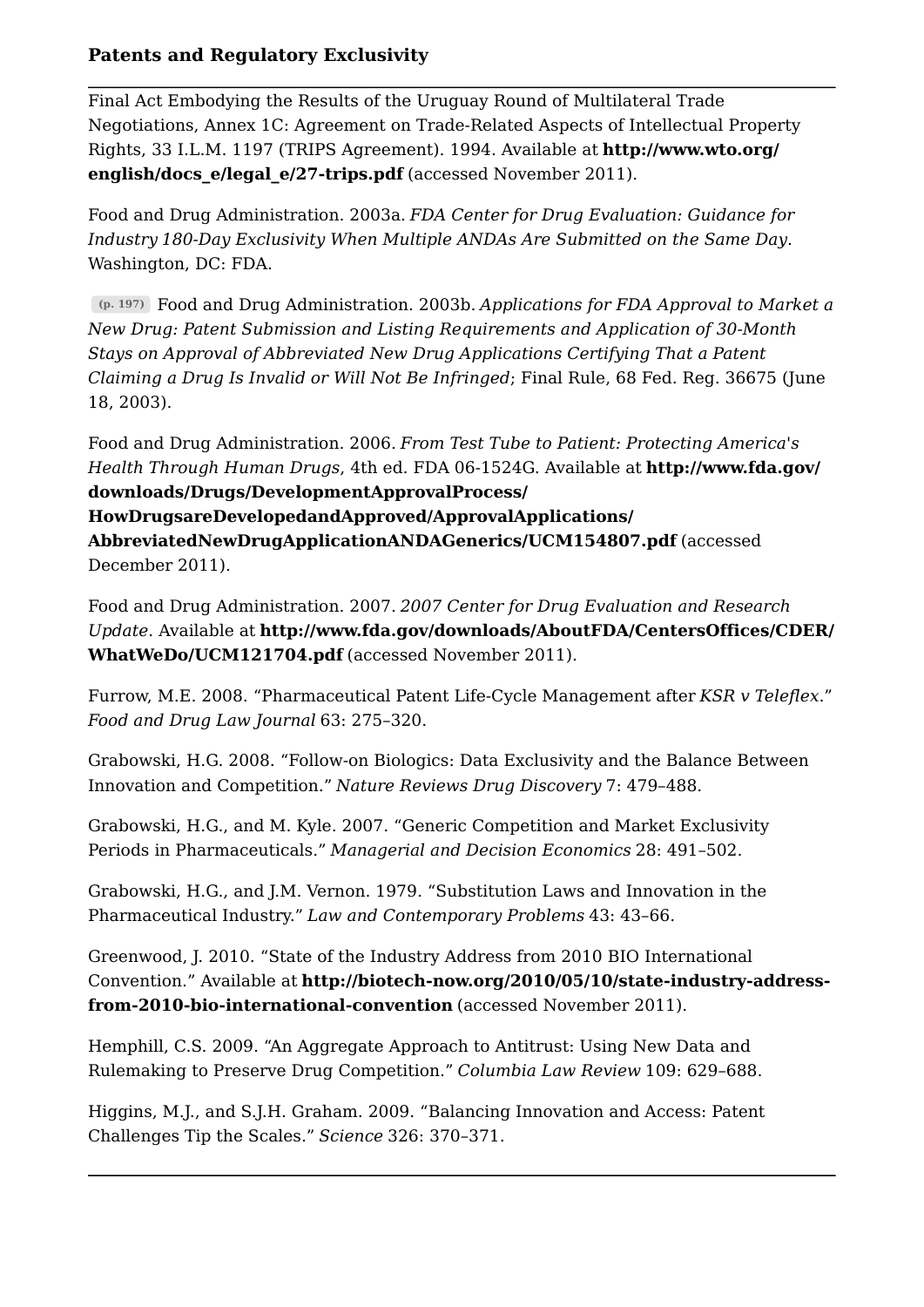Hovenkamp, H. 2004. "Sensible Antitrust Rules for Pharmaceutical Competition." *University of San Francisco Law Review* 39: 11–32.

Hovenkamp, H., M. Janis, and M.A. Lemley. 2003. "Anticompetitive Settlement of Intellectual Property Disputes." *Minnesota Law Review* 87: 1719–1766.

Hovenkamp, H., M.D. Janis, and M.A. Lemley. 2004. "Balancing Ease and Accuracy in Assessing Pharmaceutical Exclusion Payments." *Minnesota Law Review* 88: 712–722.

Junod, V. 2004. "Drug Marketing Exclusivity Under United States and European Union Law." *Food and Drug Law Journal* 59: 479–518.

Kahin, B. 2007. "Patents and Diversity in Innovation." *Michigan Telecommunications and Technology Law Review* 13: 389–399.

Landes, W.M., and R.A. Posner. 2004. "The Political Economy of Intellectual Property Law." Washington DC: AEI-Brookings Joint Center for Regulatory Studies. Available at **http://www.aei.org/docLib/20040608\_Landes.pdf** (accessed November 2011).

Leffler, K., and C. Leffler. 2004. "Efficiency Trade-Offs in Patent Litigation Settlements: Analysis Gone Astray?" *University of San Francisco Law Review* 39: 33–54.

Lou, K., and M. deRond. 2006. "The 'Not Invented Here' Myth." *Nature Reviews Drug Discovery* 5: 451–452.

Levin, R.C., A.K. Klevorick, R.R. Nelson, and S.G. Winter. 1987. "Appropriating the Returns from Industrial Research and Development." *Brookings Papers on Economic Activity* 3: 783–820.

Mahecha, L.A. 2006. "Rx-to-OTC Switches: Trends and Factors Underlying **(p. 198)** Success." *Nature Reviews Drug Discovery* 5: 380–386. Available at **http:// www.nature.com/nrd/journal/v5/n5/pdf/nrd2028.pdf** (accessed November 2011).

Mayhew, S. 2010. "Trends in Discovery Externalization." *Nature Reviews Drug Discovery* 9: 183.

Mossinghoff, G.J. 1999. "Overview of the Hatch-Waxman Act and its Impact on the Drug Development Process." *Food and Drug Law Journal* 54: 187–194.

O'Rourke, M.A., and J.F. Brodley. 2003. "An Incentives Approach to Patent Settlements: A Commentary on Hovenkamp, Janis and Lemley." *Minnesota Law Review* 87: 1767–1788.

Perri, A.J. III, and S. Hsu. 2003. "A Review of Thalidomide's History and Current Dermatological Applications." *Dermatology Online Journal* 9: 5. Available at **http:// dermatology.cdlib.org/93/reviews/thalidomide/hsu.html** (accessed November 2011).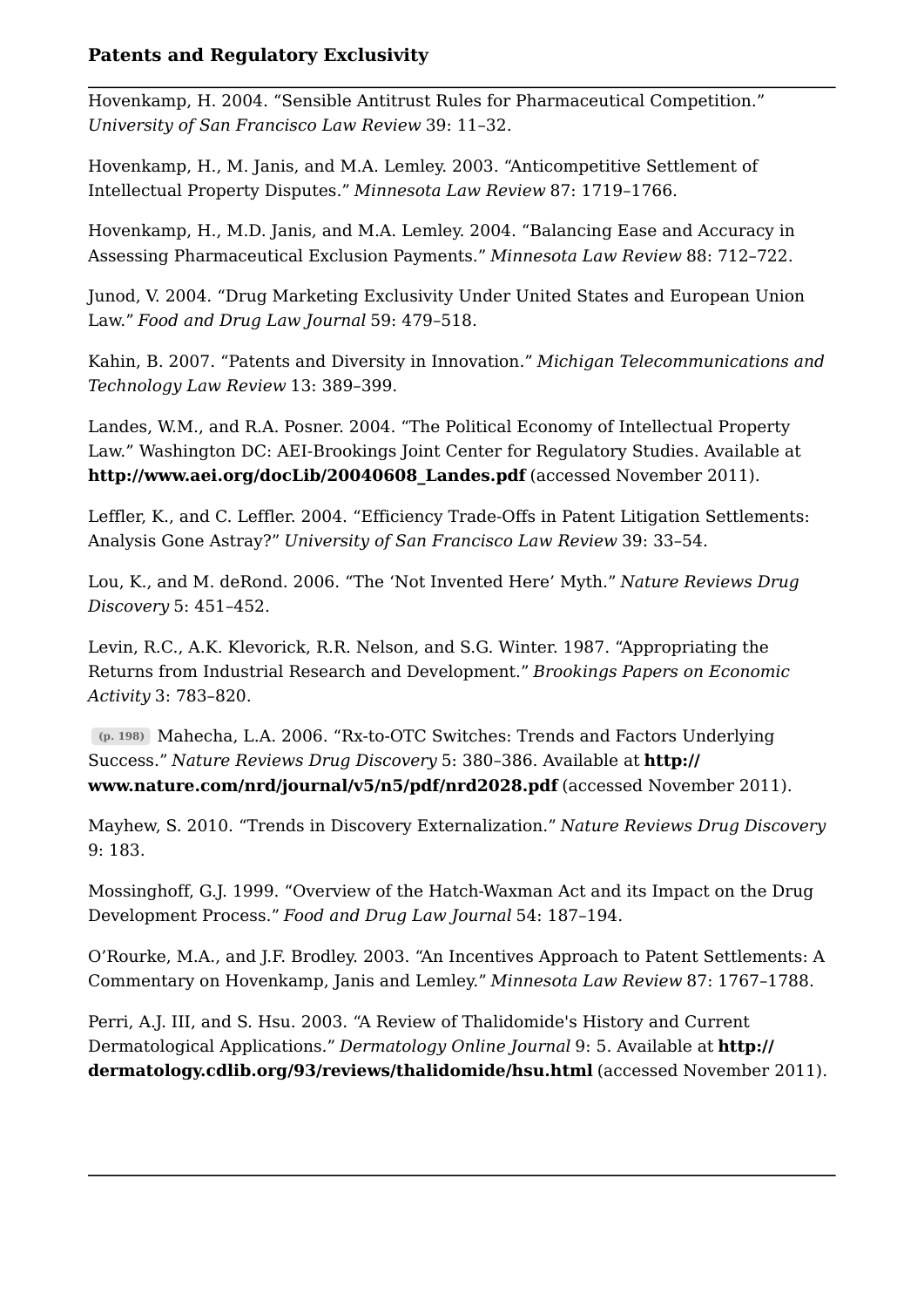Pharmaceutical Research and Manufacturers of America. 2007. *Drug Discovery and Development , Understanding the R&D Process*. Available at **http://www.phrma.org/ sites/default/files/159/rd\_brochure\_022307.pdf** (accessed December 2011Pulsinelli, G.A. 1999. "The Orphan Drug Act: What's Right With It." *Santa Clara Computer and High Technology Law Journal* 15: 299–346.

Reichman, J.H. 2009. "Rethinking the Role of Clinical Trial Data in International Intellectual Property Law: The Case for a Public Goods Approach." *Marquette Intellectual Property Law Review* 13: 1–68.

Roin, B. 2009. "Unpatentable Drugs and the Standards of Patentability." *Texas Law Review* 87: 503–570

Schacht, W.H., and J.R. Thomas. 2009. *Follow-On Biologics: Intellectual Property and Innovation Issues*. Washington, DC: Congressional Research Service. Available at **http:// www.ipmall.info/hosted\_resources/crs/RL33901\_090320.pdf** (accessed November 2011).

Schildkraut, M.G. 2004. "Patent-Splitting Settlements and the Reverse Payment Fallacy" *Antitrust Law Journal* 71: 1033–1068.

Steinbrook, R. 2002. "Testing Medications in Children." *New England Journal of Medicine* 347: 1462–1470.

Thomas, J.R. 2006. *Authorized Generic Pharmaceuticals: Effects on Innovation*. Washington, DC: Congressional Research Service. Available at **http:// www.orangebookblog.com/files/thomas\_j.,%20Authorized%20Generics.pdf** (accessed November 2011).

Thomas, J.R. 2010. "Toward a Theory of Marketing Exclusivities." Working paper on file with the author.

Weissman, R. 1996. "A Long, Strange TRIPS: The Pharmaceutical Industry Drive to Harmonize Global Intellectual Property Rules, and the Remaining WTO Legal Alternatives Available to Third World Countries." *University of Pennsylvania Journal of International Economic Law* 17: 1069–1126.

Wheadon, D.E. 2010 (February 18). "Letter to the Editor." *New England Journal of Medicine* 362: 661–662.

# **Notes:**

(1.) Codified as amended at 21 U.S. Code § 301 et seq.

(2.) Pub. L. No. 97-414, 96 Stat. 2049 (1983).

(3.) Pub. L. No. 98-417, 98 Stat. 1585 (1984).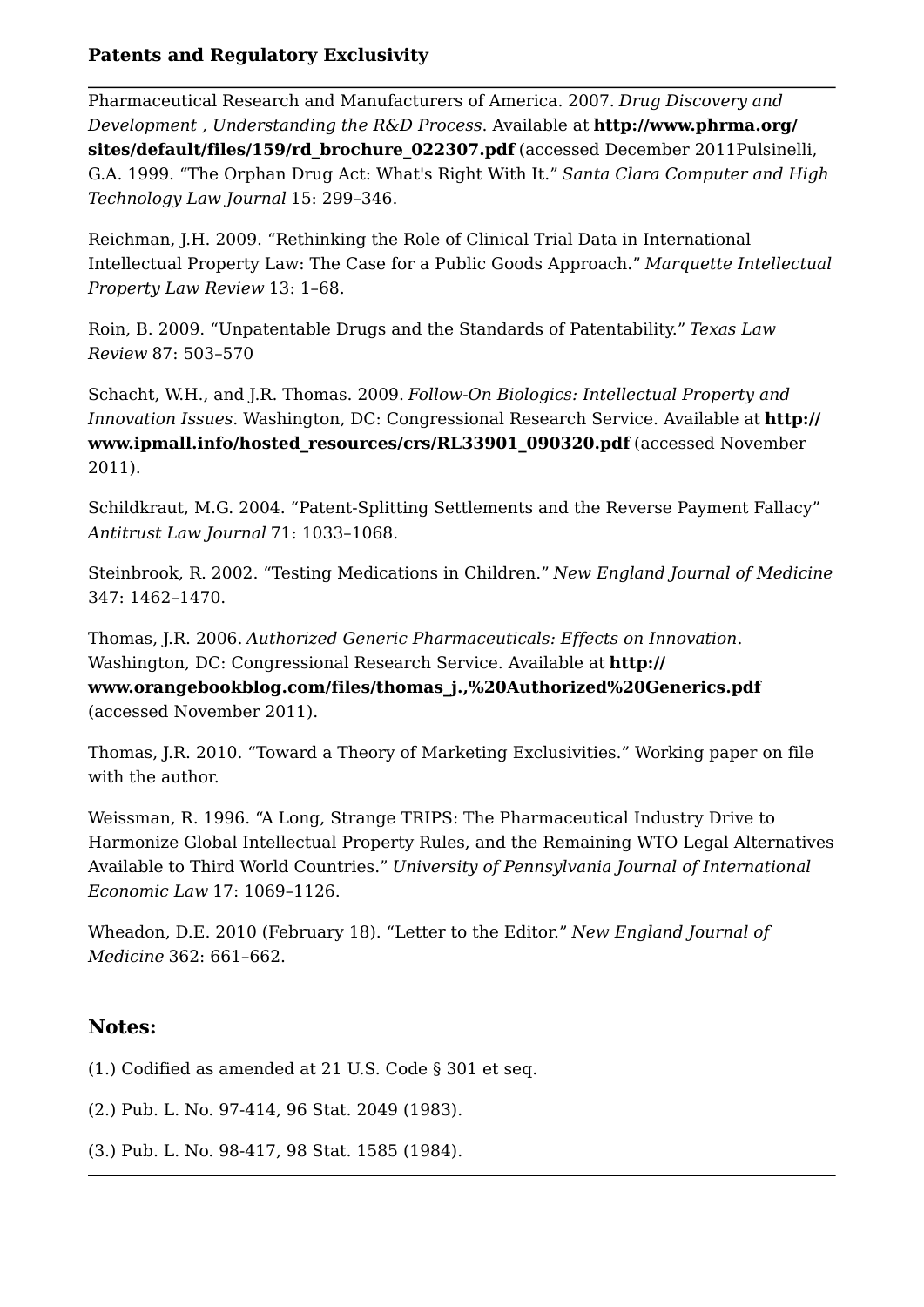(4.) Codified as amended at 42 U.S. Code § 262 et seq.

(5.) Some hormone products have been regulated as drugs rather than biologics, allowing for the possible approval of follow-on products under a less used regulatory approval pathway codified at 21 U.S. Code § 505(b)(2) (Dinh 2007).

(6.) The Biologics Price Competition and Innovation Act of 2009, signed into law as Title VII, Subtitle A, §§ 7001-03 of the Patient Protection and Affordable Care Act, Pub. L. No. 111-148 (H.R. 3590) (2010), permits the use of an abbreviated pathway for a biological product that is "biosimilar" to a previously licensed biological product after a 12-year period following initial approval of the reference product.

(7.) Patents are national in scope, although international treaties have brought about some degree of harmonization in the patent laws of member nations. See, for example, Final Act Embodying the Results of the Uruguay Round of Multilateral Trade Negotiations, Annex 1C: Agreement on Trade-Related Aspects of Intellectual Property Rights, 33 I.L.M. 1197 (1994), available at http://www.wto.org/english/docs\_e/legal\_e/27 trips.pdf (accessed November 2011) (hereinafter TRIPS Agreement).

(8.) 35 U.S. Code § 102.

(9.) 35 U.S. Code §§ 101, 112.

(10.) 35 U.S. Code § 103.

(11.) 35 U.S. Code § 112.

(12.) 35 U.S. Code §§ 131, 132.

(13.) A patent may be invalidated by the Patent and Trademark Office following reexamination, 35 U.S. Code §§ 301-318, or by a court in an infringement action, 35 U.S. Code §§ 281-282. Under § 6 of the Leahy-Smith America Invents Act, Pub. L. 112-29 (H.R. 1249) (2011) [hereinafter "the America Invents Act"], beginning September 16, 2012, third parties will be able to petition the Patent and Trademark Office to cancel claims of a patent as unpatentable in a post-grant review proceeding within nine months of the date the patent is issued or reissued. 35 U.S. Code § 321-329.

(14.) 35 U.S. Code §§ 102, 103.

(15.) 35 U.S. Code § 102(b). Under the rules in effect as of this writing, a patent applicant has a one-year grace period within which to file a patent application after the invention is disclosed or made obvious by a patent, printed publication, public use, or sale of the invention. For patent claims with effective filing dates after March 16, 2013, this grace period is only available for disclosures by the inventor, disclosures by someone who obtained the subject matter from the inventor, and disclosures by others after public disclosure by the inventor. 35 U.S. Code § 102(b)(1).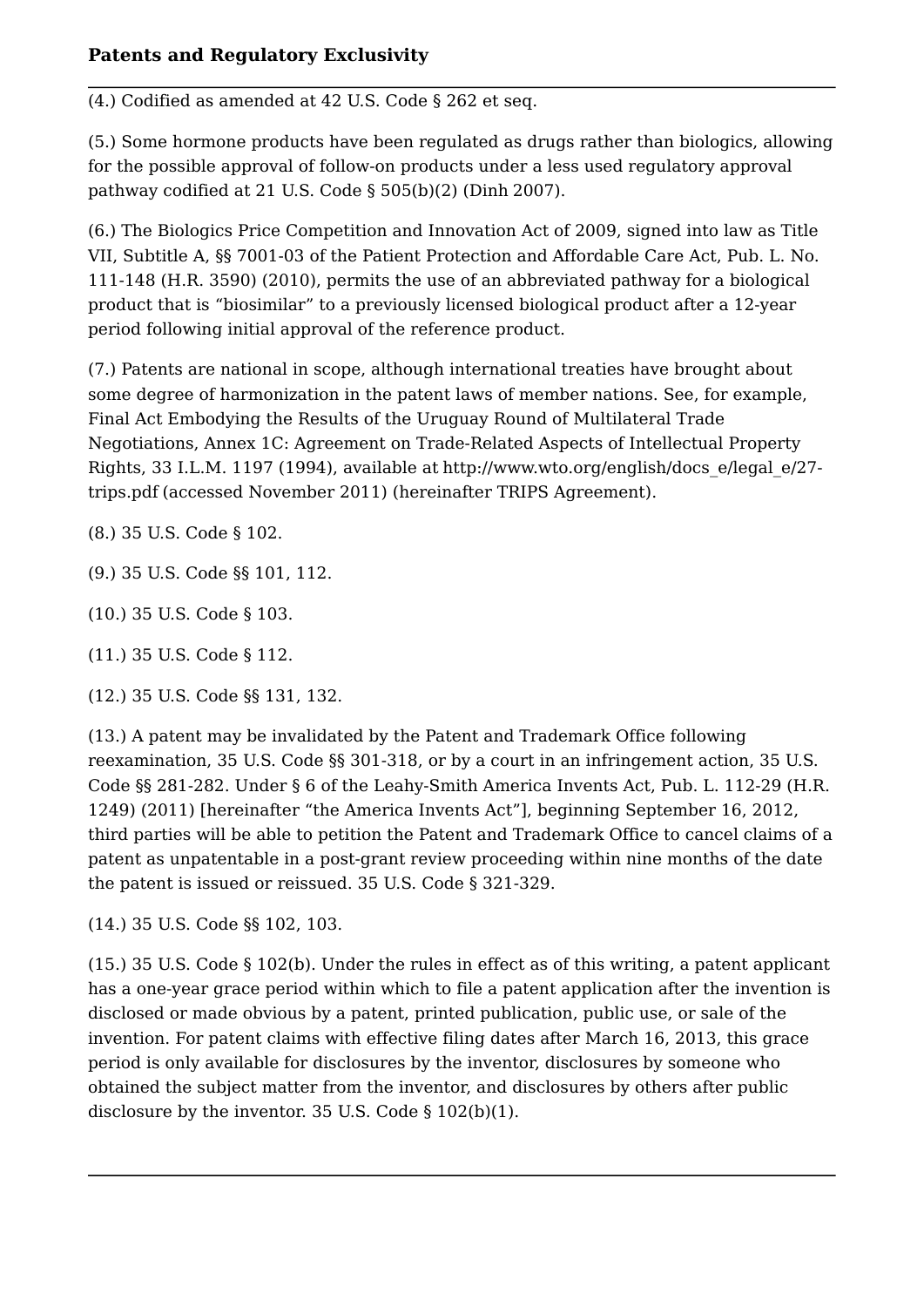(16.) 35 U.S. Code § 101.

(17.) 35 U.S. Code § 112.

(18.) Brenner v. Manson, 383 U.S. 519, 536 (1966) (patent application claiming a method of making a novel steroid did not satisfy the utility standard of showing "specific benefit **Patents and Regulatory Exclusivity**<br>
(16.) 35 U.S. Code § 101.<br>
(17.) 35 U.S. Code § 112.<br>
(18.) Brenner v. Manson, 383 U.S. 519, 536 (1966) (patent application claiming a method<br>
of making a novel steroid did not satisf as "an object of scientific research").

(19.) In Re: Brana, 51 F.3d 1560 (Fed. Cir. 1995) (reversing rejection for lack of utility of a patent application claiming a compound that showed antitumor activity in vitro).

(20.) See Rasmusson v. Smithkline Beecham, 413 F.3d 1318, 1324-25 (Fed. Cir. 2005)

(21.) Most patent applications are published 18 months after their filing dates. See 35 U.S. Code § 122(b).

(22.) In Re: Papesch, 315 F.2d 381 (C.C.P.A. 1963).

(23.) In Re: Dillon, 919 F.2d 688 (Fed. Cir. 1990).

(24.) Knoll Pharmaceutical Co. v. Teva Pharmaceuticals USA Inc., 367 F.3d 1381 (Fed. Cir. 2004).

(25.) 339 F.3d 1373 (Fed. Cir. 2003).

(26.) Merck v. Teva, 395 F.3d 1364 (Fed. Cir. 2005) (weekly rather than daily administration of biphosphonates).

(27.) Alza v. Mylan, 464 F.3d 1286 (Fed. Cir. 2006) (timed-release formulation of oxybutynin).

(28.) For example, McNeil-PPC, Inc. v. L. Perrigo Co., 337 F.3d 1362 (Fed. Cir. 2003) (combination of antidiarrheal compounds and simethicone to treat accompanying flatulence); Richardson-Vicks v. Upjohn, 122 F.3d 1476, 44 USPQ2d (BNA) 1181 (Fed. Cir. 1997) (combination of ibuprofen and pseudoephedrine). But see Knoll Pharmaceutical Co. (23.) In Re: Dillon, 919 F.2d 688 (Fed. Cir. 1990).<br>
(24.) Knoll Pharmaceutical Co. v. Teva Pharmaceuticals USA Inc., 367 F.3d 1381 (Fed. Cir. 2004).<br>
(25.) 339 F.3d 1373 (Fed. Cir. 2003).<br>
(26.) Merck v. Teva, 395 F.3d 13 patent on combination of hydrocodone and ibuprofen based on data from trials after the patent grant showing surprising properties).

(29.) For example, Aventis Pharma Deutschland v. Lupin, 499 F.3d 1293 (Fed. Cir. 2007) (ramipril).

(30.) 35 U.S. Code § 271(e)(1).

(31.) Merck KGaA v. Integra Lifesciences I, 545 U.S. 193 (2005).

(32.) 35 U.S. Code § 154.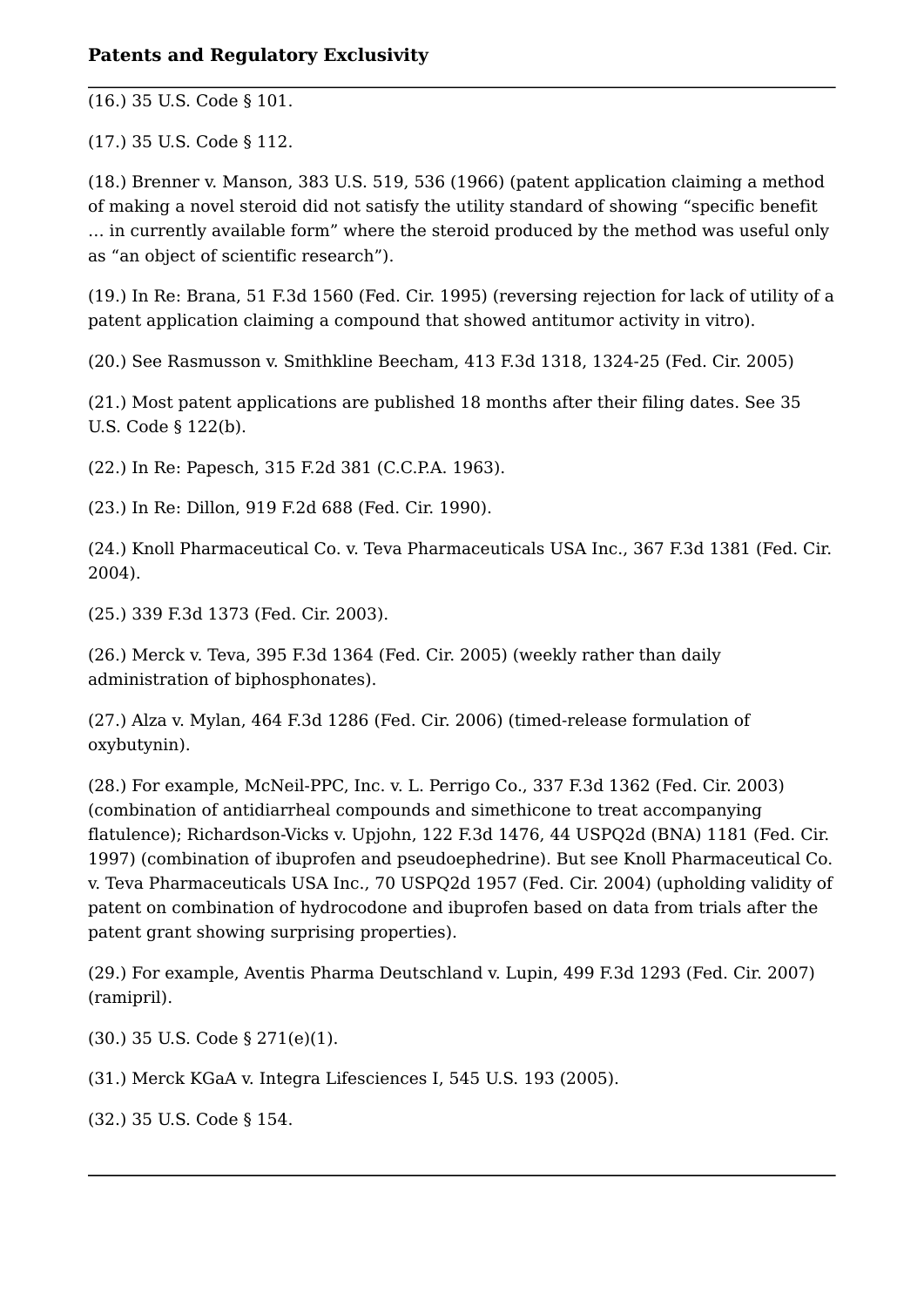(33.) Uruguay Round Agreement Act, Pub. L. No. 103-465, 108 Stat. 4809, 4814 (1994).

(34.) See supra note 7.

(35.) 35 U.S. Code § 154 (c)(1).

(36.) A continuation is a patent application that relies on the filing date and disclosure of an older patent application (called a "parent") that has not yet been issued or abandoned. 35 U.S. Code § 120. A continuation may add new claims but may not add new matter to the disclosure without losing the benefit of the earlier filing date. Agilent Technologies v. Affymetrix, 567 F.3d 1366, 1389 (Fed. Cir. 2009). In 2007, the PTO sought to limit the use of multiple continuations by administrative rule. 72 Fed. Reg. 46716 (Aug. 21, 2007), available at http://www.uspto.gov/web/offices/com/sol/notices/72fr46716.pdf (accessed November 2011). A panel of the Court of Appeals for the Federal Circuit upheld the authority of the PTO to implement the rule, Tafas v. Dudas, 559 F.3d 1345 (Fed. Cir. 2009), but this decision was vacated and the appeal reinstated pursuant to a grant of rehearing en banc (i.e., by the full court). 328 Fed. Appx. 658; 2009 U.S. App. LEXIS 14611; 91 U.S.P.Q.2D (BNA) 1153 (Fed. Cir. 2009).

(37.) For example, see Takeda Pharmaceutical v. Doll, 531 F.3d 1372 (Fed. Cir. 2009) (considering challenge to validity of manufacturing process for cephem compounds claiming priority from 1974 filing date).

(38.) Geneva v. GlaxoSmithKline, 349 F.3d 1373 (Fed. Cir. 2003); In Re: Metoprolol Succinate Patent Litigation (Fed. Cir. 2007).

(39.) See PTO, Manual of Patent Examining Procedure § 1.321, 37 C.F.R. § 1.321, available at http://www.uspto.gov/web/offices/pac/mpep/consolidated\_rules.pdf (accessed November 2011).

(40.) For example, see Amgen v. Hoffmann-LaRoche, 2009 U.S. App. LEXIS 20409 (Fed. Cir. 2009); Proctor & Gamble v. Teva Pharmaceuticals, 566 F.3d 989 (Fed. Cir. 2009); Pfizer v Teva Pharmaceuticals, 518 F.3d 1353 (Fed. Cir. 2008).

(41.) 35 U.S. Code § 156.

 $(42.)$  35 U.S. Code §§ 156 (c),  $(g)(1)(B)$ ,  $(g)(6)$ .

(43.) 35 U.S. Code § 156(c) (2). The relevant dates are determined by the FDA, and on the basis of those dates the PTO extends the term of the patent. Astra v. Lehman, 71 F. 3d 1578 (Fed. Cir. 1995).

(44.) 35 U.S. Code § 156(c)(1).

(45.) Fisons v. Quigg, 876 F.2d 99 (Fed. Cir. 1989).

(46.) 35 U.S. Code § 156(a)(1).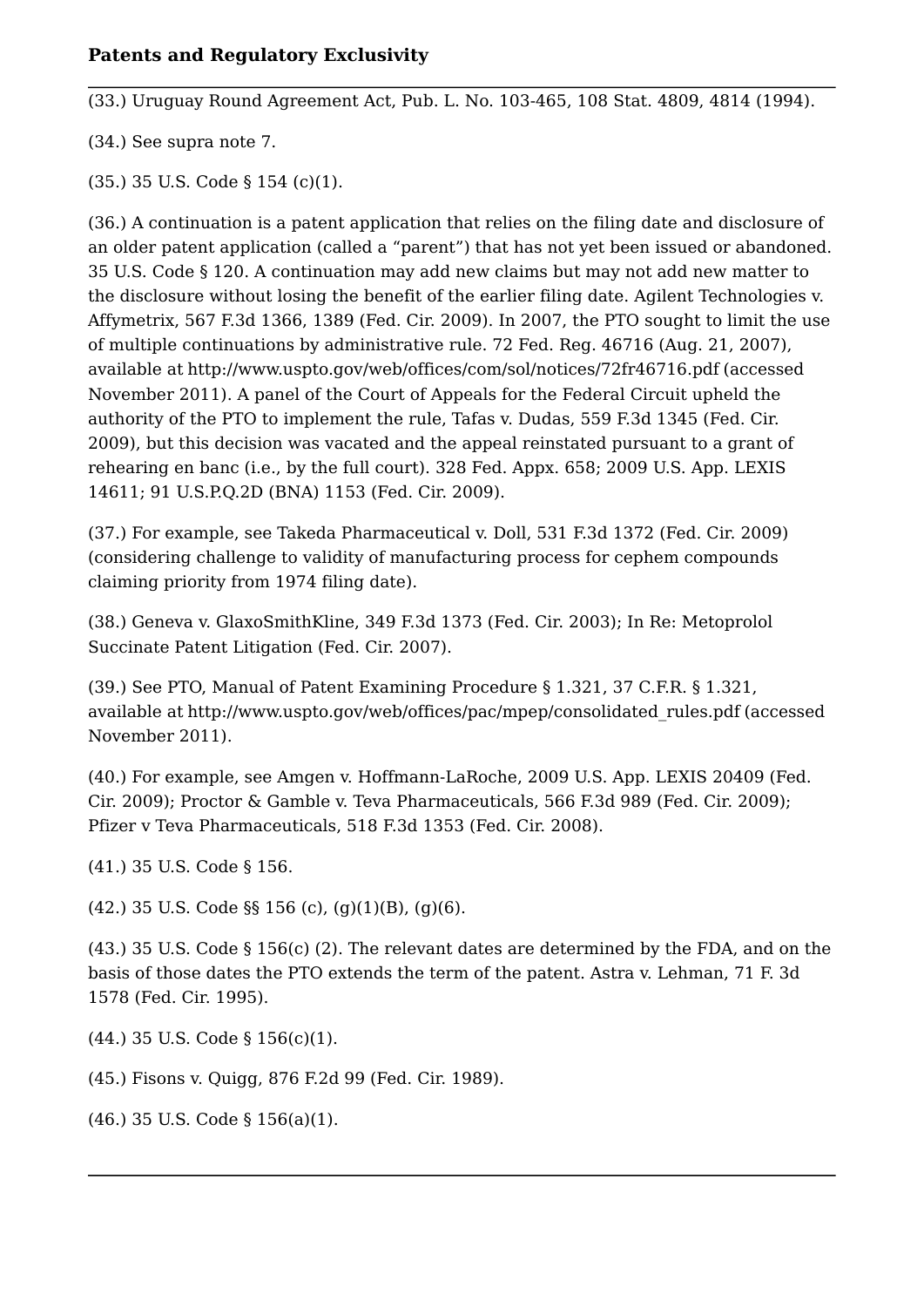#### (47.) 35 U.S. Code § 156(a).

(48.) For example, see SmithKline Beecham v. Apotex, 403 F.3d 1331 (Fed. Cir. 2005), invalidating the patent on crystalline paroxetine hydrochloride hemihydrate (PHC hemihydrate). PHC was first approved by the FDA in hemihydrous form in 1992, but the prior art included a patent on PHC in anhydrous form from the 1970s.

(49.) Sometimes generic products were approved without new trials on the basis of published literature under a "paper NDA." 45 Fed. Reg. 82060 (Dec. 12, 1980). Questions about the legality and reach of this mechanism were part of the impetus for the Hatch-Waxman Act (Engelberg 1999). Although the FDCA now provides for approval of paper NDAs at § 505(b)(2), 21 U.S. Code § 355(b)(2), the significance of this approval pathway has until recently been largely eclipsed by ANDAs. The language of the provision is quite broad, however, and the FDA has interpreted it to allow approval of a drug that is similar but not identical to a previously approved product based in part on previous unpublished studies that the applicant neither conducted nor obtained the right to use (Dinh 2007).

(50.) 35 U.S. Code § 271.

(51.) An ANDA does not require full reports of clinical trials to show safety and efficacy so long as the conditions of use, active ingredients, route of administration, and strength are the same as a previously approved "listed product," the ANDA product is "bioequivalent" to the listed product, and the labeling of the two products is the same. 21 U.S. Code § 355(j)(2).

(52.) 21 U.S. Code § 355(b)(1).

(53.) FDA Center for Drug Evaluation and Research, Approved Products With Therapeutic Equivalence Evaluations (commonly known as the Orange Book), available at http:// www.accessdata.fda.gov/scripts/cder/ob/default.cfm (accessed November 2011).

(54.) 21 U.S. Code § 355(j)(2)(A)(vii). If the patent covers a method of use for which the ANDA applicant does not seek approval, it may instead include a statement to that effect, known as a "section viii statement." 21 U.S. Code § 355(j)(2)(A)(viii).

(55.) 21 U.S. Code §§ 355(j)(2)(A)(vii)(1), (2), (3), (4).

(56.) 21 U.S. Code § 355(j)(5)(B)(i).

(57.) Nonpatent grounds for rejecting an ANDA are set forth at 21 U.S. Code § 355(j)(4)  $(A)$ - $(K)$ .

(58.) 21 U.S. Code § 355(j)(5)(B)(ii).

(59.) 21 U.S. Code §§ 355(j)(5)(B)(iii), 505(j)(2)(B).

(60.) 21 U.S. Code § 355(j)(5)(B)(iii).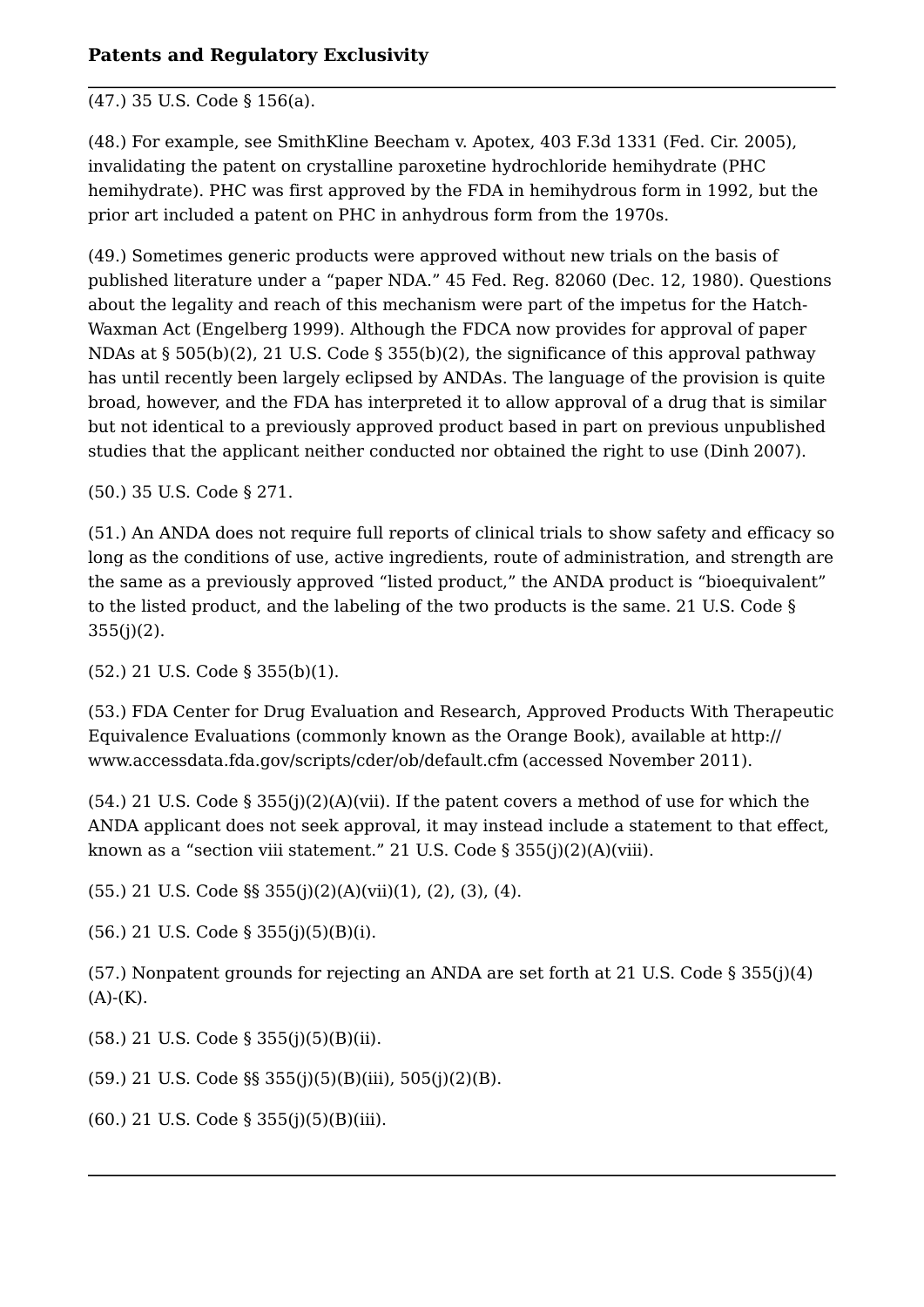#### (61.) 21 U.S. Code § 355(j)(5)(B)(iv).

(62.) Before a court will enter a preliminary injunction, a plaintiff must show (1) a reasonable likelihood of success on the merits; (2) irreparable harm if an injunction is not granted; (3) a balance of hardships tipping in its favor; and (4) favorable impact of the injunction on the public interest. Amazon.com v. Barnesandnoble.com, 239 F.3d 1343 (Fed. Cir. 2001).

(63.) 35 C.F.R. § 314.53(a), (f). The courts have upheld the FDA's position that it has no duty to screen Orange Book submissions. Apotex v. Thompson, 347 F.3d 1335 (Fed. Cir. 2003); Purepac Pharmaceutical Co. v. Thompson, 354 F.3d 877 (D.C. Cir. 2004). In 2003 Congress amended the statute to permit counterclaims seeking to delist improperly listed patents in ANDA infringement litigation. 21 U.S. Code § 355(j)(5)(C)(ii). But a first filer of an ANDA with a paragraph IV certification may object to the delisting of a patent if delisting would deprive the firm of the 180-day period of generic exclusivity. See Ranbaxy Laboratories v. Leav.itt, 469 F.3d 120 (D.C. Cir. 2006).

(64.) Pub. L. No. 108-173 §§ 1101, 1102 (enacted December 8, 2003) (codified as amended at 21 U.S. code §§ 355(j)(2) and (5)).

(65.) The new statutory language is codified at 21 U.S. Code § 355(j)(5)(B)(iii).

(66.) The earliest permissible filing date for an ANDA with a paragraph IV certification is four years after initial approval of the NDA. 21 U.S. Code §  $355(j)(5)(F)(ii)$ . If an infringement action is commenced within one year of such a filing, the 30-month stay is extended if necessary so that it expires 71/2 years after initial approval of the NDA.

(67.) 21 U.S. Code § 355(j)(5)(B)(iv).

(68.) The permissible filing dates for ANDAs are limited not only by patents but also by the periods of regulatory exclusivity discussed later. In the case of a new chemical entity, the earliest date that an ANDA with a paragraph IV certification may be filed is four years after approval of the NDA. 21 U.S. Code  $\S$  355(j)(5)(F)(ii).

 $(69.)$  21 U.S. Code  $$505(j)(5)(C)(i)$ . See Teva Pharmaceuticals USA v Novartis, 482 F.3d 1330 (Fed. Cir. 2007).

(70.) Shortly before passage of the Bayh-Dole Act, the Court of Appeals for the Federal Circuit held that the use of a patented drug in clinical trials was an act of patent infringement. Roche Prods. v. Bolar Pharmaceutical, 733 F.2d 858 (Fed. Cir. 1984). The Hatch-Waxman Act changed this rule to allow clinical trials and bioequivalence studies during the patent term, thereby facilitating generic entry immediately upon patent expiration. 35 U.S. Code § 271(e)(1). See supra notes 30-31 and accompanying text.

(71.) 35 U.S. Code § 271(e)(2), (3).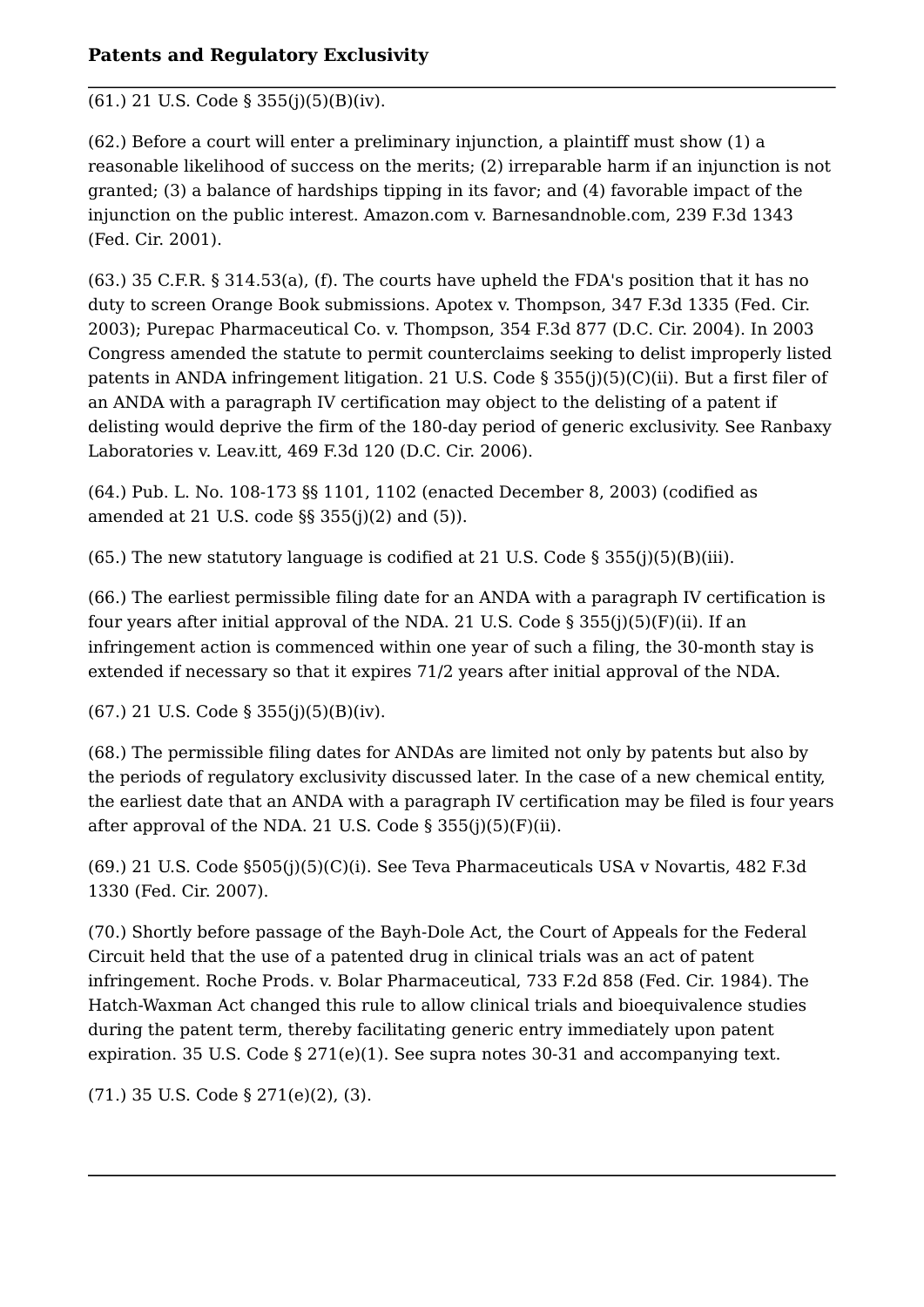(72.) Bayer AG v. Elan, 212 F.3d 1241 (Fed. Cir. 2000) (ANDA that specified product having crystals with specific surface area [SSA] falling outside scope of patent claims did not infringe patent, even though measured SSA for sample "biobatch" of product produced by the ANDA filer's supplier fell within scope of claims).

(73.) Warner-Lambert v. Apotex, 316 F.3d 1348 (Fed. Cir. 2003) (ANDA that sought approval to market generic only for previously approved uses not covered by patent did not infringe patent on additional unapproved uses of product).

(74.) This might occur if the 30-month stay on ANDA approval expires and the challenger opts for "at-risk launch" or if the court holds that the patent is invalid or not infringed by the ANDA product. 21 U.S. Code  $\S355(j)(5)(B)(iii)$ .

(75.) For example, Bayer AG v. Biovail, 279 F. 3d 1340 (Fed. Cir. 2002) (infringement action against a commercial product still available to patent holder even though ANDA product had been held not to infringe in prior ANDA litigation).

(76.) A generic challenger may decide to launch its product commercially before the litigation is finally resolved on appeal. This so-called "at-risk launch" puts the generic at risk of damages liability if it is held liable as an infringer (Curtiss 2008).

(77.) The Hatch-Waxman Act specified the remedies available for ANDA infringement as deferral of the effective date of approval of the ANDA until after expiration of the patent; injunctive relief against commercial manufacture, use, offer to sell, sale, or importation; and damages only for such commercial acts. 35 U.S. Code  $\S 271(e)(4)$ . Attorney's fees may also be available in exceptional cases. Id.

(78.) Subsequent ANDA filers will not be entitled to the 180 days of generic exclusivity and will therefore be less motivated to incur litigation costs, but other ANDA filers with the same filing date could share generic exclusivity.

(79.) Multiple ANDA filers may share the 180-day period of generic exclusivity if each files a complete application with a paragraph IV certification on the same date and no previously filed ANDA for the same drug included a paragraph IV certification. 21 U.S. Code § 505(j)(5)(B)(iv)(I), (II)(bb). For blockbuster products, such multiple filings are common on the first date that they are allowed, four years after approval of the NDA. (j) (5)(F)(ii). (FDA Center for Drug Evaluation 2003a). Available at http://www.fda.gov/ downloads/Drugs/GuidanceComplianceRegulatoryInformation/Guidances/ucm072851.pdf (accessed November 2011).

(80.) An "authorized generic" is a product that is marketed and priced as a generic but sold under the authority of the holder of the NDA rather than under an ANDA. The courts have sustained the legality of authorized generics. See Teva Pharmaceuticals v. Crawford, 410 F.3d 51, 54 (D.C. Cir. 2005). Authorized generics increase competition during the period of generic exclusivity and thereby reduce prices to consumers, but the long-term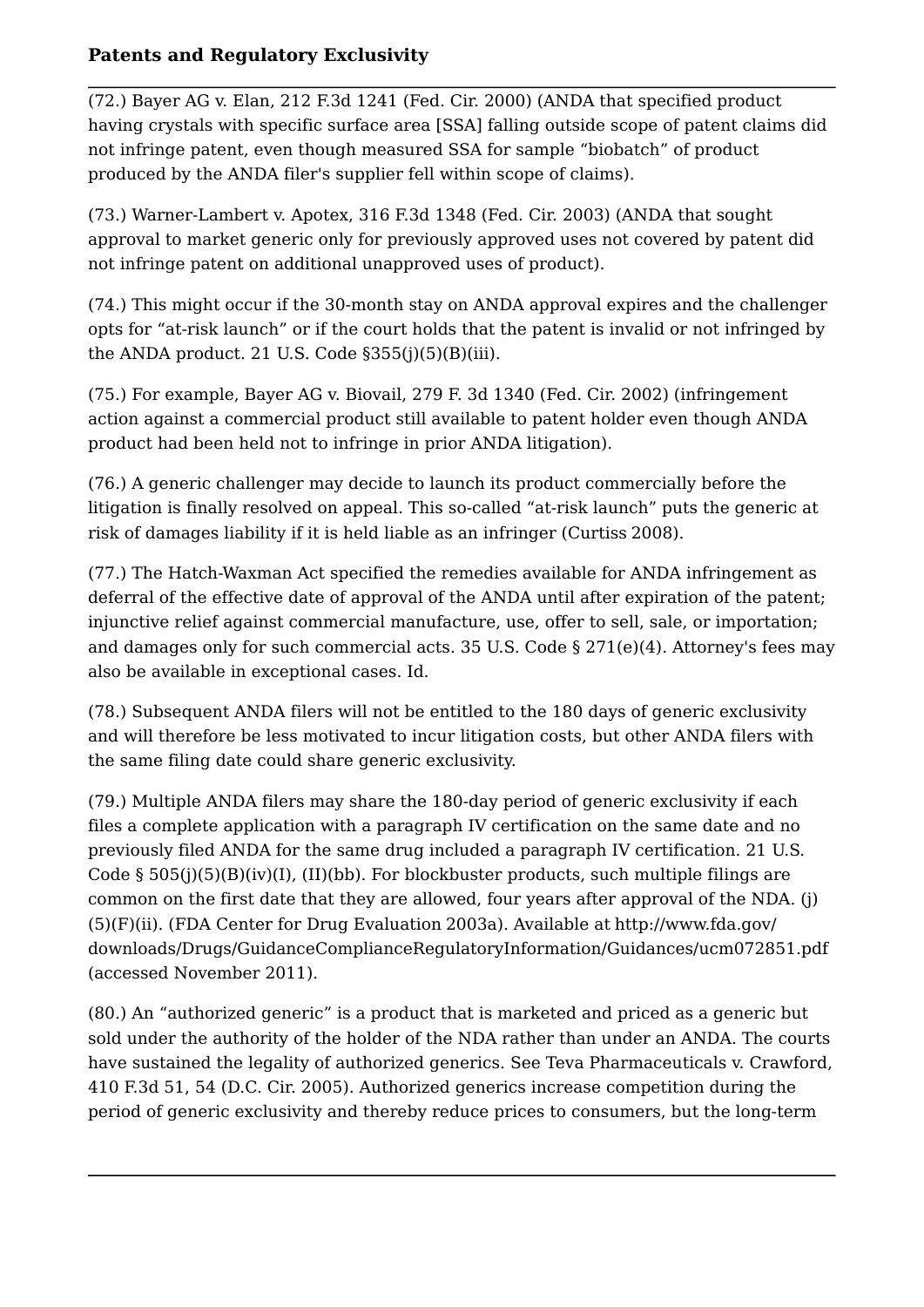effects may be more ambiguous if authorized generics undermine incentives to challenge drug patents by filing paragraph IV certifications (FTC, 2009a).

(81.) Specifically, the revised statute allows multiple ANDA filers on the same date to share the 180-day exclusivity, 21 U.S. Code § 505(J)(5)(B)(iv)(I), (II); redefines the trigger that begins the 180-day period to be the first commercial marketing by any of the first ANDA filers, including an "authorized generic," 21 U.S. Code § 505(j)(5)(B)(iv)(I); and provides for forfeiture of the 180-day exclusivity period if an applicant fails to market the drug within specified periods, withdraws the application, amends the certification, fails to obtain tentative approval for the ANDA, or enters into an agreement that is adjudicated to be in violation of the antitrust laws, or if the relevant patents expire. See 21 U.S. Code **Patents and Regulatory Exclu**<br>effects may be more ambiguous if<br>drug patents by filing paragraph I<br>(81.) Specifically, the revised statu<br>share the 180-day exclusivity, 21 U<br>that begins the 180-day period to i<br>ANDA filers,

(82.) According to a 2002 FTC report, 73 percent of ANDA infringement cases result in invalidity when resolved by the courts, suggesting that consumers might be better off if these cases were litigated rather than settled (FTC 2002).

(83.) For example, In Re: Ciprofloxacin Hydrochloride Antitrust Litigation, 544 F.3d 1323 (Fed. Cir. 2008) (no antitrust violation), cert denied sub nom. Ark. Carpenters Health & Welfare Fund v. Bayer AG, 174 L. Ed. 2d 553 (2009); In Re: Tamoxifen Citrate Antitrust Litigation, 466 F.3d 187 (2d Cir. 2006) (no antitrust violation), cert. denied sub nom. Joblove v. Barr Labs, 127 S. Ct. 3001 (2007); Schering-Plough v. FTC, 402 F.2d 1056 (11th Cir. 2005) (no antitrust violation), cert. denied, 548 U.S. 919 (2006). But see In Re: Cardizem CD Antitrust Litigation, 332 F.3d 896 (6th Cir. 2003) (per se antitrust violation), cert. denied sub nom. Andrx Pharm., Inc. v. Kroger Co., 543 U.S. 939, 125 S. Ct. 307 (2004).

(84.) See supra note 81.

(85.) Medicare Prescription Drug, Improvement and Modernization Act of 2003, Title XI, § 1112 et seq. A summary of these provisions is available at http://www.ftc.gov/os/ 2004/01/040106pharmrules.pdf (accessed November 2011).

(86.) Pub. L. No. 97-414, 96 Stat. 2049.

(87.) Under § 527 of the FDCA, if the FDA approves a new drug application for a drug that it has designated for a rare disease or condition, "the Secretary may not approve another application … for such drug for such disease or condition for a person who is not the holder of such approved application … until the expiration of seven years from the date of the approval of the approved application …." 21 U.S. Code § 360cc(a).

(88.) Genentech, Inc. v. Bowen, 676 F. Supp. 301 (D.D.C. 1987); Sigma-Tau Pharms. v. Schwetz, 288 F.3d 141 (4th Cir. 2002).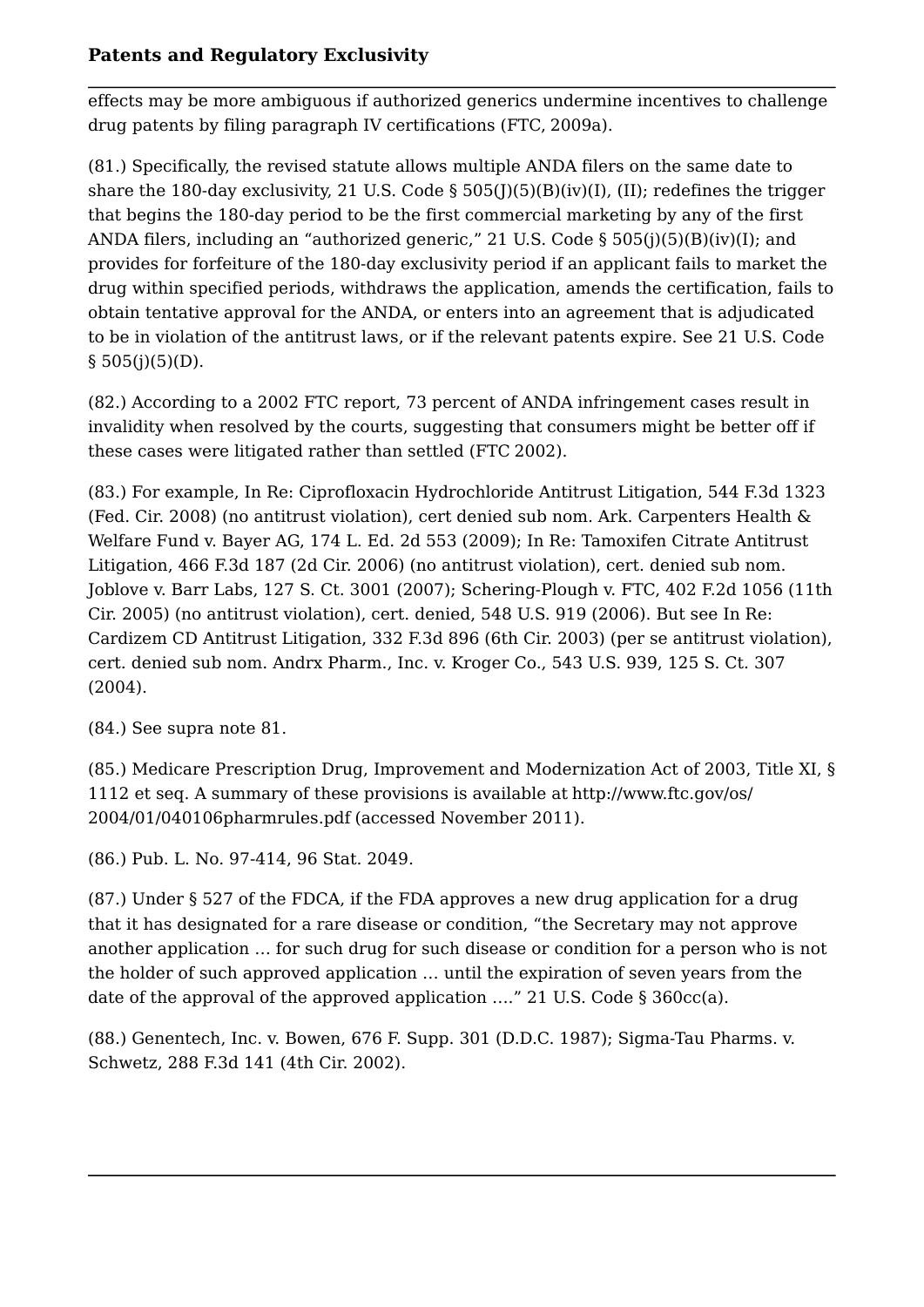(89.) 21 C.F.R. § 316.3(b)(13)(i), (ii). See Berlex v. FDA, 942 F. Supp. 19 (D.D.C. 1996) (upholding approval of competing beta interferon before end of exclusivity period based on clinical superiority).

(90.) Sigma-Tau Pharms. v. Schwetz, 288 F.3d 141 (4th Cir. 2002).

(91.) 21 U.S. Code § 355(j)(5)(F)(ii).

(92.) 21 U.S. Code § 355(j)(5)(F)(iii).

(93.) 21 U.S. Code § 355(j)(5)(F)(ii).

(94.) 21 U.S. Code § 355(j)(5)(F)(iv).

(95.) Upjohn v. Kessler, 938 F. Supp. 439 (W.D. Mich. 1996).

(96.) Bristol-Myers Squibb v. Shalala, 91 F.3d 1493 (D.C. Cir. 1996).

(97.) Pub. L. No. 105-115,111 Stat. 2296. Although this provision was originally set to expire after five years, Congress has extended it twice. See Best Pharmaceuticals for Children Act of 2002, P.L. 107-109, 115 Stat. 1408 (codified as amended in scattered provisions of Titles 21 and 42 of U.S. Code); Best Pharmaceuticals for Children Act of 2007, Title V of Food and Drug Administration Amendments Act of 2007, P.L. 110-85, 121 Stat. 823, 876 (codified at 21 U.S. Code § 355a).

(98.) See 21 U.S. Code § 355a.

(99.) FDCA § 505A(n), 21 U.S. Code § 355a(n).

(100.) Council Directive 87/21/EEC of 22 December 1986, amending Directive 65/65/EEC on the Approximation of Provisions Laid Down by Law, Regulation, or Administrative Action Relating to Proprietary Medicinal Products. Available at http://ikev.org/docs/eu/ 387L0021.htm (accessed December 22, 2011).

(101.) Council Directive 2004/27/EC of 31 March 2004 amending Directive 2001/83/EC on the Community code relating to medicinal products for human use. Available at http:// eur-lex.europa.eu/LexUriServ/LexUriServ.do?uri=OJ:L:2004:136:0034:0057:EN:PDF (accessed November 2011).

(102.) TRIPS Agreement, supra note 7, Article 39.3.

(103.) See supra note 6.

(104.) Patient Protection and Affordable Care Act, supra note 6, § 7002 (a)(2), to be codified in pertinent part at 42 U.S. Code 262(k)(7)(A) and (B).

(105.) Id. § 7002(a)(2)., to be codified at 42 U.S. Code § 262(l).

(106.) Id., to be codified at 42 U.S. Code  $\S$  262(l)(6)(C).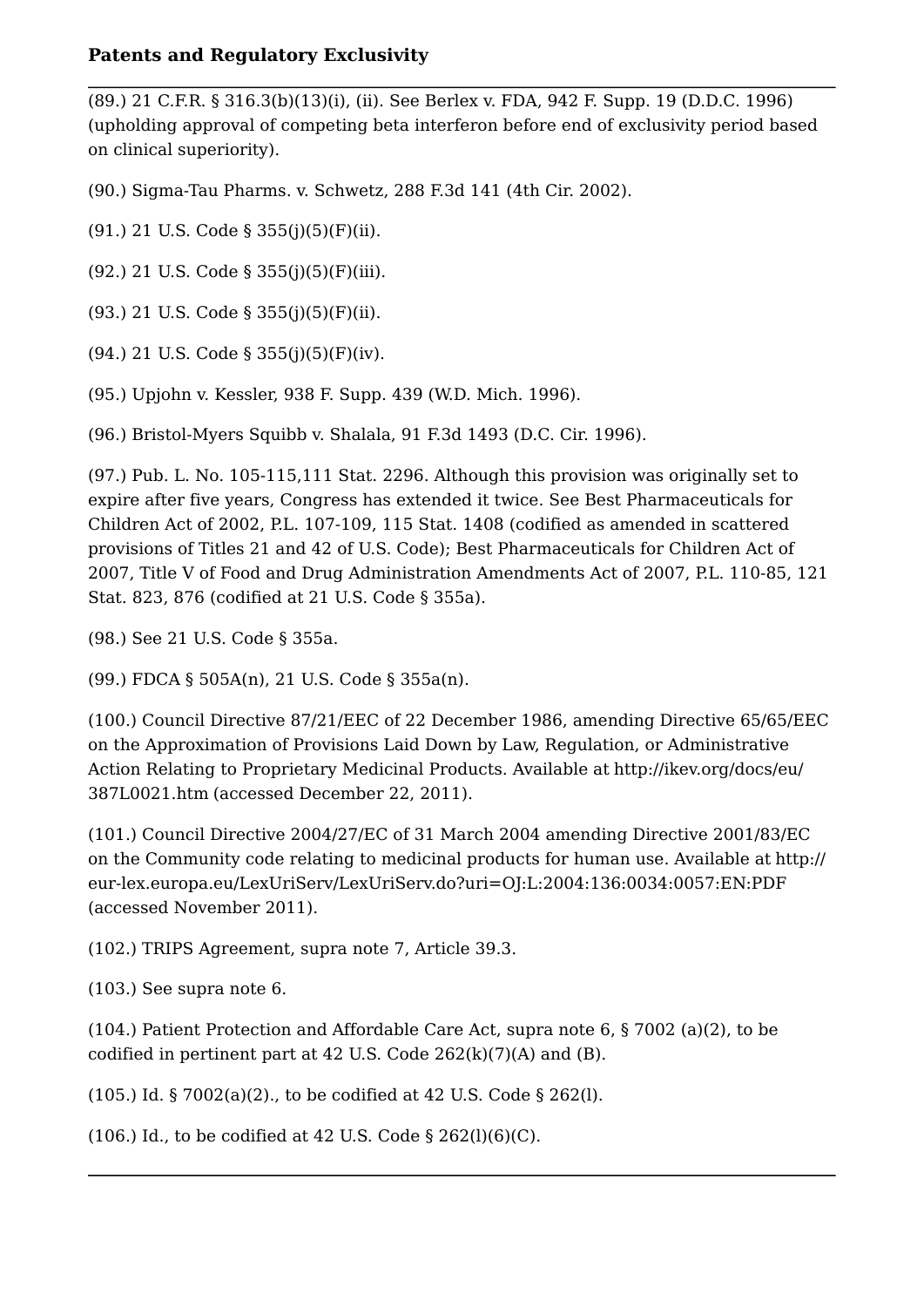(107.) Id., to be codified at 42 U.S. Code § 262(l)(8).

(108.) Id., to be codified at 42 U.S. Code  $\S$  262(k)(7)(C)(ii)(I),(II).

(109.) Id.  $\S 7002(g)(1)$ , to be codified at 42 U.S. Code  $\S 262(m)$ .

(110.) See supra note 96 and accompanying text.

(111.) Patient Protection and Affordable Care Act, supra note 6, § 7002 (a)(2), to be codified at 42 U.S. Code  $\S$  262(k)(2)(A)(i), (ii).

(112.) Id., to be codified at 42 U.S. Code § 262(k)(2)(B), (k)(4).

(113.) Id., to be codified at 42 U.S. Code  $\S$  262(k)(4).

(114.) Id., to be codified at 42 U.S. Code  $\S 262(k)(6)$ .

(115.) Id., to be codified at 42 U.S. Code  $\S$  262(k)(6)(A).

(116.) Id., to be codified at 42 U.S. Code  $\S$  262(k)(6)(B).

(117.) Id., to be codified at 42 U.S. Code  $\S$  262(k)(6)(C)(i).

(118.) Id., to be codified at 42 U.S. Code § 262 (k)(6)(C)(ii).

(119.) But see Burk and Lemley, 2009 (arguing that courts can apply patent law differently in different industries according to their particular needs).

(120.) 35 U.S. Code § 156.

(121.) TRIPS Agreement, supra note7, at art. 27 (emphasis added).